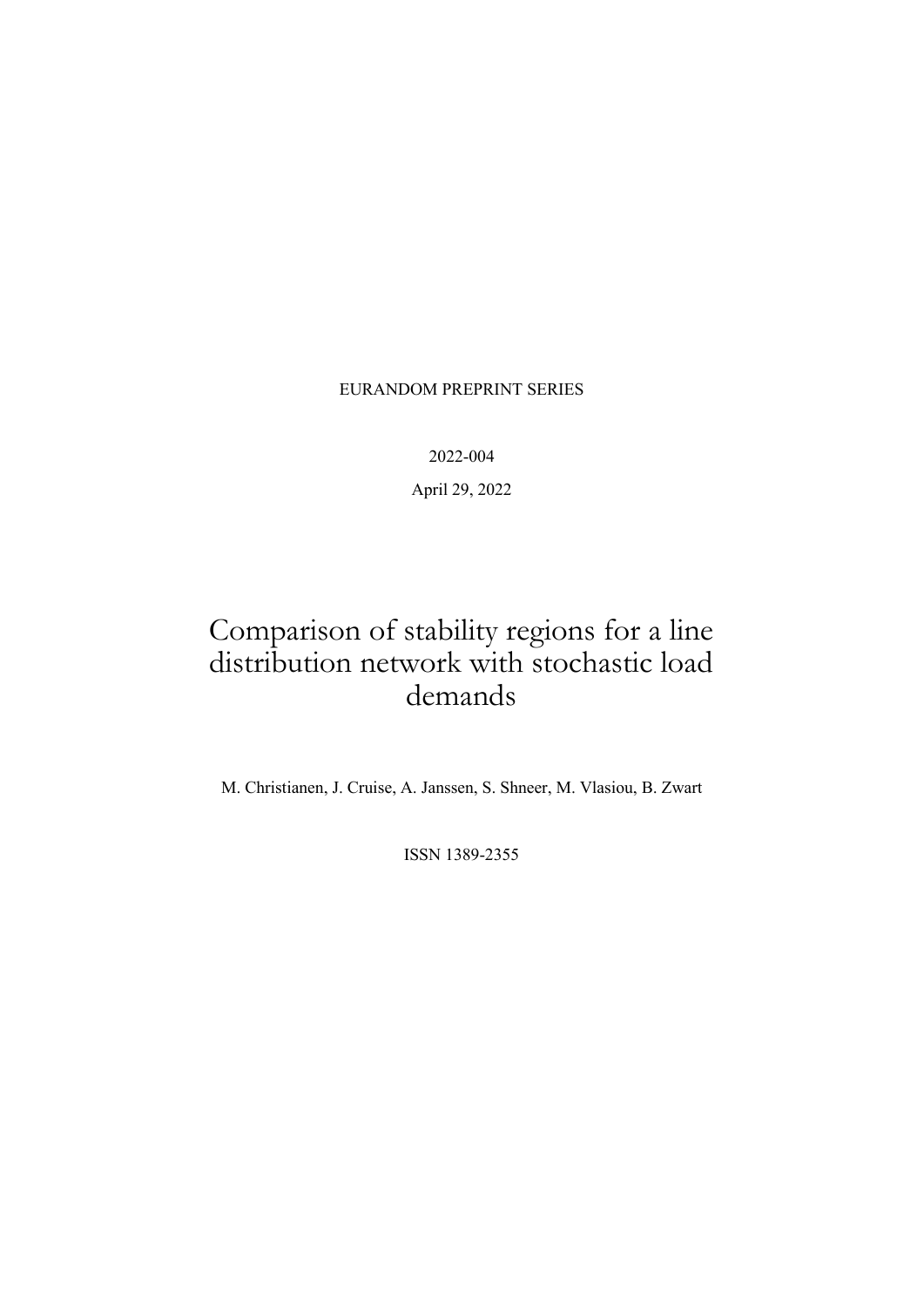# Comparison of stability regions for a line distribution network with stochastic load demands

Christianen, M.H.M.<sup>1</sup>, Cruise, J.<sup>4</sup>, Janssen, A.J.E.M.<sup>1</sup>, Shneer, S.<sup>4</sup>, Vlasiou, M.<sup>1,2</sup>, and Zwart, B.<sup>1,3</sup>

<sup>1</sup>Eindhoven University of Technology University of Twente Centrum Wiskunde & Informatica Heriot-Watt University

#### Abstract

We compare stability regions for different power flow models in the process of charging electric vehicles (EVs) by considering their random arrivals, their stochastic demand for energy at charging stations, and the characteristics of the electricity distribution network. We assume the distribution network is a line with charging stations located on it. We consider the Distribution and the *Linearized Distflow* models and we assume that EVs have an exponential charging requirement, that voltage drops on the distribution network stay under control and that the number of charging stations  $N$  goes to infinity. We investigate the stability of utilityoptimizing power allocations in large distribution networks for both power flow models by controlling the arrival rate of EVs to charging stations. For both power flow models, we show that, to obtain stability, the maximum feasible arrival rate, i.e. stability region of vehicles is decaying as  $1/N^2$ , and the difference between those arrival rates is up to constants, which we compare explicitly.

### 1 Introduction

The popularity of electric vehicles (EVs) has been growing due to their increased range, lower cost of batteries, and governmental subsidies. However, EVs need to be charged and the current infrastructure cannot support their increasing demand for energy. This can therefore cause capacity problems in distribution networks in the (very near) future [\[8\]](#page-40-0). Modifying existing infrastructure is costly and constrained by the limits of the distribution network. Thus, we need a mechanism that guarantees the quality of service provided to EV drivers, subject to distribution network constraints.

Motivated by this, we consider EVs charging in a neighborhood such that voltage drops on the distribution network stay under control. EVs arrive randomly (at charging stations) to get charged and have different stochastic demands for energy. Moreover, the charging rates allocated to EVs depend on the number of cars charging simultaneously in the neighborhood. We model this process as a queue, with EVs representing jobs, and charging stations classified as servers, constrained by the physical limitations of the distribution network.

We are interested in conditions guaranteeing stability of the queuing model under distribution network constraints. Whenever we write stability, we mean stability of the queuing model, unless stated otherwise. In our setting, we assume that cars arrive at the same rate at each charging station and we want to find the maximum feasible arrival rate in terms of the number of charging stations  $N$  such that voltage drops are within constraints. This is very challenging due to the uncertainty of the stochastic electricity demand of cars. Another difficult aspect is the modeling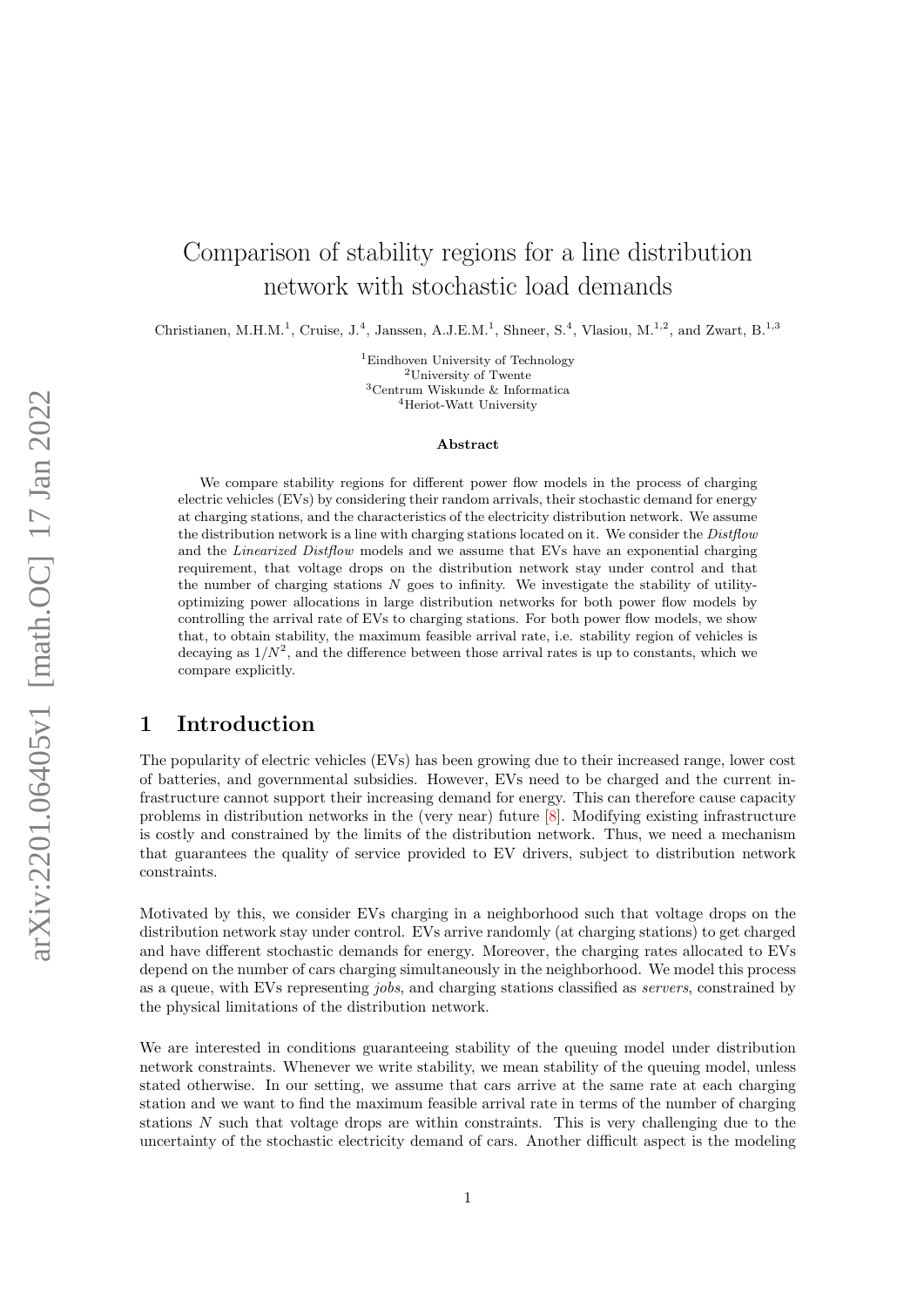of the power flow dynamics in the distribution network. In this paper, we approximate the power flow dynamics in the distribution network by the *Distflow* and the *Linearized Distflow* models. The main stability results (Theorems [3.1](#page-12-0) and [3.2\)](#page-12-1) show, on the one hand, that for large distribution networks (to obtain stability) the maximal feasible arrival rate is decaying as  $1/N^2$ , and on the other hand that the difference between these arrival rates is up to constants, which we compare explicitly.

Distribution networks An electric grid is a connected network that transfers electricity from producers to consumers. It consists of generating stations that produce electric power, high voltage transmission lines that carry power from distant sources to demand centers, and distribution lines that connect individual customers, e.g., houses, charging stations, etc. We focus on a network that connects a generator to charging stations with only distribution lines. Such a network is called a distribution network.

An important constraint in a distribution network is the requirement of keeping voltage drops on a line under control. Voltage drop is the difference between voltages at subsequent charging stations. Distribution lines have an impedance, which results to voltage loss during transportation. The maximum allowed voltage drop ensures that every customer receives safe and reliable energy at a voltage that is within some standard range, which varies from one country to another [\[10\]](#page-40-1).

In the rest of the paper, we assume that the distribution network, consisting of one generator, several charging stations and distribution lines, has a line topology. The generator that produces electricity is called the *root node*. Charging stations consume power and are called the *load nodes*. Thus, we represent the distribution network by a graph (here, a line) with a root node, load nodes, and edges representing the distribution lines. Actually, the model does not depend on the load demand being from EV drivers to charge their cars or not. Any stochastic load demand fits this framework.

Power flow models In order to model the power flow in the network, we use approximations of the alternating current  $(AC)$  power flow equations  $[14]$ . These power flow equations characterize the steady-state relationship between power injections at each node, the voltage magnitudes, and phase angles that are necessary to transmit power from generators to load nodes. First, we study a load flow model known as the branch flow model or the Distflow model [\[3,](#page-40-3) [11\]](#page-40-4) and additionally, a linearized version of the Distflow model called the Linearized Distflow model. Both power flow models focus on quantities such as complex current and power flowing on the distribution lines. Due to the specific choice for the distribution network as a line, both power flow models have a recursive structure, which we can exploit. The accuracy and effectiveness of the Linearized Distflow model has been numerically justified in the literature [\[3\]](#page-40-3). Its use is justified by the fact that the nonlinear terms in the equations of the Distflow model represent the losses that appear if electric power is transferred over the lines. These losses should be, in practice, much smaller than the active and reactive power terms that show up in the equations. In this paper, we show that the impact of neglecting these losses, in terms of stability, are insignificant if the network is large.

Stability conditions for EV charging Customers can charge their EVs at charging stations. In practice, EVs are served simultaneously, because they require concurrent usage of all upstream distribution lines between the location of an EV and the generator of the distribution network. We can adequately model the arrival and charging of cars as a resource-sharing network by the use of bandwidth-sharing networks. Bandwidth-sharing networks are a specific class of queuing networks where the service capacity is shared among all concurrent users. Bandwidth-sharing networks have been successfully applied in communication networks [\[13\]](#page-40-5).

The literature on stability results for EV-charging is limited to numerical experiments. An early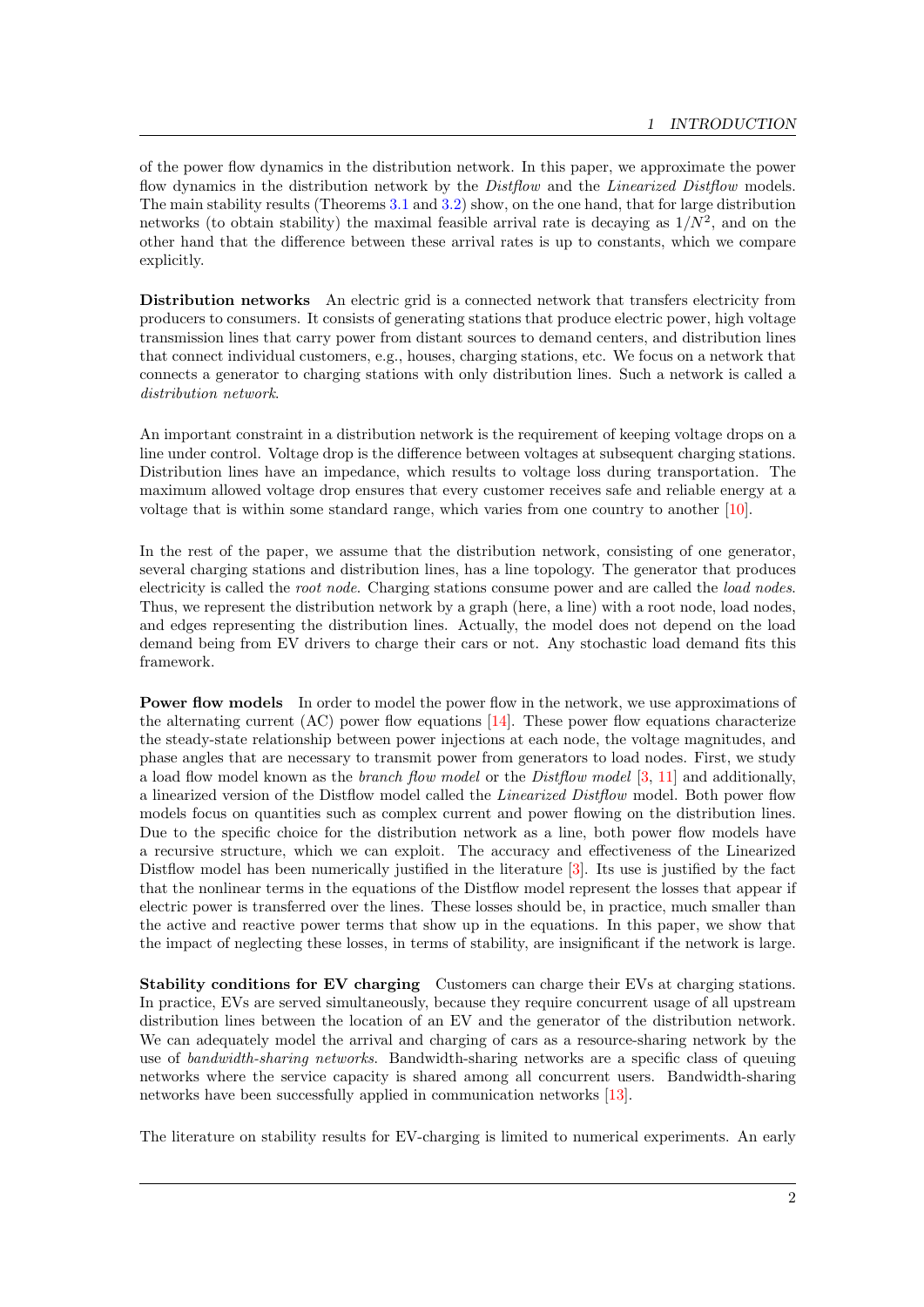paper on stability analysis in EV-charging is [\[9\]](#page-40-6), which presents a new quasi-Monte Carlo stability analysis method to assess the dynamic effects of plug-in electric vehicles in power systems. Huang et al. conclude that improvements for stability control are worth further study since the number of EVs is growing.

Simulation studies are conducted to obtain stability conditions in [\[5\]](#page-40-7). Here, Carvalho et al. find that there is a threshold value  $\lambda_c$  on the arrival rates, such that if the actual arrival rate  $\lambda$  is greater than this threshold, i.e.  $\lambda > \lambda_c$ , some vehicles have to wait for increasingly long times to fully charge. Similar findings were obtained in [\[6,](#page-40-8) [7,](#page-40-9) [17,](#page-40-10) [19\]](#page-40-11). Up to a certain point, the distribution network is able to serve all EVs properly, but if the number of EVs in the system is too high, it cannot be guaranteed that, e.g., the voltage drops stay under control.

The present paper builds upon [\[1\]](#page-39-0). In this study, Aveklouris et al. consider a distribution network used to charge EVs such that voltage drops stay under control, taking into account randomness of future arriving EVs and power demands. The work focuses on a fluid approximation for the number of uncharged EVs, while we focus on conditions to ensure stability of the queuing model as in [\[15,](#page-40-12) [16\]](#page-40-13). These studies establish stability for networks of interacting queues governed by utilitymaximizing service-rate allocations using direct applications of Lyapunov-Foster-type criteria. Our queuing network fits their general model framework, so using results from [\[15,](#page-40-12) [16\]](#page-40-13), provides a way to obtain stability conditions for our queuing model. Furthermore, we use differential and integral calculus to study the difference between maximal feasible arrival rates obtained under the Linearized Distflow and the Distflow models. The main conclusion that we draw is that these rates are the same as the size of the distribution network increases, up to constants.

The structure of the paper is as follows. In Section [2,](#page-4-0) we provide a detailed model description. In particular, we introduce the queuing model, the distribution network model and the power flow models. In Section [3,](#page-11-0) we find stability regions for both power flow models. The stability results are presented in Sections [3.1](#page-12-2) and [3.2.](#page-12-3) The comparison between the stability regions of both power flow models is made in Section [3.3.](#page-13-0) The aforementioned stability results under the Linearized Distflow and the Distflow models are proven in Sections [4](#page-14-0) and [5,](#page-16-0) respectively. From an engineering point of view, the computation of the stability region for the Distflow model, as in Section [3.2,](#page-12-3) can also be done numerically, via an iterative approach. Therefore, we show how to use Newton's method to compute the maximal feasible arrival rate under the Distflow model in Section [6.](#page-20-0) The rest of the paper focuses on proofs and a theorem that are used in Sections [3.2,](#page-12-3) [4](#page-14-0) and [5.](#page-16-0)

In Section [2.3,](#page-6-0) we derive ways to establish if a given power allocation is feasible under both power flow models. For the Linearized Distflow model we can directly use a recursion to compute the voltages at all nodes, however, for the Distflow model this is not possible. Therefore, in Appendix [A,](#page-22-0) we prove an equivalence for the voltages (under the Distflow model) at the root node and the node at the end of the line, as in [\[18\]](#page-40-14), such that we can use a recursion to compute the voltages at all nodes. Furthermore, our paper uses results from [\[15,](#page-40-12) [16\]](#page-40-13). Therefore, in Appendix [B,](#page-24-0) we consider the general model framework in [\[15\]](#page-40-12) and show that we can drop one of their assumptions and still apply their theorem indicating stability, which we used in Sections [3.1](#page-12-2) and [3.2.](#page-12-3) Further, an important step in the proof in Section [5](#page-16-0) is the approximation of a scaled version of the voltages under the Distflow model in Section [5.3.](#page-18-0) In Appendix [C,](#page-25-0) we present the proof of the convergence of a scaled version of the voltages under the Distflow model to the solution of an integral equation and the numerical validation of this convergence. Furthermore, the solution to this integral equation is given in Appendix [D.](#page-35-0) Last, in Appendix [E,](#page-37-0) we proof the result to compare the stability regions under both power flow models.

In the remainder of this section, we list the notation we use throughout the paper. An overview of notations is also given in Appendix [F.](#page-38-0)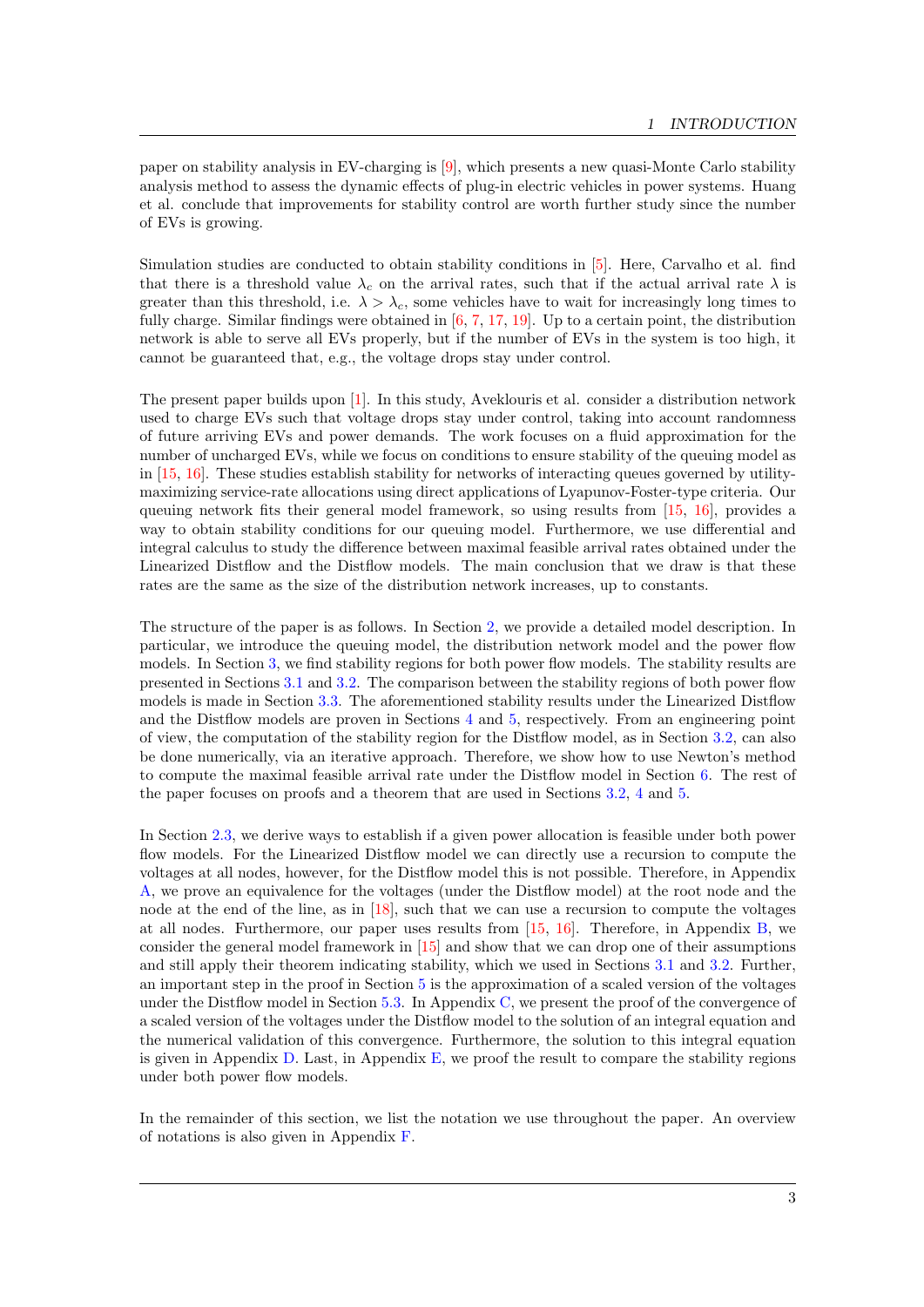Notation All vectors and matrices are denoted by bold letters. Vector inequalities hold coordinatewise; namely,  $\mathbf{x} > \mathbf{y}$  implies that  $x_i > y_i$  for all i. The imaginary unit is denoted by i and the absolute value of a complex number  $z = x + iy$  is  $|z| = \sqrt{x^2 + y^2}$ . Also, the complex conjugate  $x - iy$  of z is denoted by  $\overline{z}$ .

The following operations are defined on  $x, y \in \mathbb{R}$ :

$$
\lfloor x \rfloor := \max\{m \in \mathbb{Z} : m \le x\},\
$$

$$
\lceil x \rceil := \min\{n \in \mathbb{Z} : n \ge x\}.
$$

Denote the space of functions  $f : [0, T] \to \mathbb{R}$  that are right-continuous with left limits, i.e. càdlàg functions, by

 $D[0, T]$ .

Furthermore, we define the space  $\mathbf{D}_{\geq 1}[0,T]$  as

$$
\mathbf{D}_{\geq 1}[0,T] := \{ f \in \mathbf{D}[0,T] : \inf_{t \in [0,T]} f(t) \geq 1. \}.
$$

For a function  $f(\cdot)$  defined on (a subset of) R,  $f'(t)$  denotes its derivative at t and  $f''(t)$  its second derivative at  $t$ , when these exist.

# <span id="page-4-0"></span>2 Model description

This section describes the three main components of the EV-charging model. In Section [2.1,](#page-4-1) we describe the characteristics of the queuing model; i.e., the evolution of the number of cars charging at each charging station. In Section [2.2,](#page-5-0) we specify the distribution network model and in Section [2.3,](#page-6-0) we introduce the Distflow and the Linearized Distflow models.

### <span id="page-4-1"></span>2.1 Queuing model of EV-charging

We use a queuing model to study the process of charging EVs in a distribution network. In this setting, EVs, referred to as jobs, require service. This service is delivered by charging stations, referred to as servers. The service being delivered is the power supplied to EVs.

In the queuing system, we consider  $N$  single-server queues, each having its own arrival stream of jobs. Denote by  $\mathbf{X}(t) = (X_1(t), \dots, X_N(t))$  the vector giving the number of jobs at each queue at time t. We make the following assumption on the arrival rates and service requirements of all EVs.

Assumption 2.1. At all charging stations, all EVs arrive independently according to Poisson processes with the same rate  $\lambda$  and have independent service requirements which are  $Exp(1)$  random variables.

<span id="page-4-2"></span>**Remark 2.1.** In Appendix [B,](#page-24-0) we state the stability condition as in  $[15]$ . The proof is given for general arrival rates, however in order to compare the stability regions under both power flow models, we focus on equal arrival rates for all nodes.

At each queue, all jobs are served simultaneously and start service immediately (there is no queuing). Furthermore, each job receives an equal fraction of the service capacity allocated to a queue. Denote by  $\tilde{\mathbf{p}}(t) = (\tilde{p}_1(t), \dots, \tilde{p}_N(t))$  the vector of service capacities allocated to each queue at time t. This represents the active power that is allocated to each node. This means that at each queue j, it takes  $1/\tilde{p}_i(t)$  time units to serve one job. In our model however, service capacities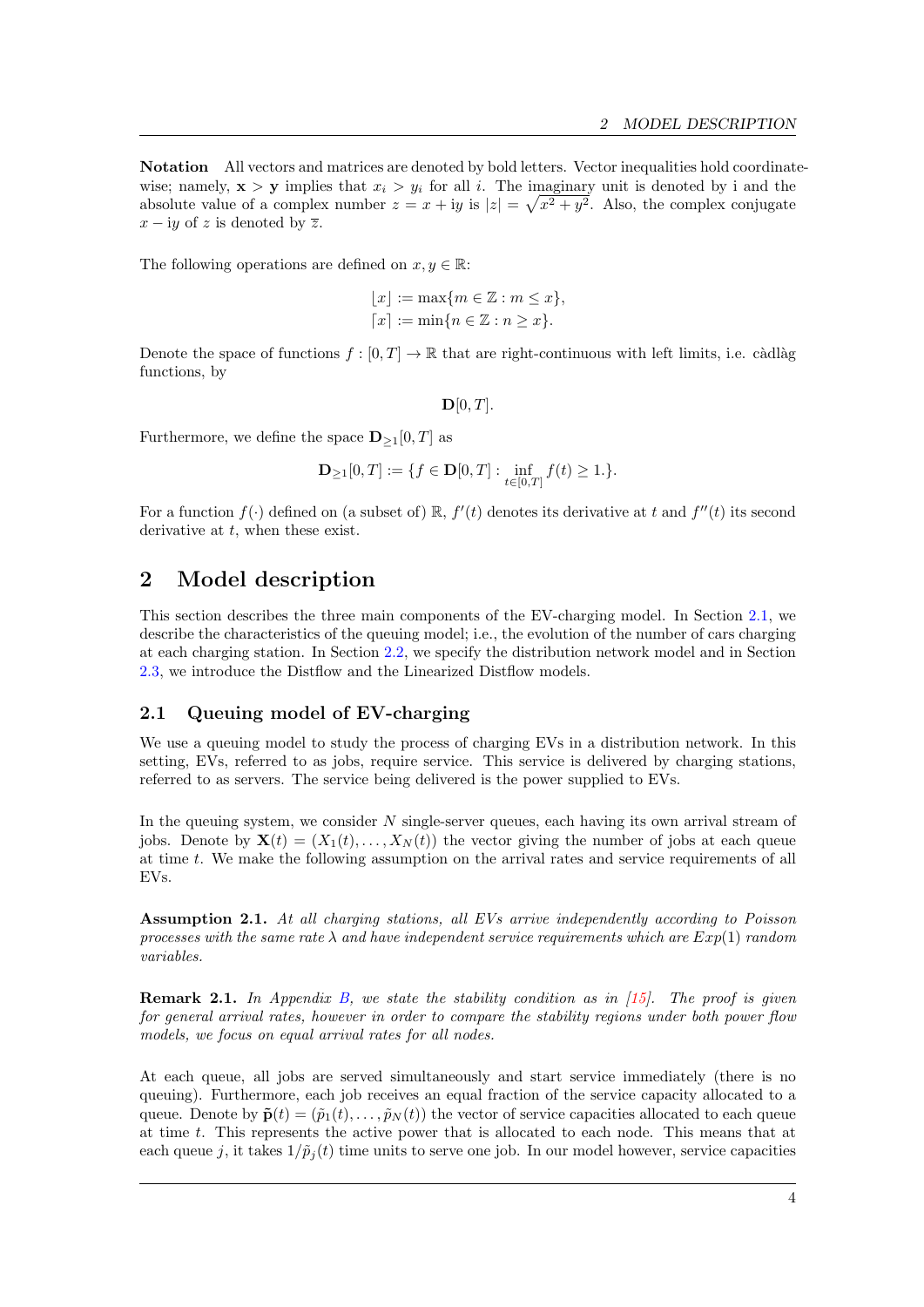are state-dependent and subject to changes, and the dynamics are more complicated. See below for details.

We can then represent the number of electric vehicles charging at every station as an N-dimensional continuous-time Markov process. The evolution of the queue at node  $j$  is given by

$$
X_j(t) \to X_j(t) + 1
$$
 at rate  $\lambda$ 

and

$$
X_j(t) \to X_j(t) - 1
$$
 at rate  $\tilde{p}_j(t)$ .

From now on, for simplicity, we drop the dependence on time  $t$  from the notation. For example, we write  $X_j$  and  $\tilde{p}_j$  instead of  $X_j(t)$  and  $\tilde{p}_j(t)$ . We assume that the rates  $\tilde{p}$  may be allocated according to the current vector  $\mathbf{X} = (X_1, \ldots, X_N)$  of number of jobs.

A popular class of policies in the context of bandwidth-sharing networks are  $\alpha$ -fair algorithms [\[4\]](#page-40-15). In state **X**, an  $\alpha$ -fair algorithm allocates  $\tilde{p}_j/X_j$  to each EV at charging station j, with  $\tilde{\mathbf{p}} = (\tilde{p}_1, \dots, \tilde{p}_N)$  the solution of the utility optimization problem

<span id="page-5-1"></span>
$$
\tilde{\mathbf{p}} \in \arg \max \sum_{j=1}^{N} X_j U_j^{(\alpha)} \left( \frac{\tilde{p}_j}{X_j} \right), \tag{2.1}
$$

subject to physical constraints on the vector  $\tilde{p}$  of allocated power and where

$$
U_j^{(\alpha)}(x_i) = \begin{cases} \log x_i & \text{if } \alpha = 1, \\ x_i^{1-\alpha}/(1-\alpha) & \text{if } \alpha \in (0,\infty) \setminus \{1\}, \end{cases}, x_i \ge 0.
$$

The parameter  $\alpha$  measures the degree of fairness of the allocation. Popular choices are  $\alpha \to 0$ , where the total allocated power tends to be maximized, but the allocation is very unfair. The choice  $\alpha = 1$ , where we end up with proportional fairness, that tends to maximize the utility of the total power allocation or  $\alpha = 2$ , that corresponds to the minimum potential delay allocation, where the total charging time tends to be minimized. Last, we have the limiting case  $\alpha \to \infty$ , where the minimum of the power allocated to any charging station tends to maximized, namely max-min fairness [\[13\]](#page-40-5).

### <span id="page-5-0"></span>2.2 Distribution network model

The distribution network is modeled as a directed graph  $\mathcal{G} = (\mathcal{I}, \mathcal{E})$ , where we denote by  $\mathcal{I} =$  $\{0, \ldots, N\}$  the set of nodes and by  $\mathcal E$  its set of directed edges, assuming that node 0 is the root node. We assume that G has a line topology. Each edge  $\epsilon_{i-1,j} \in \mathcal{E}$  represents a line connecting nodes  $j-1$  and j where node j is further away from the root node than node  $j-1$ . Each edge  $\epsilon_{i-1,j} \in \mathcal{E}$  is characterized by the impedance  $z = r + ix$ , where  $r, x \geq 0$  denote the resistance and reactance along the lines, respectively. Here, we have assumed that the values of the resistance and reactance along all edges are the same.

#### Assumption 2.2. All edges have the same resistance value r.

We assume that the phase angle between voltages  $\tilde{V}_i$  and  $\tilde{V}_j$  is small in distribution networks [\[5\]](#page-40-7), and hence the phases of  $\tilde{V}_i$  and  $\tilde{V}_j$  are approximately the same and can be chosen so that the phasors have zero imaginary components. For  $j \in \mathcal{I}$ ,  $\tilde{V}_j$  denotes the real voltage and it emerges that the impedance is zero, thus  $z = r$  and all edges have the same resistance value r.

**Assumption 2.3.** The voltage  $\tilde{V}_j$  at every charging station  $j = 1, ..., N$  is a positive real number.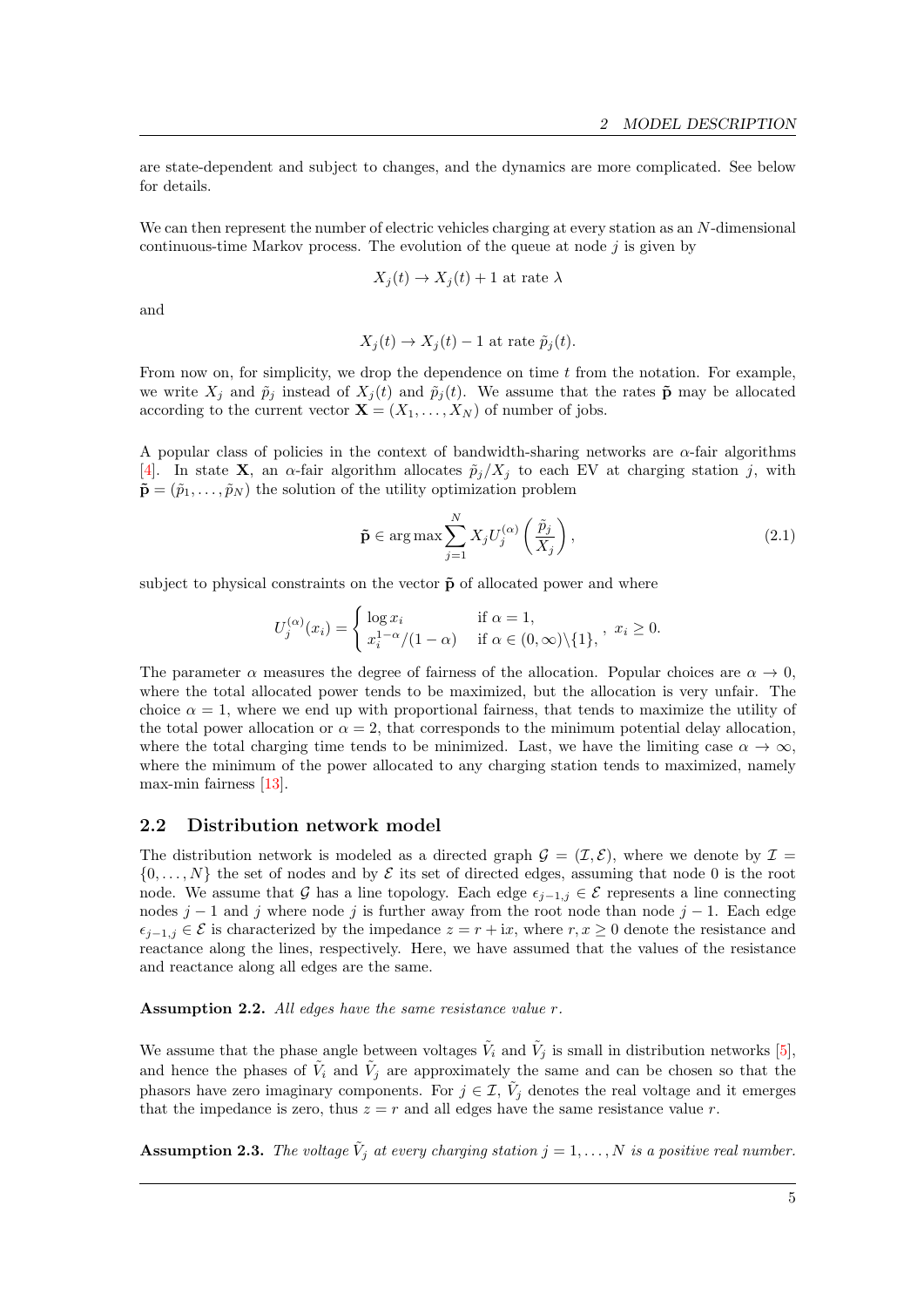Furthermore, let  $\tilde{s}_j = \tilde{p}_j + i\tilde{q}_j$  be the complex power consumption at node j. Here,  $\tilde{p}_j$  and  $\tilde{q}_j$  denote the active and reactive power consumption at node j, respectively (cf.  $(2.1)$ ). By convention, a positive active (reactive) power term corresponds to consuming active (reactive) power. Since EVs can only consume active power [\[5\]](#page-40-7), it is natural to make the following assumption.

**Assumption 2.4.** The active power is non-negative and the reactive power is zero at all charging stations.

For each  $\epsilon_{j-1,j} \in \mathcal{E}$ , let  $I_{j-1,j}$  be the complex current and  $\tilde{S}_{j-1,j} = \tilde{P}_{j-1,j} + i\tilde{Q}_{j-1,j}$  be the complex power flowing from node  $j-1$  to j. Here,  $\tilde{P}_{j-1,j}$  and  $\tilde{Q}_{j-1,j}$  denote the active and reactive power flowing from node  $j - 1$  to j. The model is illustrated in Figure [1.](#page-6-1)

<span id="page-6-1"></span>

Figure 1: Line network with N charging stations and arriving vehicles at rate  $\lambda$ .

The distribution network constraints are described by a set  $\mathcal{C}$ . The set  $\mathcal{C}$  is contained in an N-dimensional vector space and represents feasible power allocations. In our setting, a power allocation is feasible if the maximal voltage drop; i.e., the relative difference between the base voltage  $\tilde{V}_0$  and the minimal voltage in all buses between the root node and any other node is bounded by some value  $\Delta \in (0, \frac{1}{2}]$ ; i.e.,

<span id="page-6-3"></span>
$$
\frac{\tilde{V}_0 - \min_{1 \le j \le N} \tilde{V}_j}{\tilde{V}_0} \le \Delta.
$$
\n(2.2)

In Section [3.2,](#page-12-3) we show there is a technical reason why we use the explicit interval  $(0, \frac{1}{2}]$  for  $\Delta$ . However, this is not out of the physical realm, since in practice, we want the maximal voltage drop to be no more than a small percentage of the base voltage, e.g.  $\Delta = 0.05$  or  $\Delta = 0.1$ . After the introduction of the power flow models, we give a more concrete definition of the constraint set  $\mathcal C$  in Section [2.3.3.](#page-10-0)

### <span id="page-6-0"></span>2.3 Power flow models

We introduce two commonly used models to represent the power flow that are valid for radial systems; i.e., systems where all charging stations have only one (and the same) source of supply. They are called the *Distflow* and *Linearized Distflow model* [\[3,](#page-40-3) [11\]](#page-40-4). Both models are valid when the underlying network topology is a tree, which is indeed the case in this paper (as we consider a line topology). Moreover, we show that for a line topology the power flow model equations can be rewritten recursively for the voltages. For an overview of other representations of power flow, we refer the reader to [\[14,](#page-40-2) Chapter 2].

Given the impedance r, the voltage at the root node  $\tilde{V}_0$  and the power consumptions  $\tilde{p}_j, j =$  $1, \ldots, N$ , both power flow models satisfy three relations. First, we have power balance at each node: for all  $j \in \mathcal{I} \backslash \{0\},\$ 

<span id="page-6-2"></span>
$$
\tilde{S}_{j-1,j} - r |I_{j-1,j}|^2 = \tilde{s}_j + \tilde{S}_{j,j+1}.
$$
\n(2.3)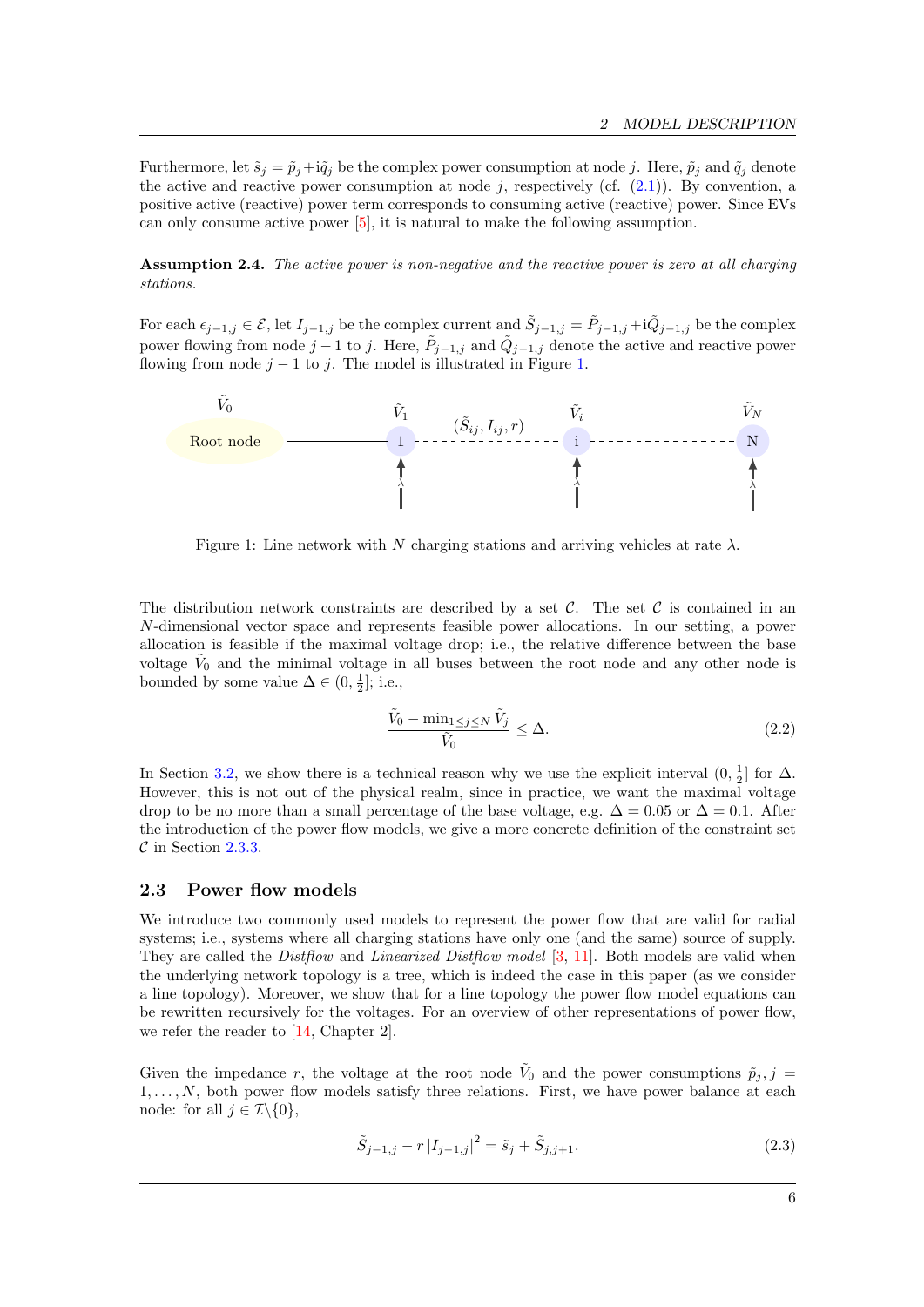Here, on the one hand, the quantity  $r|I_{j-1,j}|^2$  represents line loss so that  $\tilde{S}_{j-1,j} - r|I_{j-1,j}|^2$  is the receiving-end complex power at node j from node  $j - 1$ . On the other hand, the delivering-end complex power is the sum of the consumed power at node  $j$  and the complex power flowing from node j to node j + 1. Second, by Ohm's law, we have for each edge  $\epsilon_{i-1,j} \in \mathcal{E}$ ,

<span id="page-7-3"></span><span id="page-7-2"></span>
$$
\tilde{V}_{j-1} - \tilde{V}_j = rI_{j-1,j} \tag{2.4}
$$

and third, due to the definition of complex power, we have for each edge  $\epsilon_{i-1,i} \in \mathcal{E}$ ,

<span id="page-7-5"></span><span id="page-7-4"></span><span id="page-7-1"></span><span id="page-7-0"></span>
$$
\tilde{S}_{j-1,j} = \tilde{V}_{j-1}\overline{I}_{j-1,j}.
$$
\n(2.5)

Decomposing Equation  $(2.3)$  in real and imaginary parts leads to Equations  $(2.6)$  and  $(2.7)$ , and rewriting Equations  $(2.4)$  and  $(2.5)$  leads to Equations  $(2.8)$  and  $(2.9)$ , respectively:

$$
\tilde{p}_j = \tilde{P}_{j-1,j} - r |I_{j-1,j}|^2 - \tilde{P}_{j,j+1}, \qquad j \in \{1, ..., N\},
$$
\n(2.6)

$$
\tilde{q}_j = \tilde{Q}_{j-1,j} - \tilde{Q}_{j,j+1}, \qquad j \in \{1, ..., N\},\tag{2.7}
$$

$$
\tilde{V}_j^2 = \tilde{V}_{j-1}^2 - 2r\tilde{P}_{j-1,j} + |r|^2 |I_{j-1,j}|^2, \qquad \epsilon_{j-1,j} \in \mathcal{E},
$$
\n(2.8)

$$
|I_{j-1,j}|^2 = \frac{\left|\tilde{S}_{j-1,j}\right|^2}{\tilde{V}_{j-1}^2},\tag{2.9}
$$

with the understanding that when j is a leaf node  $\tilde{P}_{j,j+1} = 0$  and  $\tilde{Q}_{j,j+1} = 0$  in [\(2.6\)](#page-7-0) and [\(2.7\)](#page-7-1), respectively. In case of the Distflow model, we rewrite Equations  $(2.6)$ – $(2.9)$  to obtain recursive expressions in terms of the voltages at the nodes, while, in case of the Linearized Distflow model, we simplify Equations  $(2.6)$ – $(2.9)$  first and then find recursive equations for the voltages. Furthermore, to avoid a notational issue, we denote the expressions for the different models using the superscripts D (Distflow model equations) and L (Linearized Distflow equations). If there is no superscript specified, the expressions hold for both models.

The goal in Sections [3.1](#page-12-2) and [3.2](#page-12-3) is to derive equations that allow us to compute if a given power allocation  $\tilde{\mathbf{p}}$  is feasible or not under both power flow models (given properties of the distribution network, such as the impedance r and base voltage  $\tilde{V}_0$ ).

#### 2.3.1 Distflow

The first power flow model we discuss is called the *Distflow* model. This model was first proposed in [\[2\]](#page-39-1) and [\[3\]](#page-40-3) and derived under the assumption that the underlying network topology is a tree. Further simplifying the network topology into a line and assuming that load nodes consume active power only, direct manipulation and rewriting of Equation [\(2.8\)](#page-7-4) with the help of Equations  $(2.6),(2.7)$  $(2.6),(2.7)$  $(2.6),(2.7)$ , and  $(2.9)$  yield a second-order recursive relation between the voltages,

$$
\tilde{V}_{N-1}^D = \tilde{V}_N^D + \frac{r\tilde{p}_N}{V_N^D},\tag{2.10}
$$

<span id="page-7-7"></span><span id="page-7-6"></span>
$$
\tilde{V}_{j-1}^D = 2\tilde{V}_j^D - \tilde{V}_{j+1}^D + \frac{r\tilde{p}_j}{\tilde{V}_j^D}, \quad j = 1, ..., N-1
$$
\n(2.11)

where the voltage at the root node,  $\tilde{V}_0^D$ , and the charging rates  $\tilde{p}_j$  for  $j = 1, ..., N$  are given. Relabeling Equations [\(2.10\)](#page-7-6) and [\(2.11\)](#page-7-7) by  $V_j^D := \tilde{V}_{N-j}^D$  and  $p_j := \tilde{p}_{N-j}$  results in a new recursive relation such that each further term of the sequence is defined as a function of the preceding terms. Notice that in terms of the new variables  $V_N^D$  and for  $j = 0, \ldots, N-1$ ,  $p_j$  are given. Thus, we have the following second-order recursive relation between the voltages,

<span id="page-7-9"></span><span id="page-7-8"></span>
$$
V_1^D = V_0^D + \frac{rp_0}{V_0^D},\tag{2.12}
$$

$$
V_{j+1}^D = 2V_j^D - V_{j-1}^D + \frac{rp_j}{V_j^D}, \quad j = 1, \dots, N-1
$$
\n(2.13)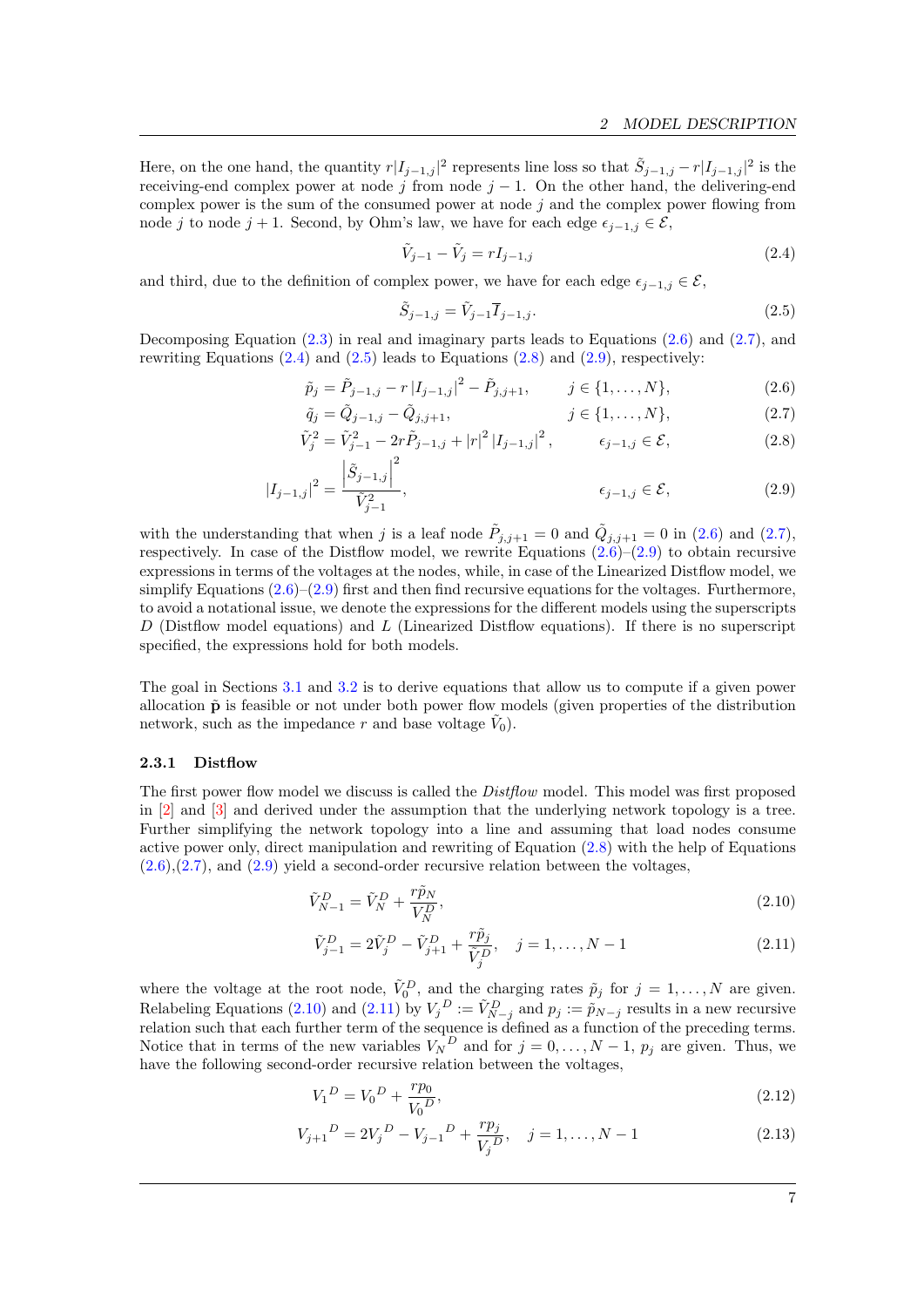where  $V_N^D$  is known.

Given the recurrence relation in  $(2.12)$  and  $(2.13)$ , it is not straightforward to find out if a given power allocation  $\tilde{p}$  is feasible or not. We establish in Lemma [5.1](#page-16-1) that the sequence of voltages  $V_j^D$ ,  $j = 0, \ldots, N$  is an increasing sequence. Thus, computing if a given power allocation is feasible, requires finding a voltage  $V_0^D$  such that the known voltage  $V_N^D$  satisfies the maximal voltage drop constraint as in Equation [\(2.2\)](#page-6-3).

However, in what follows, we find an equivalence of the recursive relations in [\(2.12\)](#page-7-8) and [\(2.13\)](#page-7-9) between the situation where the voltage  $V_N^D$  is known and the situation where the voltage  $V_0^D$ is known, such that the voltage drop constraint is satisfied. In the latter situation, one can find out easily if a given power allocation **p** (with distribution network parameter r and voltage  $V_N^D$ ) is feasible: initialize the recursion with  $V_0^D > 0$  and iterate through [\(2.12\)](#page-7-8) and [\(2.13\)](#page-7-9) and check, using the voltage  $V_N^D$ , if the maximal voltage drop constraint is satisfied.

To prove the desired equivalence, we follow the approach in [\[18,](#page-40-14) Chapter 5]. We first derive an alternative expression for the voltages under the Distflow model as a double summation, instead of the voltages given by Equations  $(2.12)$  and  $(2.13)$ . Then, we show that the voltage at node j, for  $j = 0, \ldots, N$ , as a function of the voltage  $V_0^D$  is an increasing function. The proofs of Lemmas [2.1](#page-8-0) and [2.2](#page-8-1) and Proposition [2.1](#page-9-0) can be found in Appendix [A.](#page-22-0)

In Lemma [2.1,](#page-8-0) we derive an alternative expression for the voltages under the Distflow model.

<span id="page-8-0"></span>**Lemma 2.1.** Let  $V_j^D$ ,  $j = 0, 1, ..., N$ , be as in  $(2.12)$  and  $(2.13)$ . Then,

1.

<span id="page-8-3"></span>
$$
V_{j+1}^D - V_j^D = \sum_{i=0}^j \frac{rp_i}{V_i^D}, \quad j = 0, \dots, N-1,
$$
\n(2.14)

2.

$$
V_j^D = V_0^D + \sum_{n=0}^{j-1} \sum_{i=0}^n \frac{rp_i}{V_i^D}, \quad j = 0, \dots, N.
$$
 (2.15)

Now that we have an alternative expression for the voltages under the Distflow model, we show, in Lemma [2.2](#page-8-1) that the voltages under the Distflow as a function of the voltage  $V_0^D$  are increasing functions. To this end, we let the voltage  $V_0^D$  be positive and define  $v_j : \mathbb{R}_+ \to \mathbb{R}_+$  be the function defined by the equation  $v_j(V_0^D) = V_j^D$ .

<span id="page-8-1"></span>**Lemma 2.2.** Let the voltage  $V_0^D$  be positive  $(V_0^D > 0)$ . If  $V_N^D \leq 2V_0^D$ , then

<span id="page-8-2"></span>
$$
0 \le \frac{dv_j}{dV_0^D} \le 1,
$$

for all  $j = 0, \ldots, N$ .

In Lemma [2.2,](#page-8-1) we restricted ourselves to a network of nodes where the voltage  $V_N^D$  can maximally be two times the voltage  $V_0^D$ . However, this is not an additional restriction since the inequality  $0 < \Delta \leq \frac{1}{2}$  immediately implies that  $V_N^D \leq 2V_0^D$ .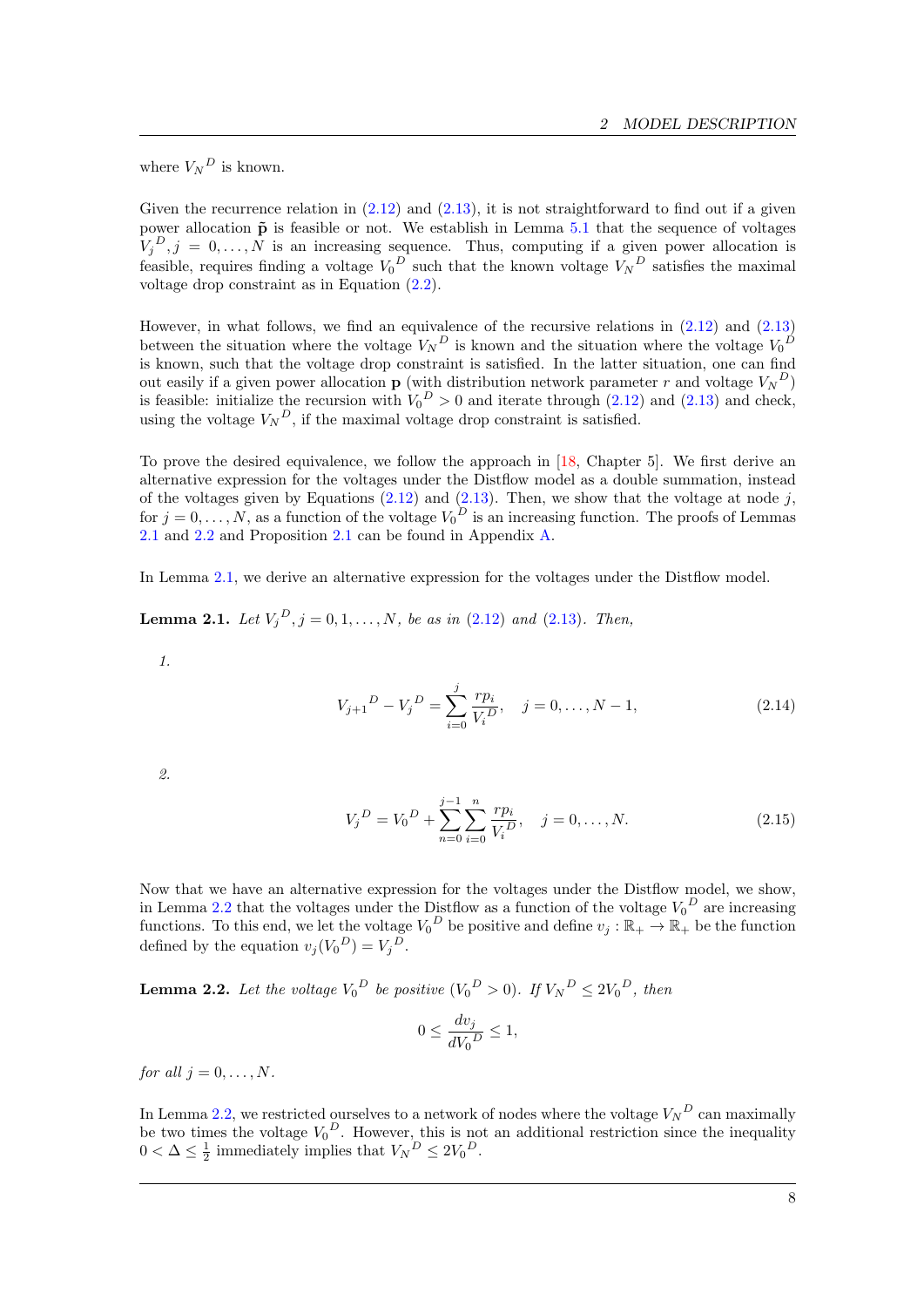Having Lemma [2.2](#page-8-1) at our disposal, we can prove the desired equivalence, which we state in Proposition [2.1.](#page-9-0)

<span id="page-9-0"></span>**Proposition 2.1.** Let the resistance r and power consumptions  $p_j$ ,  $j = 0, ..., N - 1$  be given. Then the following equivalence, for  $0 < \Delta \leq \frac{1}{2}$ , for the voltages (under the Distflow model) at the root node and the node at the end of the line holds:

$$
\left(\exists x \ge (1 - \Delta)c \text{ s.t. } V_0^D = x \text{ and } v_N(V_0^D) = c\right) \text{ if and only if}
$$

$$
\left(V_0^D = (1 - \Delta)c \text{ and } v_N(V_0^D) \le c\right), \quad (2.16)
$$

where  $c > 0$ .

Due to Proposition [2.1,](#page-9-0) we can, given the voltage  $V_0^D$ , recursively determine the voltage  $V_N^D$ . The value for the voltage  $V_0^D$  is arbitrary, so for simplicity, we set  $V_0^D = 1$  (and thus need to determine if  $V_N^D \n\leq \frac{1}{1-\Delta}$ ). For the rest of the paper, we work with the convention that  $V_0^D = 1$ , i.e.,

<span id="page-9-6"></span><span id="page-9-2"></span><span id="page-9-1"></span>
$$
V_1^D = 1 + r p_0,\tag{2.17}
$$

$$
V_{j+1}^D = 2V_j^D - V_{j-1}^D + \frac{rp_j}{V_j^D}, \quad j = 1, \dots, N-1.
$$
 (2.18)

Observe that Equations [\(2.17\)](#page-9-1)–[\(2.18\)](#page-9-2) are non-linear. For  $\epsilon_{i-1,i} \in \mathcal{E}$ , we apply the transformation,

$$
\mathbf{W}(\epsilon_{j-1,j}) = \begin{pmatrix} V_{j-1}^2 & V_{j-1}V_j \\ V_jV_{j-1} & V_j^2 \end{pmatrix} := \begin{pmatrix} W_{j-1,j-1} & W_{j-1,j} \\ W_{j,j-1} & W_{jj} \end{pmatrix}
$$
(2.19)

to [\(2.17\)](#page-9-1) and [\(2.18\)](#page-9-2). This transformation, for  $j = 1, \ldots, N-1$ , leads to the linear Equations [\(2.20\)](#page-9-3) and [\(2.21\)](#page-9-4) (in terms of  $\mathbf{W}(\epsilon_{ij})$ ), which turn out to be useful in proving Lemma [5.2](#page-17-0) in Section [5;](#page-16-0) i.e.

$$
W_{j,j+1}{}^{D} = 2W_{j,j}{}^{D} - W_{j-1,j}{}^{D} + rp_j,
$$
\n(2.20)

where

$$
W_{0,0}{}^D = 1 \text{ and } W_{0,1}{}^D = 1 + rp_0 \tag{2.21}
$$

are the initial values. However, if we want to compute the recursion variables  $W_{j,j+1}^D$ ,  $j =$  $1, \ldots, N-1$  explicitly, we need the relationship defined in [\(2.22\)](#page-9-5), which is not linear:

<span id="page-9-5"></span><span id="page-9-4"></span><span id="page-9-3"></span>
$$
W_{j,j}^D = \frac{W_{j-1,j}^D{}^2}{W_{j-1,j-1}^D}.
$$
\n(2.22)

Again, we want to keep the maximal voltage drop under control. In this case, the constraint reduces to

$$
W_{N,N}^D \le \left(\frac{1}{1-\Delta}\right)^2,
$$

where  $0 < \Delta \leq \frac{1}{2}$ .

#### 2.3.2 Linearized Distflow

The second power flow model we consider is the *Linearized Distflow* model. While the first power flow model eventually results in the non-linear Equation  $(2.22)$  when wishing to compute the voltage at each node, the Linearized Distflow model has a simpler representation. In the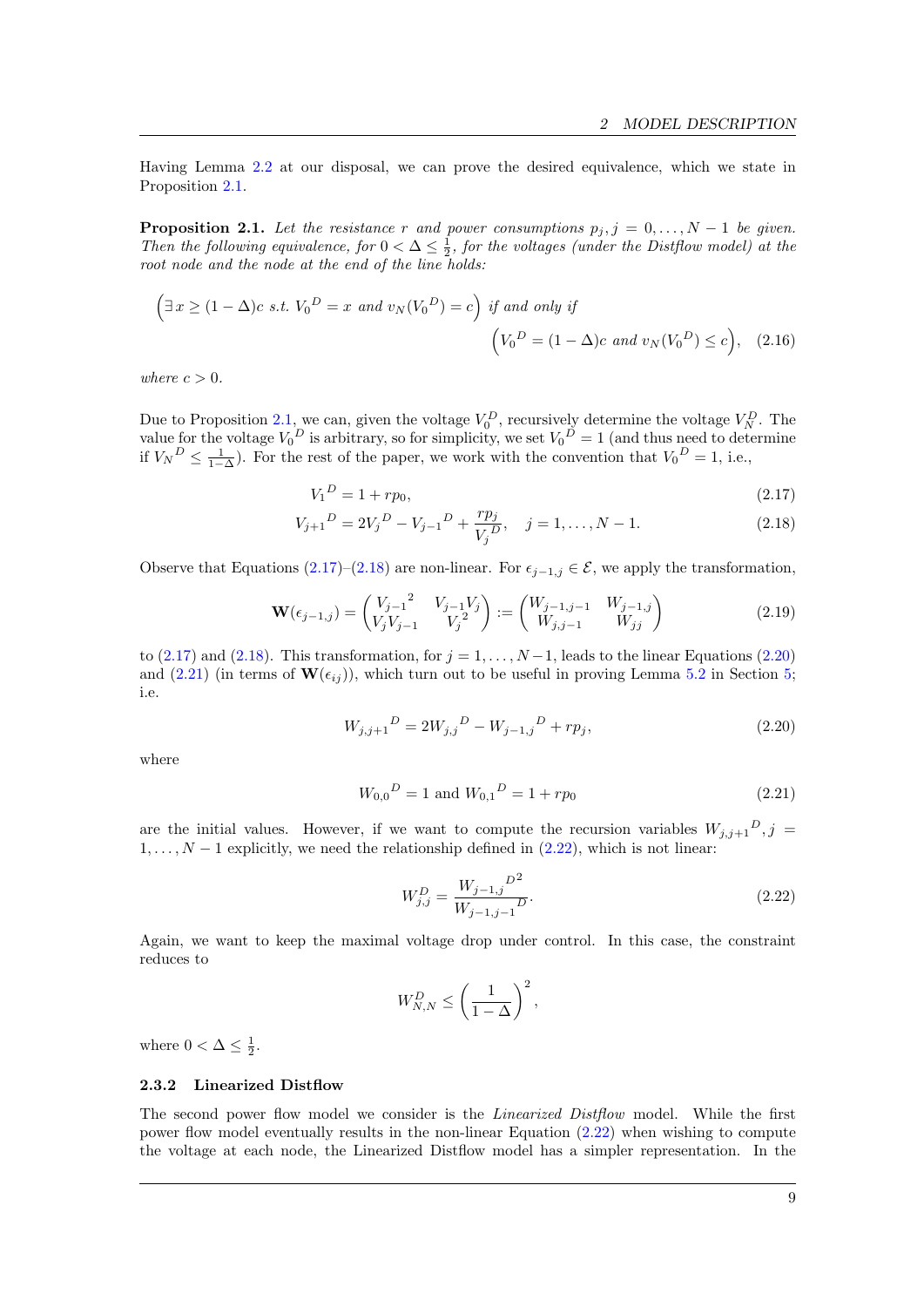Linearized Distflow model, we assume that the active and reactive power losses  $r|I_{j-1,j}|^2$  and  $x|I_{j-1,j}|^2$ , respectively, are much smaller than the active and reactive power flows  $\tilde{P}_{j-1,j}$  and  $\tilde{Q}_{j-1,j}$ ; i.e., the Linearized Distflow approximation neglects the loss terms associated with the squared current magnitudes  $|I_{j-1,j}|^2$ . Relabeling such that each further term of the sequence is defined as a function of the preceding terms and rewriting Equation [\(2.8\)](#page-7-4) using Equations  $(2.6), (2.7)$  $(2.6), (2.7)$  $(2.6), (2.7)$  and  $(2.9),$  $(2.9),$  yields a linear relationship for the squared voltages at each node,

$$
(V'_{j+1}^L)^2 - (V'^L_j)^2 = 2r \sum_{m=0}^{N-1-j} p_m, \quad j = 1, \dots, N-1.
$$
 (2.23)

where  $(V_N^L)^2$  is given. Notice that we do not need an equivalence as in the case of the voltages under the Distflow model since we have an explicit expression for  $V_0^L$ . In this case, the voltage  $V_0^L$  can be computed directly; iteratively using  $(2.23)$ , we find a closed form solution for the squared voltage  $(V_0^{\prime L})^2$ , i.e.,

<span id="page-10-2"></span><span id="page-10-1"></span>
$$
\left(V_0^{\prime L}\right)^2 = \left(V_N^{\prime L}\right)^2 - 2r \sum_{j=0}^{N-1} \sum_{m=0}^{N-1-j} p_m. \tag{2.24}
$$

Thus, we may rewrite [\(2.24\)](#page-10-2) by defining  $W_{j,j}^L := (V_j^L)^2$ , for  $j = 0, \ldots, N$ . Then, Equation (2.24) has the linear expression,

<span id="page-10-4"></span>
$$
W_{0,0}{}^{L} = W_{N,N}{}^{L} - 2r \sum_{j=0}^{N-1} \sum_{m=0}^{N-1-j} p_m.
$$
 (2.25)

### <span id="page-10-0"></span>2.3.3 Summary

Again, note that  $V_j$  and  $W_{j,j}$ ,  $j = 1, ..., N$  are dependent on the vector **p** and resistance r. We write  $V_i(\mathbf{p}, z)$  and  $W_{i,i}(\mathbf{p}, z)$  as a continuous function of the power allocation p and distribution network parameter r, respectively, when we wish to emphasize this. Finally, we can define our constraint set  $\mathcal{C}$ . Recall that the only constraint we put on the power allocation is the voltage drop constraint:

<span id="page-10-3"></span>
$$
W_{N,N} - W_{0,0} \le \left(\frac{1}{1-\Delta}\right)^2 - 1,
$$

where  $0 < \Delta \leq \frac{1}{2}$ , on both power flow models. Thus, we define the constraint set as follows,

$$
C := \left\{ \mathbf{p} : W_{N,N} - W_{0,0} \le \left( \frac{1}{1 - \Delta} \right)^2 - 1, \quad 0 < \Delta \le \frac{1}{2} \right\}.
$$
\n(2.26)

In summary, the main features of the two power flow models we consider are given in the table below.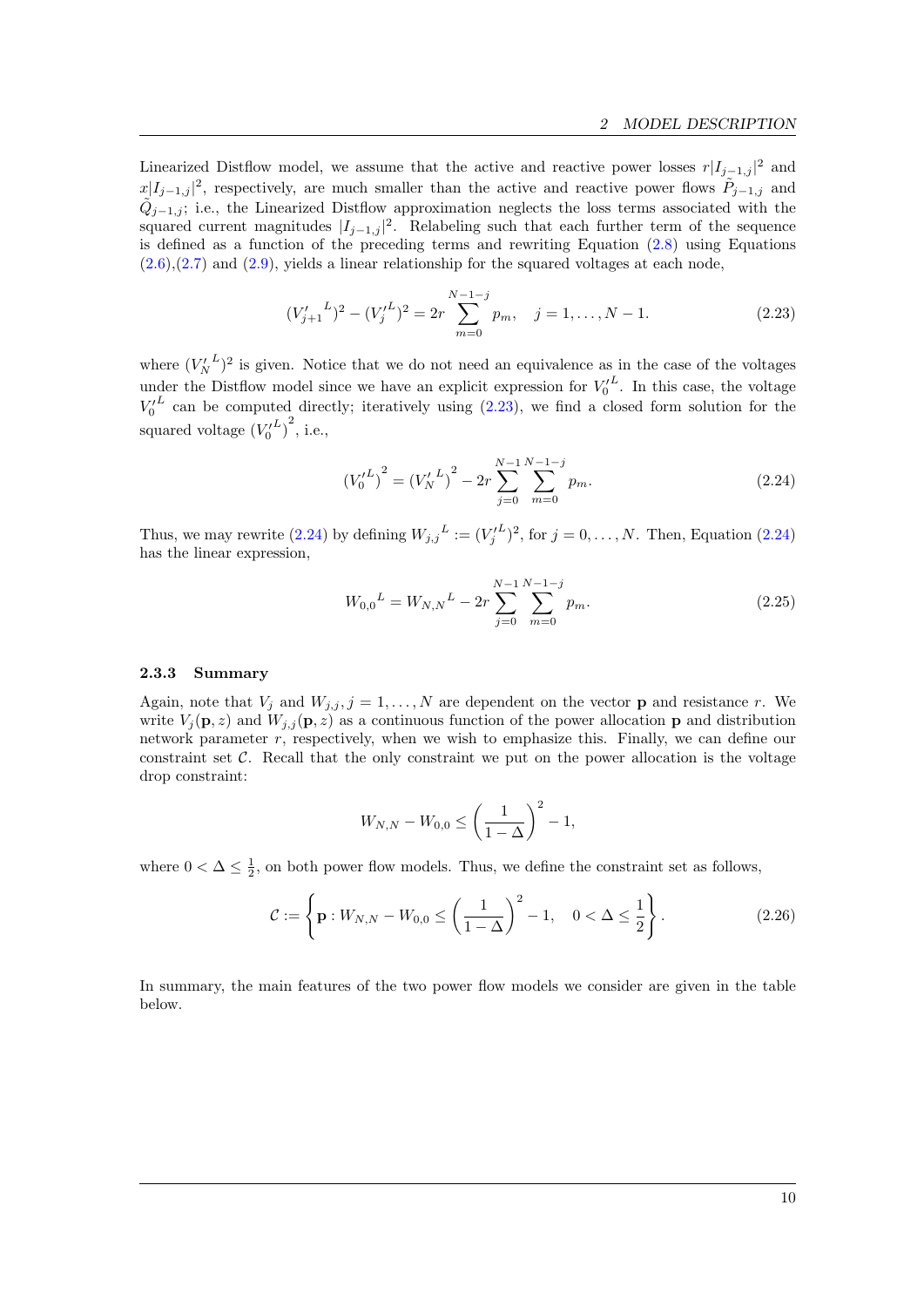<span id="page-11-1"></span>

|                                | Load flow models                                                                                                       |                                                       |  |
|--------------------------------|------------------------------------------------------------------------------------------------------------------------|-------------------------------------------------------|--|
|                                | Linearized Distflow                                                                                                    | Distriow                                              |  |
| Given $r$ and $p$ :            |                                                                                                                        |                                                       |  |
|                                |                                                                                                                        |                                                       |  |
| Original equation              |                                                                                                                        |                                                       |  |
| <i>Initial</i> conditions      | $(V_N^L)^2 = \left(\frac{1}{1-\Delta}\right)^2$                                                                        | $V_0^D = 1$                                           |  |
|                                |                                                                                                                        | $V_1^D = 1 + r p_0$                                   |  |
| Recursion                      | $(V_i^L)^2 = (V_{i-1}^L)^2 + 2r \sum_{m=0}^{N-1-j} p_m$                                                                | $V_{j+1}^D = 2V_j^D - V_{j-1}^D + \frac{rp_j}{V_j^D}$ |  |
| After transformation           |                                                                                                                        |                                                       |  |
| <i>Initial</i> conditions      | $W_{N,N}^L=\left(\frac{1}{1-\Delta}\right)^2$                                                                          | $W_{0.0}^D = 1$                                       |  |
|                                |                                                                                                                        | $W_{0,1}^D = 1 + rp_0$                                |  |
| Recursion                      | $W_{0,0}^L = W_{N,N}^L - 2r \sum_{j=0}^{N-1} \sum_{m=0}^{N-1-j} p_m \quad W_{j,j}^D = \frac{W_{j-1,j}^D}{W_{j-1,j}^D}$ |                                                       |  |
|                                |                                                                                                                        | $W_{j,j+1}^D = 2W_{j,j}^D - W_{j-1,j}^D + rp_j$       |  |
| <i>Voltage drop constraint</i> | $W_{0,0}^L \geq 1$                                                                                                     | $W_{N,N}^D \leq \left(\frac{1}{1-\Delta}\right)^2$    |  |
|                                |                                                                                                                        |                                                       |  |

Table 1: Summary of the recursions for the Linearized Distflow and the Distflow models.

### <span id="page-11-0"></span>3 Main results

In this section, we present our main results which concern the comparison of the stability of the queuing model under distribution network constraints. The stability of the system is defined as positive recurrence of the Markov process X.

For convenience, we recall the main features of the queuing model. There are N charging stations where customers can charge their EVs. These charging stations are represented by nodes on a line and each line is characterized by the impedance r. Each charging station has its own arrival stream of vehicles with homogeneous rate  $\lambda$  and charging rate  $p_i$ , for  $i = 1, ..., N$ . The way the powers  $p_i$  are allocated among charging stations is given by the mechanism as described in Section [2.1](#page-4-1) and are constrained by the constraint set  $\mathcal C$  as defined in [\(2.26\)](#page-10-3).

Within this framework, we compute, in Theorems [3.1](#page-12-0) and [3.2,](#page-12-1) the maximal feasible arrival rates when the number of charging stations, denoted by  $N$ , goes to infinity, such that the queuing model is stable given distribution network constraints. In other words, we compute the arrival rates such that the maximal voltage drop is attained. Then, in Section [3.3,](#page-13-0) we compare these arrival rates explicitly.

Our work is based on [\[1\]](#page-39-0) and [\[15\]](#page-40-12), and both provide a way to prove stability. So before we continue with the main results on stability in Sections [3.1](#page-12-2) and [3.2,](#page-12-3) we discuss these two ways to prove stability. First, we start with a brief discussion of the approach in  $[1]$  – the method of convex relaxation. Then, we study an extension of [\[15,](#page-40-12) Theorem 11] that we use to prove Theorems [3.1](#page-12-0) and  $3.2$  and provides stability of the Markov process  $X$  as well.

The approach of convex relaxation in [\[1\]](#page-39-0) goes as follows. It is known that the utility optimization problem in [\(2.1\)](#page-5-1) subject to the constraint set defined in [\(2.26\)](#page-10-3) is in general non-convex. However, since our underlying network topology is a line, we obtain that the convex-relaxation of  $(2.1)$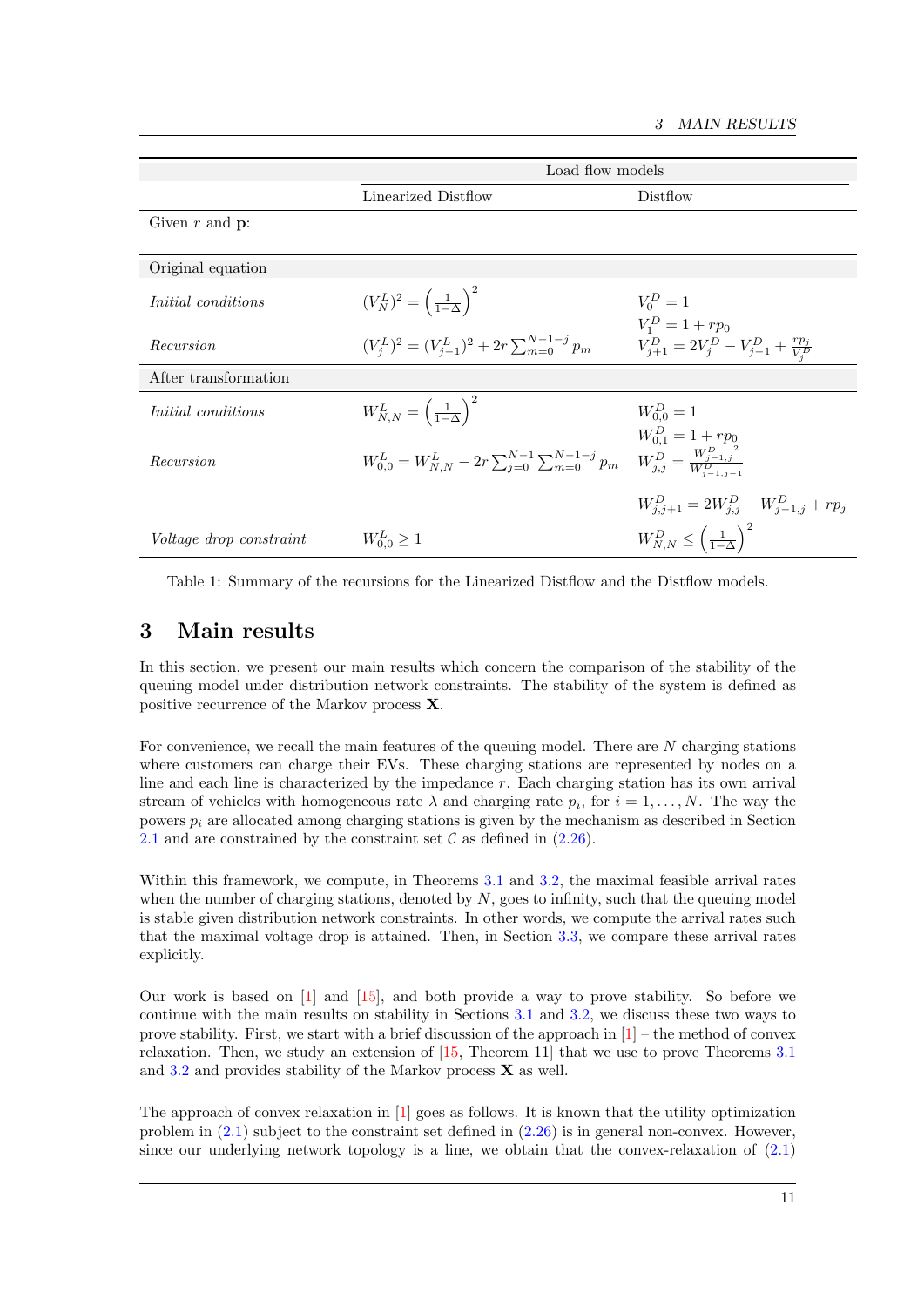under the constraint defined in  $(2.26)$  is exact [\[1\]](#page-39-0). Then, for all  $\alpha$ -fair allocations, the Markov process  $X$  is stable [\[4\]](#page-40-15).

The approach in [\[15\]](#page-40-12) is more general in the sense that we do not need  $\alpha$ -fair algorithms to prove stability. It holds for a larger class of functions. If the constraint set  $\mathcal C$  is compact and coordinateconvex, then the Markov process  $\bf{X}$ , which represents the number of EVs charging at every station, is stable if there exists a vector  $v \in C$  such that  $\lambda < v$  according to [\[15\]](#page-40-12). In fact, in Appendix [B,](#page-24-0) we show that we do not need coordinate-convexity, but only compactness of the constraint set  $C$ to prove stability.

### <span id="page-12-2"></span>3.1 Stability conditions under the Linearized Distflow model

In this section, we show the computation of the specific arrival rate under the Linearized Distflow model such that the process is stable. That is, we show there exists an explicit threshold  $\lambda_N^L$  that only depends on the distribution network parameter r, the maximal voltage drop parameter  $\Delta$ and the number of charging stations  $N$  in the network such that for all arrival rates below this threshold, the queuing model is stable.

**Theorem 3.1.** Consider the queuing model in Section [2.1.](#page-4-1) The Markov process  $X$  is positive recurrent, if

<span id="page-12-0"></span>
$$
\lambda < \lambda_N^L := \frac{\frac{1}{r} \left( \left( \frac{1}{1 - \Delta} \right)^2 - 1 \right)}{N(N + 1)}.
$$
\n(3.1)

The proof is given in Section [4.](#page-14-0) It exploits the explicit expression of the squared voltage  $W_{0,0}^L$ 2 and uses [\[15,](#page-40-12) Theorem 11]. We show for the arrival rate  $\lambda_N^L$  that the maximal allowed voltage drop is attained, so that  $\lambda_N^L$  is still in the constraint set C.

Remark 3.1. Under the Linearized Distflow approximation, defined in [\(2.25\)](#page-10-4), the maximum feasible arrival rate is decaying as the inverse of the square of the number of nodes.

<span id="page-12-3"></span>We now proceed with the stability result under the Distflow model.

#### 3.2 Stability conditions under the Distflow model

In this section, we show there exists a specific arrival rate  $\lambda_N^D$  that only depend on the resistance r, the maximal voltage drop parameter  $\Delta$  and the number of charging stations N in the network such that for every arrival rate below this threshold the system is stable. Furthermore, as the number of charging stations N goes to infinity, we show the convergence of a suitably scaled version of  $\lambda_N^D$ to a *critical* arrival rate  $\lambda_c^D$ .

**Theorem 3.2.** Consider the queuing model in Section [2.1.](#page-4-1) There exists  $\lambda_N^D$  such that the Markov process  $X$  is positive recurrent, if

<span id="page-12-1"></span> $\lambda < \lambda_N^D$ .

Moreover,  $N^2 \lambda_N^D \rightarrow \lambda_c^D$  as  $N \rightarrow \infty$  with

$$
\lambda_c^D = \frac{\pi}{2r} \, erf^2 \left( \sqrt{\ln \left( \frac{1}{1 - \Delta} \right)} \right). \tag{3.2}
$$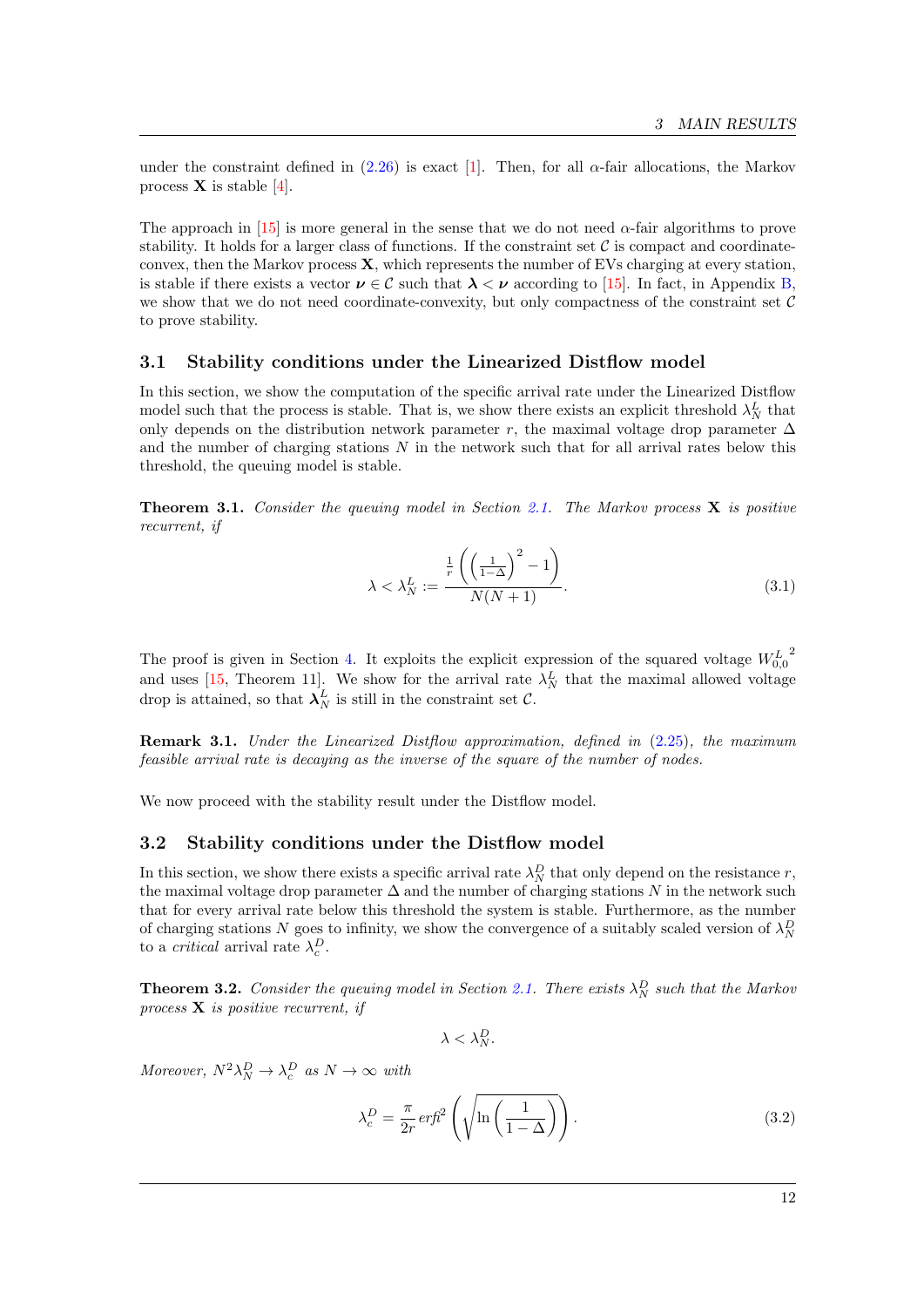The imaginary error function  $\text{erfi}(z)$  is the function defined by

$$
\text{erfi}(z) = \frac{2}{\sqrt{\pi}} \int_0^z \exp(v^2) dv = \frac{1}{i} \text{erf}(iz),
$$

where  $\mathrm{erf}(x) = \frac{2}{\sqrt{\pi}} \int_0^x \exp(-t^2) dt$  is the standard error function.

The proof is given Section [5.](#page-16-0) Unlike the proof of Theorem [3.1,](#page-12-0) we do not have an explicit expression for the voltage  $V_N^D$ . Thus, we require a different approach to find the maximal feasible arrival rate  $\lambda_N^D$ . Instead of solving for the value  $\lambda_N^D$  such that the maximal allowed voltage drop is attained, as in [\(2.26\)](#page-10-3), we approximate the voltage  $V_N^D$  by a continuous function. Then, we show that this continuous function converges to the voltage  $V_N^D$  as N goes to infinity and compute the arrival rate such that the maximal voltage drop is attained under this new approximation.

### <span id="page-13-0"></span>3.3 Comparison of stability regions

In this section, we compare the critical arrival rates under both power flow models. The expression for the critical arrival rate under the Distflow model is given in [\(3.2\)](#page-12-1). For the Linearized Distflow model, we see from [\(3.1\)](#page-12-0) that  $N^2 \lambda_N^L \to \lambda_c^L$  as  $N \to \infty$  with

<span id="page-13-4"></span><span id="page-13-2"></span>
$$
\lambda_c^L = \frac{1}{r} \left( \left( \frac{1}{1 - \Delta} \right)^2 - 1 \right). \tag{3.3}
$$

Then, we have for the ratio between  $\lambda_c^D$  and  $\lambda_c^L$ ,

$$
\frac{\lambda_c^D}{\lambda_c^L} = \frac{2(1-\Delta)^2 \left( \int_0^{\sqrt{\ln\left(\frac{1}{1-\Delta}\right)}} \exp(u^2) du \right)^2}{\Delta(2-\Delta)}
$$
\n
$$
=: P(\Delta). \tag{3.4}
$$

We study the behavior of the function  $P(\Delta)$  in Theorem [3.3.](#page-13-1)

<span id="page-13-1"></span>**Theorem 3.3.** Let  $P(\Delta)$  be defined as in [\(3.4\)](#page-13-2) for  $0 < \Delta \leq \frac{1}{2}$ . Then  $P(\Delta)$  is a strictly decreasing function from 1 at  $\Delta = 0$  to  $\frac{\pi}{6}$ erfi $(\sqrt{\ln(2)})^2 \approx 0.77$  at  $\Delta = \frac{1}{2}$ .

The proof of Theorem [3.3](#page-13-1) can be found in Appendix [E.](#page-37-0) The importance of Theorem [3.3](#page-13-1) lies in the fact that it implies that the critical arrival rate under the Distflow is always smaller than the critical arrival rate under the Linearized Distflow model and that we are able to quantify the difference between the critical arrival rates.

<span id="page-13-3"></span>For several values of  $\Delta$ , Table [2](#page-13-3) shows the ratio between  $\lambda_c^D$  and  $\lambda_c^L$ .

| $\lambda_c^D/\lambda_c^L$ |
|---------------------------|
| 0.9966                    |
| 0.9828                    |
| 0.9647                    |
| 0.9248                    |
|                           |

Table 2: The fraction  $\lambda_c^D/\lambda_c^L$  for specific values of  $\Delta$ .

Similar to Table [2,](#page-13-3) one can see from Figure [2](#page-14-1) that the ratio between  $\lambda_c^D$  and  $\lambda_c^L$  decreases as  $\Delta$ increases. When we allow a voltage drop of 50%, i.e.,  $\Delta = \frac{1}{2}$ , the maximal feasible arrival rate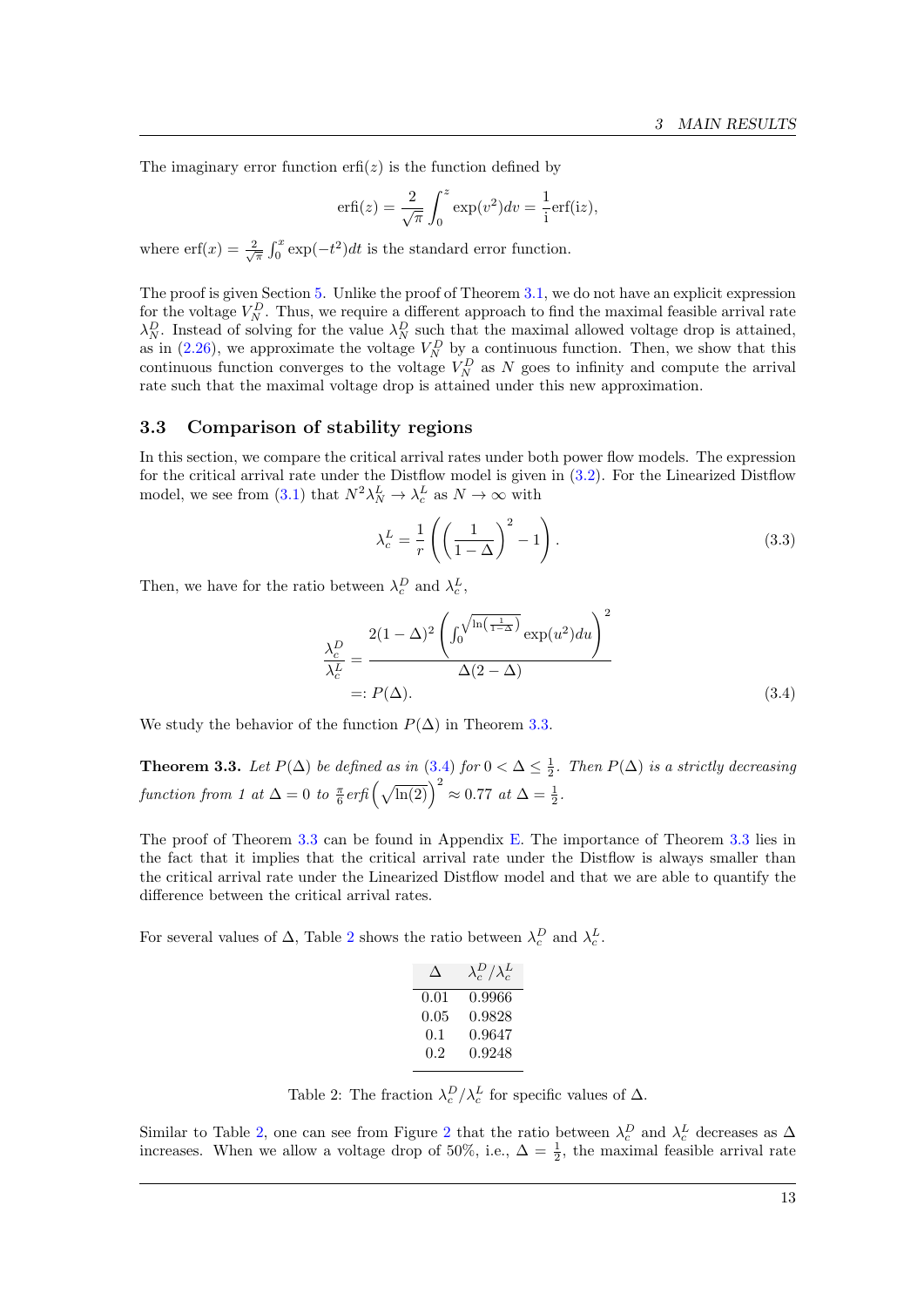<span id="page-14-1"></span>

under the Linearized Distflow model is  $\approx 20\%$  higher than under the Distflow model. In more realistic situations, when  $\Delta$  is close to 0, the difference between these critical arrival rates is even smaller.

## <span id="page-14-0"></span>4 Proof of Theorem [3.1](#page-12-0)

The proof consists of three steps. First, we show that our queuing model description, as in Section [2.1,](#page-4-1) is contained in the general model framework that is given by [\[16\]](#page-40-13). Then, in order to apply their stability result, which we discuss below, we show that the constraint set  $\mathcal C$  is compact. Last, we show that the maximal feasible arrival rate  $\lambda_N^L$  is given by Equation [\(3.1\)](#page-12-0).

### <span id="page-14-2"></span>4.1 Queuing model framework

We consider the general model framework in  $[15]$  and compare it with the continuous-time model of Section [2.](#page-4-0) In their setting, there is an arbitrary network of queues such that individual instantaneous service rates may depend on the state of the entire system. That corresponds to our network of charging stations such that the power allocation depends on the total number of cars charging at the same time. The network state is represented by a set  $\mathbf{X}(t) = (X_i(t), i \in N)$  of the queue lengths  $X_i$  at the network nodes  $i \in N$  at time t. In our case, the network state is represented by the number of cars charging at each charging station. Arrivals into queue  $i$  occur according to a Poisson process with a constant rate  $\lambda$ , independent of all other processes. The instantaneous service rate  $\mu_i$  of a node represents the intensity of the Poisson process modeling departures (service completions) of the node. In their case, the service rate allocation algorithm  $\psi(\mathbf{X}(t))$ , mapping a network state  $\mathbf{X}(t)$  into a set of instantaneous service rates  $\boldsymbol{\mu}$ , is all that is needed to specify the service allocation algorithm. In our case, the power allocation is given by a constrained optimization problem, mapping the network state, the number of EVs at each charging station, into a power allocation.

If we are in this general model framework and there exists  $\nu \in C$  such that  $\lambda < \nu$  and the set C is compact and coordinate-convex (i.e. if a vector  $\mu$  belongs to C and  $\mu' \leq \mu$  coordinate-wise, then  $\mu' \in \mathcal{C}$ ), then the Markov process **X** is positive recurrent according to [\[15,](#page-40-12) Theorem 11]. In Appendix [B,](#page-24-0) we show that the set  $\mathcal C$  does not need to be necessarily coordinate-convex, since we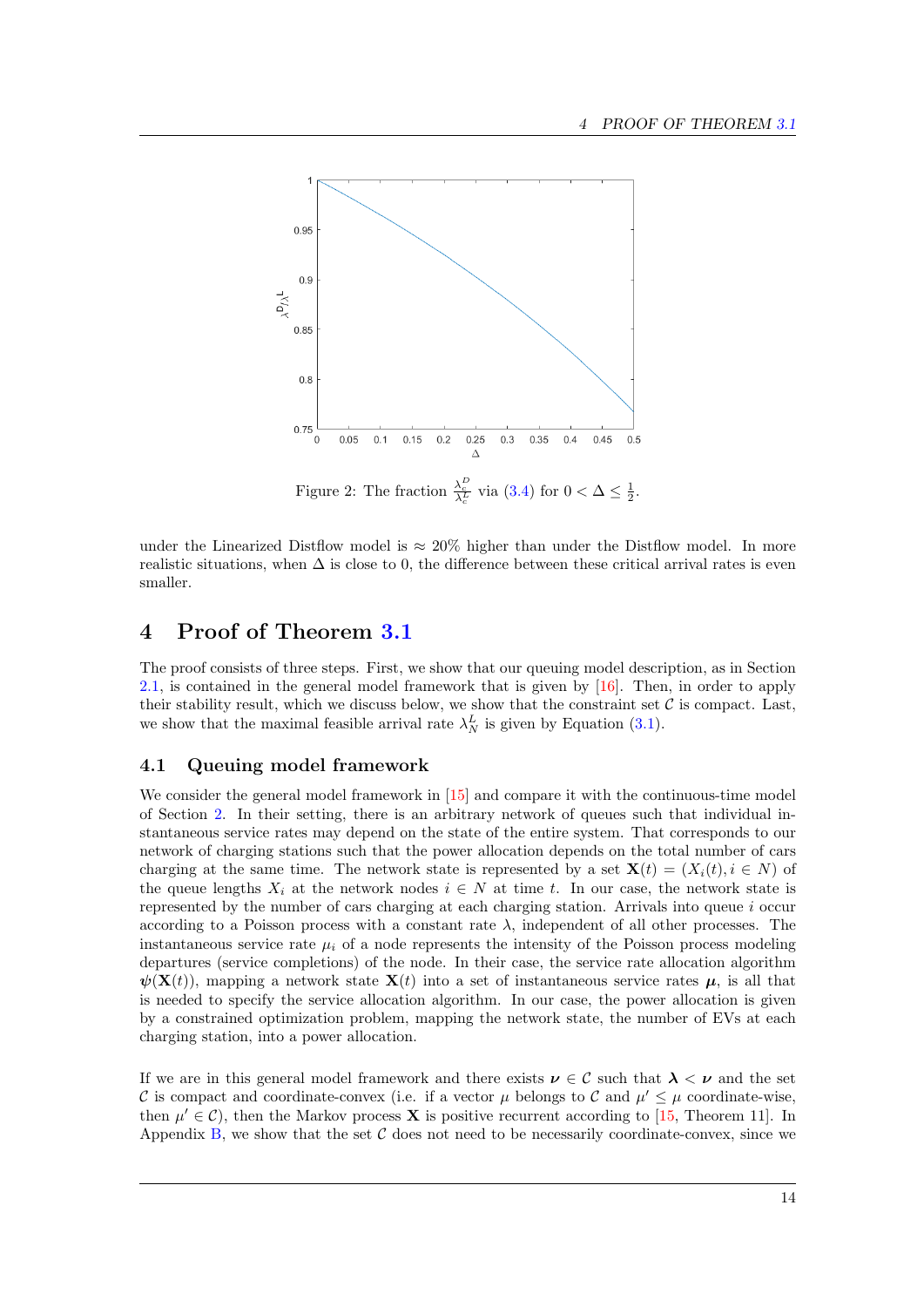can construct a coordinate-convex set  $C_1$  such that the following are equivalent:

there exists  $\nu \in \mathcal{C}$  such that  $\lambda < \nu$ ,

and

there exists 
$$
\nu \in C_1
$$
 such that  $\lambda < \nu$ .

We are thus left to show that there exists  $\nu \in C$  such that  $\lambda < \nu$  and that C is a compact set. First, we show the compactness of the set  $C$ .

### 4.2 Compactness of the constraint set  $\mathcal C$

In this section, we show that the constraint set  $\mathcal C$  is compact, i.e. we show that the set is closed and bounded.

**Lemma 4.1.** The constraint set  $C$ , defined in [\(2.26\)](#page-10-3), is compact for the Linearized Distflow model.

*Proof.* Since  $W_{0,0}^L$  is a continuous function, the constraint set C is closed. Furthermore, by definition of the constraint set in  $(2.26)$  and  $(2.21)$ , we have

$$
W_{0,0}^{L^2} = W_{N,N}^{L^2} - 2r \sum_{j=0}^{N-1} \sum_{m=0}^{N-1-j} p_m
$$
  
=  $\left(\frac{1}{1-\Delta}\right)^2 - 2r \sum_{j=0}^{N-1} \sum_{m=0}^{N-1-j} p_m \ge 1.$ 

Thus,

$$
\sum_{j=0}^{N-1} \sum_{m=0}^{N-1-j} p_m \le \frac{1}{2r} \left( \left( \frac{1}{1-\Delta} \right)^2 - 1 \right).
$$

Therefore, **p** is bounded. Hence, the set of constraints  $\mathcal{C}$  is bounded and closed, which implies compactness.  $\Box$ 

Next, we show there exists  $\nu \in \mathcal{C}$  such that  $\lambda < \nu$ .

# 4.3 Computation of  $\lambda_N^L$  such that maximal voltage drop is attained

In this section, we compute the maximal feasible arrival rate  $\lambda_N^L$  such that  $\lambda_N^L = (\lambda_N^L, \dots, \lambda_N^L) \in \mathcal{C}$ (where we define  $\lambda_N^L$  below). Then, by [\[15,](#page-40-12) Theorem 11], for all  $\lambda < \lambda_N^L$ , the Markov process **X** is positive recurrent. First, we make the following remark. We do not necessarily need that all arrival rates for all nodes are the same. It is sufficient that  $\lambda < \lambda_N^L$  for some arrival rate vector  $\lambda$ . However, to make a comparison between the two power flow models, we let all arrival rates for all nodes be the same, i.e.;  $\lambda = (\lambda, \ldots, \lambda)$ . Now, we establish that  $\lambda_N^L$  is contained in the constraint set  $C$ . By definition, we have

$$
\lambda_N^L = \frac{\left(\frac{1}{1-\Delta}\right)^2 - 1}{rN(N+1)}.
$$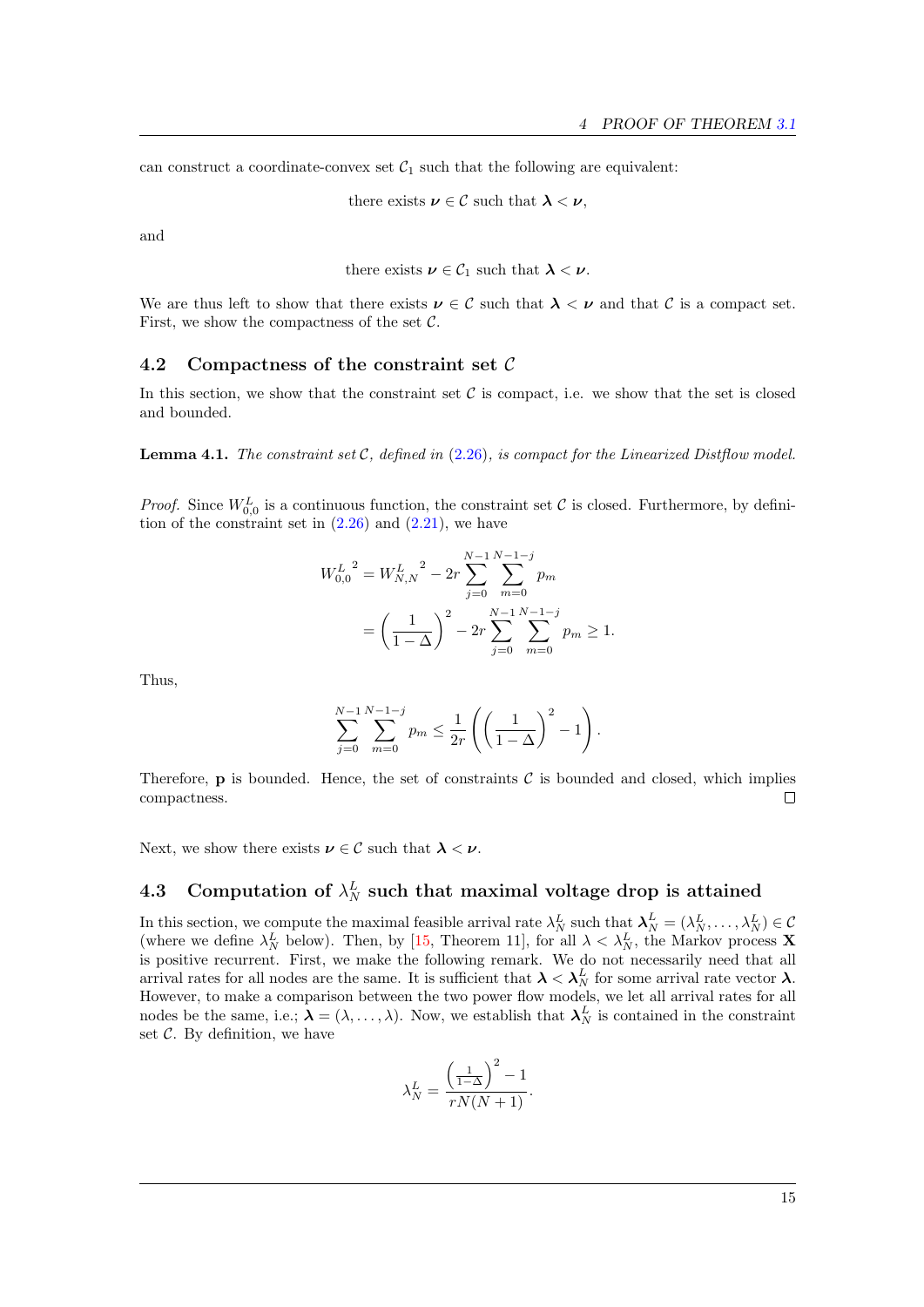Using this arrival rate in the expression for the squared voltage  $W_{0,0}^L(\lambda_N^L)$  (cf. Table [1\)](#page-11-1), yields

$$
W_{0,0}^{L}(\lambda_{N}^{L}) = W_{N,N}^{L} - 2r \sum_{j=0}^{N-1} \sum_{m=0}^{N-1-j} \lambda_{N}^{L}
$$
  
= 
$$
\left(\frac{1}{1-\Delta}\right)^{2} - 2r \lambda_{N}^{L} \frac{1}{2} N(N+1)
$$
  
= 1.

Hence, the vector  $\lambda_N^L = (\lambda_N^L, \dots, \lambda_N^L)$  is contained in the constraint set C and for  $\lambda < \lambda_N^L$  the Markov process  $X$  is positive recurrent.

## <span id="page-16-0"></span>5 Proof of Theorem [3.2](#page-12-1)

The proof consists of four steps. Similarly, as in the proof of Theorem [3.1,](#page-12-0) we show that our queuing model description, as in Section [2.1,](#page-4-1) is contained in the general model framework that is given by [\[15\]](#page-40-12) (see Appendix [B.1\)](#page-24-1) and that the constraint set  $\mathcal C$  is compact for the Distflow model. Then, we need an intermediate step before we can compute the arrival rate  $\lambda_N^D$  such that the maximal voltage drop is attained. Unlike the proof of Theorem [3.1,](#page-12-0) we do not have an explicit expression for the voltage  $V_N^D$ . Therefore, our next step is to approximate the voltage  $V_N^D$  by a continuous function, as  $N \to \infty$ . In Appendix [C,](#page-25-0) we show the convergence of the approximation of the voltage to the actual value  $V_N^D$ , as  $N \to \infty$ . This approximation allows us to compute the arrival rate  $\lambda_N^D$  such that the maximal voltage drop is attained, which concludes the proof.

### 5.1 Queuing model framework

Again, we consider the continuous-time model as in Section [2](#page-4-0) and we follow the exact same reasoning as in Section [4.1.](#page-14-2) The only difference in this description is given by the constrained optimization problem. In this case, the voltages are computed according to the Distflow model instead of the Linearized Distflow model.

### 5.2 Compactness of the constraint set  $\mathcal C$

To establish compactness in case of the Distflow model, we use the fact that the voltages  $V_0^D, \ldots, V_N^D$ form an increasing sequence. This is proven in Lemma [5.1.](#page-16-1)

<span id="page-16-1"></span>**Lemma 5.1.** The voltages  $V_0^D, \ldots, V_N^D$  are an increasing sequence.

*Proof.* We give a proof by induction on j. Recall that  $V_0^D = 1$ . Then from [\(2.17\)](#page-9-1), we have  $V_1^D = 1 + rp_0 \ge 1 = V_0^D$  and for  $j = 1$ , we have from  $(2.18)$ 

$$
V_2^D = 2V_1^D - V_0^D + \frac{rp_1}{V_1^D} = (1 + rp_0) + rp_0 + \frac{rp_1}{1 + rp_0} \ge 1 + rp_0 = V_1^D.
$$

Suppose that  $V_j^D \geq V_{j-1}^D$  for some  $j \in \{2, \ldots, n-1\}$ . Then, by  $(2.18)$  and the induction hypothesis we have

$$
V_{j+1}^D \ge V_j^D + V_{j-1}^D - V_{j-1}^D + \frac{rp_j}{V_j^D} = V_j^D + \frac{rp_j}{V_j^D} = V_j^D \left(1 + \frac{rp_j}{V_j^D}\right) \ge V_j^D
$$

since  $r \ge 0, p_j \ge 0$  and  $V_j^D \ge V_0^D = 1$ .

 $\Box$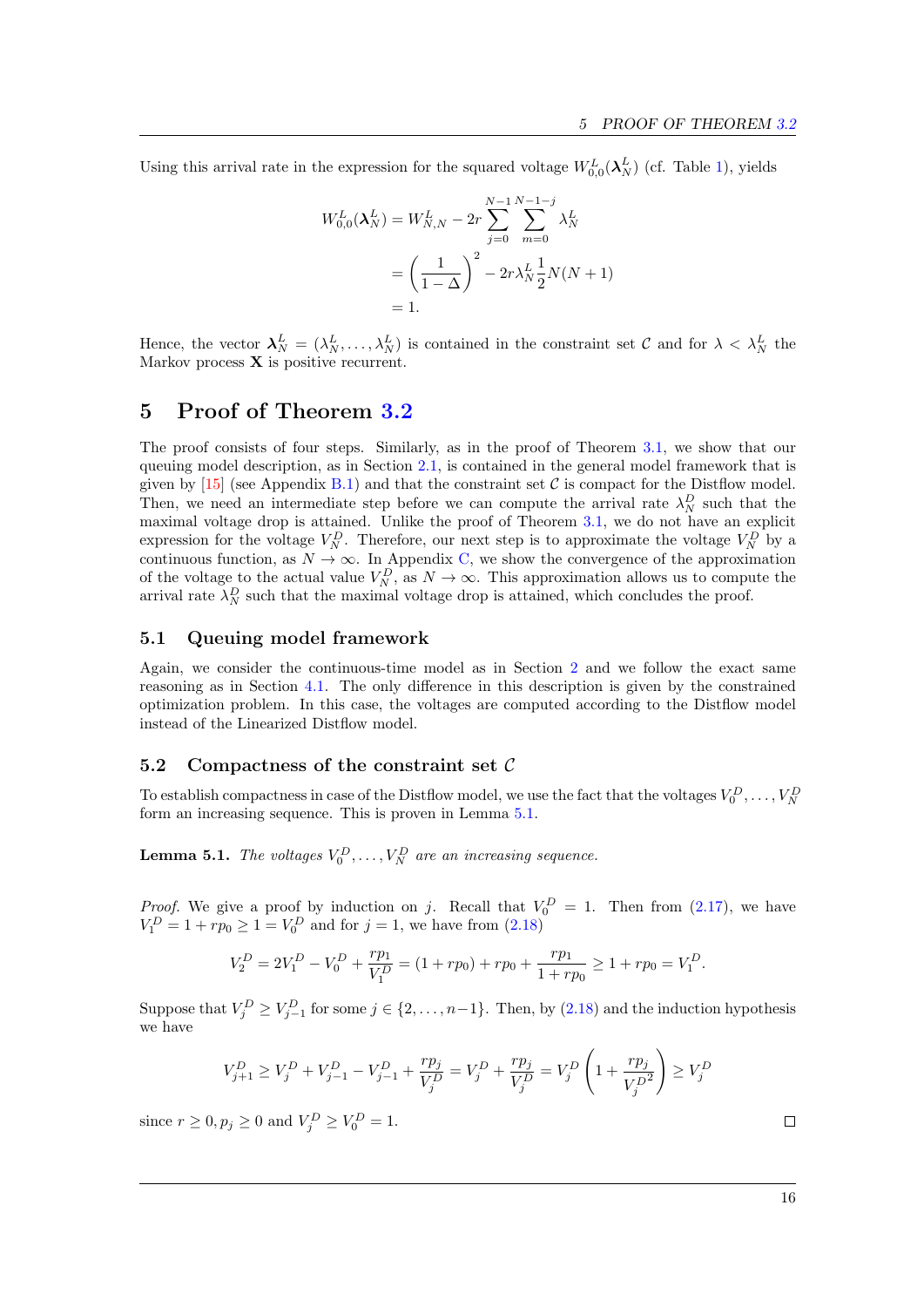In fact, it is easier to work with the squared voltages to prove the compactness of the constraint set  $\mathcal C$  for the Distflow model. Therefore, we present the analogous result in Corollary [5.1.](#page-17-1)

<span id="page-17-1"></span>**Corollary 5.1.** The squared voltages  $W_{0,0}^D, W_{0,1}^D, W_{1,1}^D, \ldots, W_{N-1,N}^D, W_{N,N}^D$  are an increasing sequence.

*Proof.* This is an immediate consequence of Lemma [5.1.](#page-16-1) Since,  $V_j^D \geq 1$ , for all  $j = 0, \ldots, N$ , we have

$$
W_{j,j}^D = V_j^D V_j^D \ge V_{j-1}^D V_j^D = W_{j-1,j}^D
$$

for all  $j = 0, \ldots, N$ .

Now, we are in position to prove Lemma [5.2.](#page-17-0)

<span id="page-17-0"></span>**Lemma 5.2.** The constraint set  $C$ , defined in  $(2.26)$ , is compact for the Distribution model.

*Proof.* Since  $W_{N,N}^D(\mathbf{p}, z)$  is continuous, the set C is closed. By definition, we have

$$
\left(\frac{1}{1-\Delta}\right)^2 \ge W_{N,N}^D(\mathbf{p},z).
$$

Then, we show a lower bound on the squared voltage  $W_{N,N}^D$ . By Corollary [5.1](#page-17-1) and Equation  $(2.20)$ , we have

$$
W_{N,N}^D(\mathbf{p}, z) \ge W_{N-1,N}^D(\mathbf{p}, z)
$$
  
=  $2W_{N-1,N-1}^D(\mathbf{p}, z) - W_{N-2,N-1}^D(\mathbf{p}, z) + rp_{N-1}$   
 $\ge 2W_{N-2,N-1}^D(\mathbf{p}, z) - W_{N-2,N-1}^D(\mathbf{p}, z) + rp_{N-1}$   
=  $W_{N-2,N-1}^D(\mathbf{p}, z) + rp_{N-1}.$  (5.1)

Now, apply the definition of  $W_{N-2,N-1}^D(\mathbf{p},z)$  in Equation [\(2.20\)](#page-9-3) and Corollary [5.1](#page-17-1) to Equation [\(5.1\)](#page-17-2) to find the inequality

$$
W_{N-2,N-1}^D(\mathbf{p},z) \ge W_{N-3,N-2}^D(\mathbf{p},z) + r p_{N-2}.
$$
\n(5.2)

Inserting  $(5.2)$  in  $(5.1)$  gives

$$
W_{N,N}^D(\mathbf{p},z) \ge W_{N-3,N-2}^D(\mathbf{p},z) + r p_{N-2} + r p_{N-1}.
$$

Applying the definition of  $W_{j-1,j}^D(\mathbf{p}, z)$  and Corollary [5.1](#page-17-1) over and over again, for  $j = 1, \ldots, N-3$ in reversed order, results in the inequality

$$
W_{N,N}^D(\mathbf{p},z) \ge 1 + r (p_0 + \dots + p_{N-1}).
$$

Thus,

$$
(p_0 + \dots + p_{N-1}) \leq \frac{1}{r} \left( \frac{1}{1 - \Delta} \right)^2.
$$

Therefore,  $\bf{p}$  is bounded. Hence, the set of constraints C is bounded and closed, which implies compactness.  $\Box$ 

<span id="page-17-3"></span><span id="page-17-2"></span> $\Box$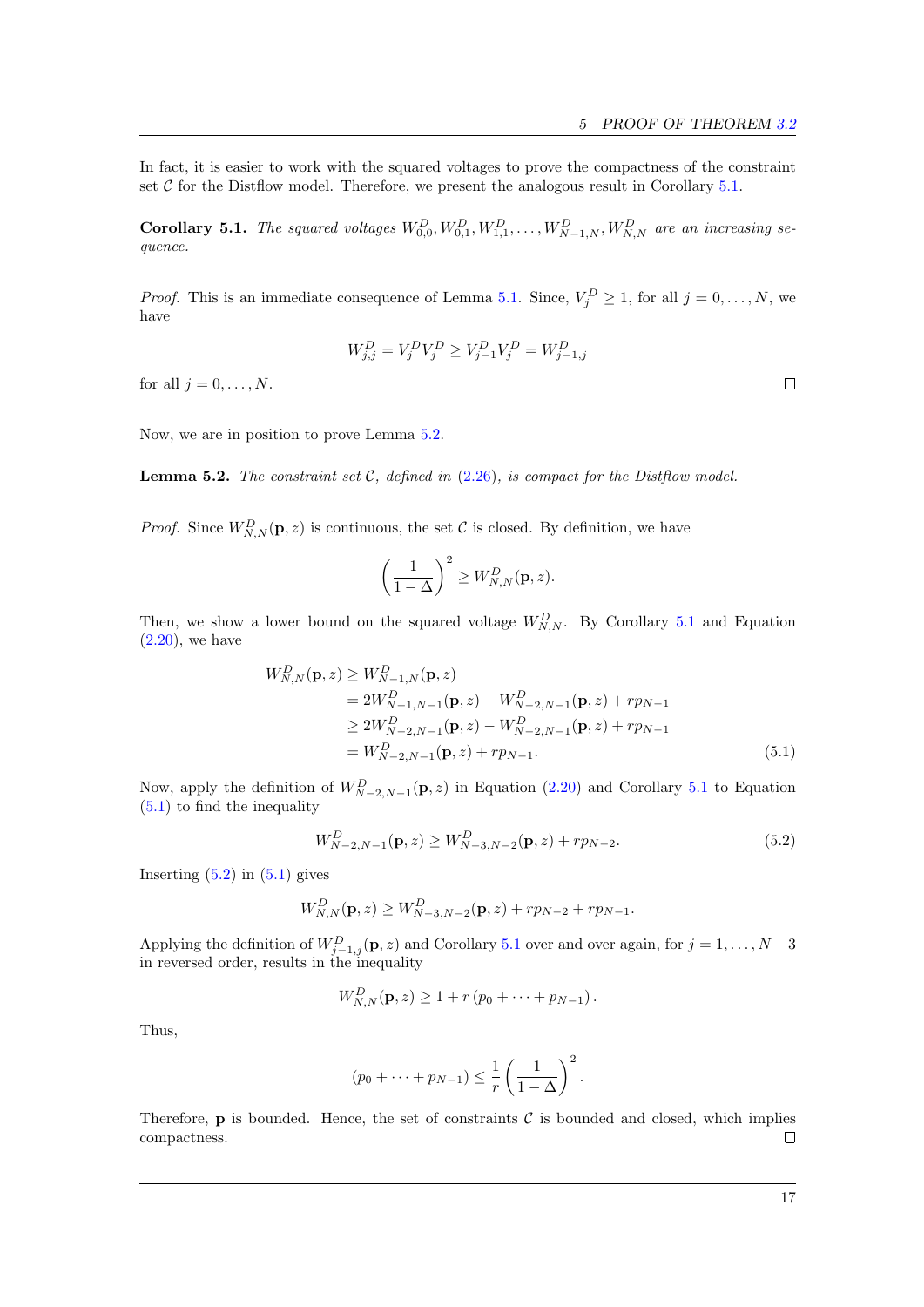# <span id="page-18-0"></span>5.3 Approximation of  $V_N^D$  by continuous counterpart

Unlike the proof of Theorem [3.1,](#page-12-0) we do not have an explicit expression for the voltage  $V_N^D$ . Therefore, we define a continuous extension of the voltages  $V_j^D$ ,  $j = 0, 1, ..., N$  to a function  $V_N^D(t) : [0, N] \to \mathbb{R}_+$ . That is, for all  $j \in \{0, ..., N\}$ , we show  $V_j^D = V_N^D(j)$ . A suitable and natural extension, cf.  $(2.15)$ , is given by

$$
V_N^D(t) := 1 + k_N \int_0^{\lfloor t \rfloor} \int_0^{\lceil s \rceil} \frac{1}{V_N^D(u)} du \, ds, \ t \in [0, N]; \tag{5.3}
$$

where  $k_N = r \lambda_N^D$ . Here, the arrival rate  $\lambda_N^D$  is the same for all charging stations. See Remark [\(2.1\)](#page-4-2). We include N in the notation of the function  $V_N^D(t)$  and  $k_N$  to stress its dependence on the number of charging stations N.

Furthermore, we define a certain scaling for the continuous extension  $V_N^D(t)$  such that it differs from the integral equation

<span id="page-18-3"></span><span id="page-18-1"></span>
$$
V(t) = 1 + a \int_0^t \int_0^x \frac{1}{V(y)} dy dx
$$
 (5.4)

by a negligible term. Here, the value a is chosen such that  $k_N = \frac{a}{N^2}$ .

<span id="page-18-7"></span>**Definition 1.** Denote the voltages under the Distflow model in continuous time by  $V_N^D(t)$  as in  $(5.3)$ , and scale them by N,

<span id="page-18-6"></span><span id="page-18-2"></span>
$$
\overline{V}_{N}^{D}(t) := V_{N}^{D}(Nt), \ t \in [0,1].
$$
\n(5.5)

This scaling allows us to show, see Section [C.1.1,](#page-26-0) that the representation of the scaled version of the voltages  $\overline{V}_N^D(t)$  can be written as

$$
\overline{V}_N^D(t) = 1 + a \int_0^t \int_0^s \frac{1}{\overline{V}_N^D(u)} du \, ds + \overline{R}_N(t), \tag{5.6}
$$

where the remainder term  $\overline{R}_N(t)$  vanishes as  $N \to \infty$ . Hence, [\(5.6\)](#page-18-2) can be expected to converge to the integral equation given by [\(5.4\)](#page-18-3). This convergence is exactly shown in Proposition [5.1.](#page-18-4)

<span id="page-18-4"></span>**Proposition 5.1.** Let  $\overline{V}_N^D(t)$ , for  $t \in [0,1]$ , as defined in [\(5.6\)](#page-18-2) and  $V(t)$  as in [\(5.4\)](#page-18-3). Then,

$$
\sup_{0 \le t \le 1} |\overline{V}_N^D(t) - V(t)| \to 0 \text{ as } N \to \infty.
$$

Thus, the appropriately scaled voltages under the Distflow model  $\overline{V}_N^D(t)$  can be approximated by  $V(t)$  as the number of charging stations goes to infinity. The solution to the integral equation  $V(t)$  can be found in Appendix [D.](#page-35-0) Using this approximation, we are able to compute the arrival rate  $\lambda_N^D$  such that the maximal allowed voltage drop is attained.

# <span id="page-18-5"></span>5.4 Computation of  $\lambda_N^D$  such that maximal voltage drop is attained

In this section, we compute the arrival rate  $\lambda_N^D$  such that the maximal allowed voltage drop is attained. First, we show that we can approximate  $V_N^D$  by  $V(1)$  (cf. [\(5.4\)](#page-18-3)). Then, using this approximation, we compute the value a, which is related to the arrival rate  $\lambda_N^D$  (cf. [\(5.9\)](#page-19-0)), that solves the equation  $V(1) = \frac{1}{1-\Delta}$ . In other words, we compute the value a such that the maximal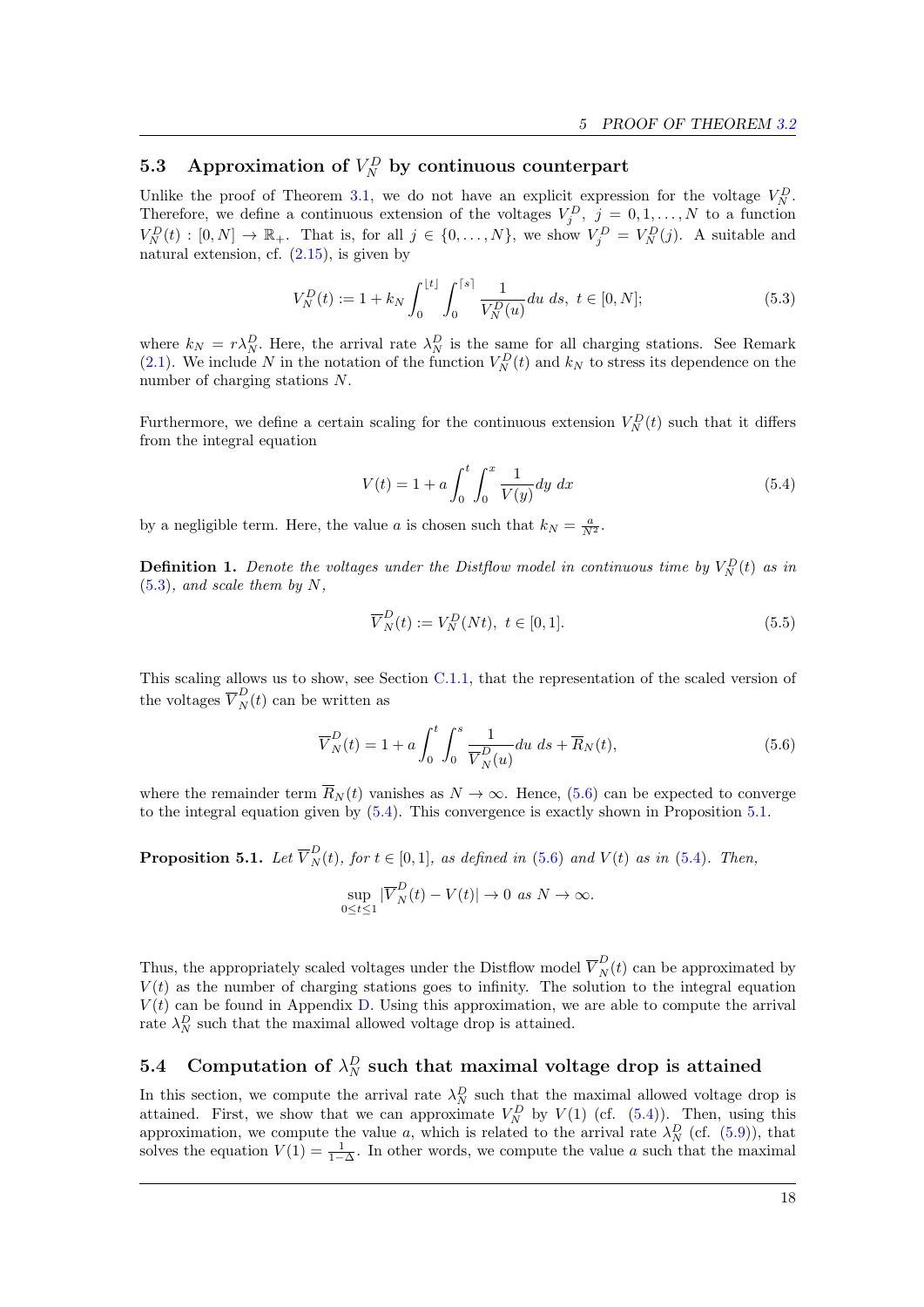voltage drop is attained. However, this solution  $a$  is computed using the approximation  $V(1)$ . So, we conclude by showing that this solution a also maximizes the voltage drop using  $V_N^D$ .

The recursion for the voltages under the Distflow model (cf. Table [1\)](#page-11-1) with arrival rate  $\lambda_N^D$ , is given by,

$$
V_0^D = 1 \text{ and } V_1^D = 1 + k_N,\tag{5.7}
$$

$$
V_{j+1}^D = 2V_j^D - V_{j-1}^D + \frac{k_N}{V_j^D}, \quad j = 1, ..., N-1.
$$
 (5.8)

where

<span id="page-19-5"></span><span id="page-19-4"></span><span id="page-19-0"></span>
$$
k_N = r\lambda_N^D = \frac{a}{N^2} \ge 0.
$$
\n
$$
(5.9)
$$

Then, according to the voltage drop constraint in [\(2.26\)](#page-10-3), the maximum feasible arrival  $\lambda_N^D$  is such that the voltage  $V_N^D$ , is equal to  $1/(1 - \Delta)$ . In Section [5.3,](#page-18-0) we found an equivalent expression for the voltage  $V_N^D$ , namely  $\overline{V}_N^D(1)$ . Furthermore, using Proposition [5.1,](#page-18-4) we found an approximation of the voltage  $V_N^D$ , namely  $V(1)$ , as in [\(5.4\)](#page-18-3).

Differentiating  $(5.4)$  twice gives the differential equation form of the integral equation  $(5.4)$ ; i.e.,

<span id="page-19-2"></span><span id="page-19-1"></span>
$$
V''(t) = \frac{a}{V(t)},\tag{5.10}
$$

for  $a \in \mathbb{R}_+$ , with initial conditions

$$
V(0) = 1 \text{ and } V'(0) = 0. \tag{5.11}
$$

By Lemma [D.1,](#page-35-1) the solution to the differential equation  $(5.10)$ – $(5.11)$  is given in terms of the function  $f_0(x) = \exp(U^2(x))$  where  $U(x)$  is related to the inverse of the imaginary error function. From Lemma [D.1,](#page-35-1) it follows that

$$
V(t) = f_0(t\sqrt{a}).
$$

Therefore, an approximation of the voltage  $V_N^D$ , namely  $V(1)$ , is given by,

<span id="page-19-3"></span>
$$
V(1) = f_0(\sqrt{a}).
$$
\n(5.12)

Although it is possible to compute the arrival rate  $\lambda_N^D$  such that  $V_N^D = \frac{1}{1-\Delta}$  using an iterative approach, we can obtain a convenient approximation by using  $(5.12)$ . In Section [6,](#page-20-0) we show how to compute the arrival rate  $\lambda_N^D$  using Newton's method and that the approximation [\(5.12\)](#page-19-3) yields already a good approximation for the arrival rate  $\lambda_N^D$ .

With the approximation  $V(1)$  (as  $N \to \infty$ ) at hand, we compute that value of a that solves the With the approximation  $V(1)$  (as  $N \to \infty$ ) at hand, we compute that value of a that solves the equation  $V(1) = \frac{1}{1-\Delta}$ , i.e.,  $f_0(\sqrt{a}) = \frac{1}{1-\Delta}$  and use that  $r\lambda_N^D = \frac{a}{N^2}$  (cf. [\(5.9\)](#page-19-0)) to relate it to a critical arrival rate. Solving for a such that  $f_0(\sqrt{a}) = \frac{1}{1-\Delta}$ , yields,

$$
a = \left(f_0^{-1}\left(\frac{1}{1-\Delta}\right)\right)^2.
$$

Notice that the inverse function  $f_0^{-1}$  is given by

$$
f_0^{-1}(x) = \sqrt{\frac{\pi}{2}} \text{erfi}\left(\sqrt{\ln(x)}\right).
$$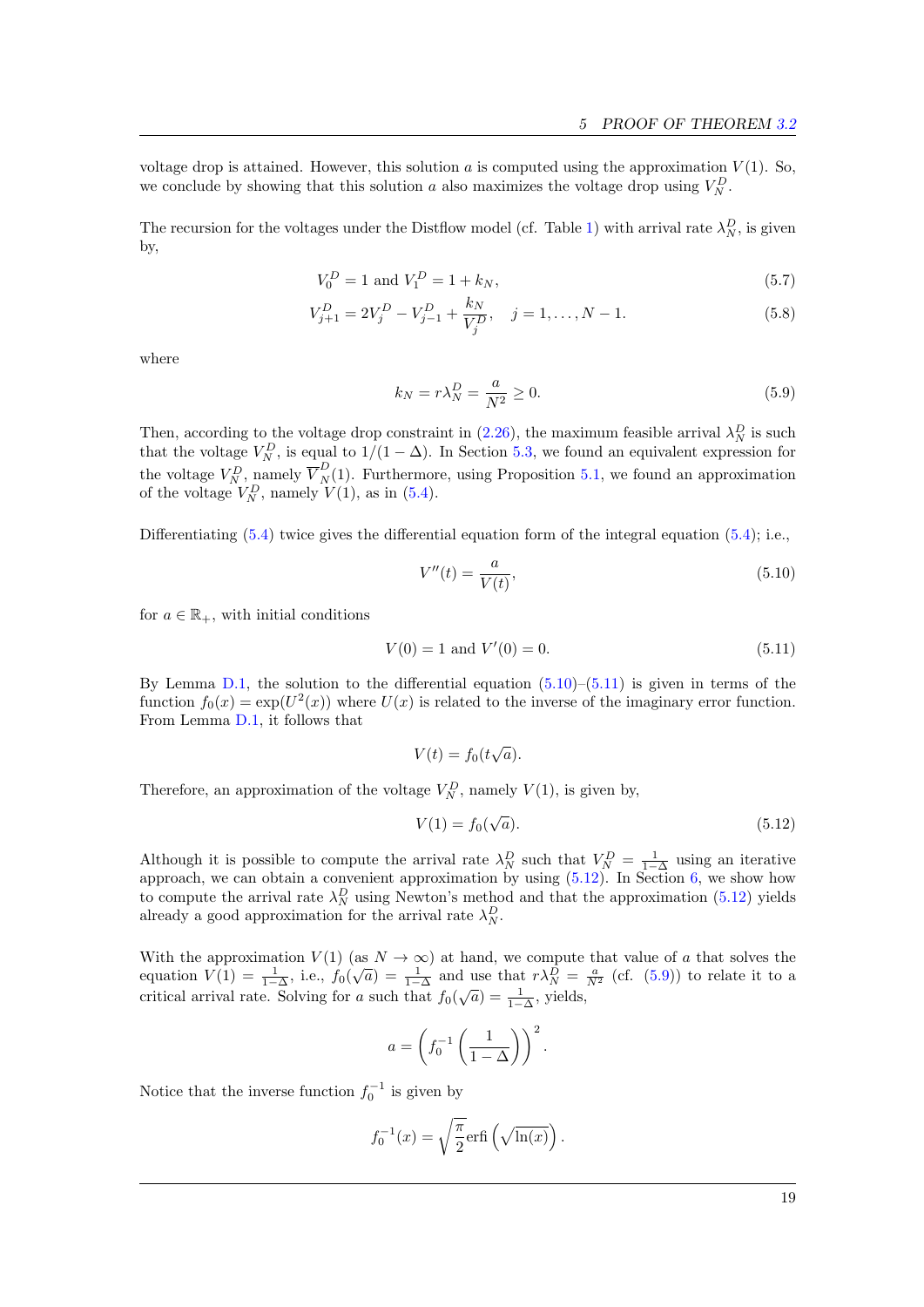Now, for any fixed a, we have by Theorem [5.1](#page-18-4) that  $|\overline{V}_{N}^{D}(1) - V(1)| \to 0$  uniformly as  $N \to \infty$  and by construction that  $V(1) = \frac{1}{1-\Delta}$ . Now, let

$$
\phi_N := \max\left\{\overline{V}_N^D(1) \text{ s.t. } \overline{V}_N^D(1) \le \frac{1}{1-\Delta}\right\},\tag{5.13}
$$

and

<span id="page-20-1"></span>
$$
\phi := \max \left\{ V(1) \text{ s.t. } V(1) \le \frac{1}{1 - \Delta} \right\},\
$$

denote the maximal voltages and the approximation of the maximal voltages under the voltage drop constraint, respectively. Then, by [\[12,](#page-40-16) Lemma 3.1],  $\phi_N$  converges to  $\phi$  as  $N \to \infty$  and since  $a = N^2 r \lambda_N^D$  maximizes  $V(1)$ , a maximizes  $\overline{V}_N^D(1)$  as well and the limit point  $r \lambda_c^D$  of  $N^2 r \lambda_N^D$  is a solution to [\(5.13\)](#page-20-1), i.e.  $N^2 r \lambda_N^D \to r \lambda_c^D = \frac{\pi}{2} \text{erfi}^2 \left( \sqrt{\ln \left( \frac{1}{1-\Delta} \right)} \right)$ , as  $N \to \infty$ .

## <span id="page-20-0"></span>6 Newton's iterations for the Distflow model

In Sections [5.3](#page-18-0) and [5.4,](#page-18-5) we made an effort to approximate the voltage  $V_N^D$  to approximate the arrival rate  $\lambda_N^D$  such that  $V_N^D = \frac{1}{1-\Delta}$  easier. However, it is possible to compute the arrival rate  $\lambda_N^D$ such that  $V_N^D = \frac{1}{1-\Delta}$  using the recursive equations [\(5.7\)](#page-19-4) and [\(5.8\)](#page-19-5) using an iterative approach. In other words, we show how to compute, using the recursive equations  $(5.7)$  and  $(5.8)$ , for a fixed value of the number of charging stations N and a maximum allowed voltage drop  $\Delta > 0$ , the number a such that the voltage drop between the root node and node N is exactly equal to  $\Delta$ . Furthermore, we present some numerical tests showing the convergence to the number a.

In what follows, we propose to use Newton's method to find the solution a that yields  $V_N^D = \frac{1}{1-\Delta}$ . We need to initialize a particular  $a_0$  to apply Newton's method. Here, we are led by Theorem [5.1.](#page-18-4) We look for an initial guess  $a_0$  such that  $V(1) = f_0(\sqrt{a}) = \frac{1}{1-\Delta}$ , we choose

$$
a_0 = \left(f_0^{-1}\left(\frac{1}{1-\Delta}\right)\right)^2
$$

$$
= \frac{\pi}{2}\text{erfi}^2\left(\sqrt{\ln\left(\frac{1}{1-\Delta}\right)}\right)
$$

and iterate according to

$$
a_{j+1} = a_j - \frac{V_N^D - \left(\frac{1}{1-\Delta}\right)}{Y_N^D / N^2}, \quad j = 0, 1, \dots
$$
\n(6.1)

<span id="page-20-4"></span><span id="page-20-3"></span><span id="page-20-2"></span>,

where  $Y_N^D$  denotes the derivative of  $V_N^D$  with respect to  $k_N$ . Note that  $Y_N^D/N^2$  denotes the derivative of  $V_N^D$  with respect to a. We need to compute  $Y_N^D$ , and this can be done by differentiating in [\(5.7\)](#page-19-4) and [\(5.8\)](#page-19-5) with respect to  $k_N$ , and so that

$$
Y_0^D = 0, Y_1^D = 1 \tag{6.2}
$$

and

$$
Y_{n+1}^D - 2Y_n^D + Y_{n-1}^D = \frac{1}{V_n^D} - \frac{k_N Y_n^D}{(V_n^D)^2}.
$$
\n(6.3)

Observe that the right-hand side of [\(6.3\)](#page-20-2) also involves  $V_n^D$ . Thus, one should compute  $V_n^D$  and  $Y_n^D$ simultaneously and recursively according to the initialization in [\(5.7\)](#page-19-4) and [\(6.2\)](#page-20-3), and the recursion step for  $n = 1, \ldots, N-1$  in [\(5.8\)](#page-19-5) and [\(6.3\)](#page-20-2). Furthermore, the iteration step in [\(6.1\)](#page-20-4) is well defined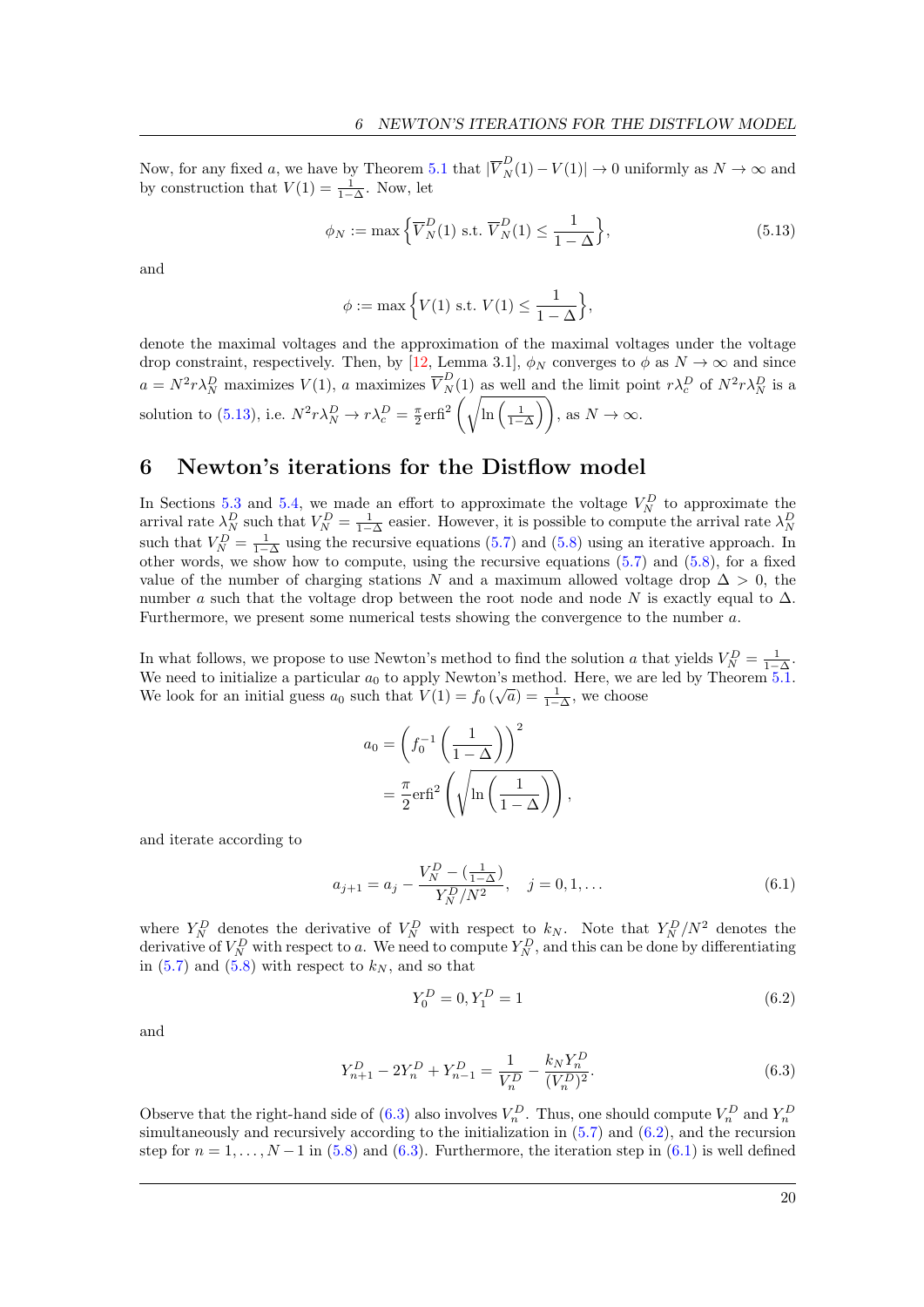if  $Y_N^D$  is positive. This will, for reasonable values of a, be shown in Lemma [6.1.](#page-21-0) Before we move to Lemma [6.1,](#page-21-0) we comment on the range of reasonable values for a. Notice, from the condition that  $f_0(\sqrt{a}) = \frac{1}{1-\Delta}$ , it follows from a Taylor expansion about  $\Delta = 0$  that

$$
\int_0^{\sqrt{\ln\left(\frac{1}{1-\Delta}\right)}} \exp(u^2) du = \sqrt{\frac{a}{2}}.
$$

For small  $\Delta$ , which is usually the case (cf. Section [2.2\)](#page-5-0), it follows that  $\Delta \approx \frac{a}{2}$ , which can also be seen in Tables [3,](#page-22-1) [4](#page-22-2) and [5.](#page-22-3) Therefore, as we consider  $0 < a < 2$ , these are reasonable values given our application.

<span id="page-21-0"></span>**Lemma 6.1.** Consider the recursion in  $(6.2)$  and  $(6.3)$  with  $0 < a < 2$ . Then the sequence  $Y_0, Y_1, \ldots, Y_N$  is positive, increasing and convex.

*Proof.* The right-hand side of [\(6.3\)](#page-20-2) is positive for all  $n = 1, 2, ..., N - 1$  such that  $Y_n^D < V_n^D/k_N$ . Therefore, since,  $Y_0^D = 0 \le 1 = Y_1$ , the sequence  $Y_n^D, n = 1, 2, \ldots$  is increasing and convex (and thus positive) as long as  $Y_n^D < V_n^D/k_N$ . For such n, we have certainly

$$
Y_{n+1}^D - 2Y_n^D + Y_{n-1}^D = \frac{1}{V_n^D} \left( 1 - \frac{k_N Y_n^D}{V_n^D} \right) \le 1,
$$

since

$$
\frac{k_N Y^D_n}{(V^D_n)^2} < \frac{1}{V^D_n} \le 1.
$$

Here we used Lemma [5.1.](#page-16-1) So, using  $Y_0^D = 0, Y_1^D = 1$  and induction, we get

$$
Y_{n+1}^D - Y_n^D \le (n+1),
$$

and consequently for these n, by summing from  $m = 0, \ldots, n$ ,

$$
Y_{n+1}^D = \sum_{m=0}^n Y_{m+1}^D - Y_m^D \le \sum_{m=0}^n m + 1 = \frac{1}{2}(n+1)(n+2).
$$

Therefore, the condition  $Y_n^D < V_n^D/k_N$  continues to be satisfied certainly when

$$
\frac{1}{2}n(n+1) < V_n^D/k_N. \tag{6.4}
$$

The right-hand side of  $(6.4)$  is at least equal to  $N^2/a$ , and the left-hand side of  $(6.4)$  is at most equal to  $\frac{1}{2}(N-1)N$ , since  $n = 0, ..., N-1$ . Thus [\(6.4\)](#page-21-1) holds for all  $n = 1, 2, ..., N-1$  when  $\frac{1}{2}(N-1) < N/a$ , i.e., when

$$
a < \frac{2N}{N-1}.
$$

<span id="page-21-1"></span> $\Box$ 

### 6.1 Numerical validation of Newton's method

Below we summarize some numerical tests. For fixed values of  $a$ , ranging from 0.01 to 0.1, and several values of  $N = 10, ..., 10^5$ , we compute  $V_N^D$ , and we put

$$
\frac{1}{1-\Delta} = V_N^D,
$$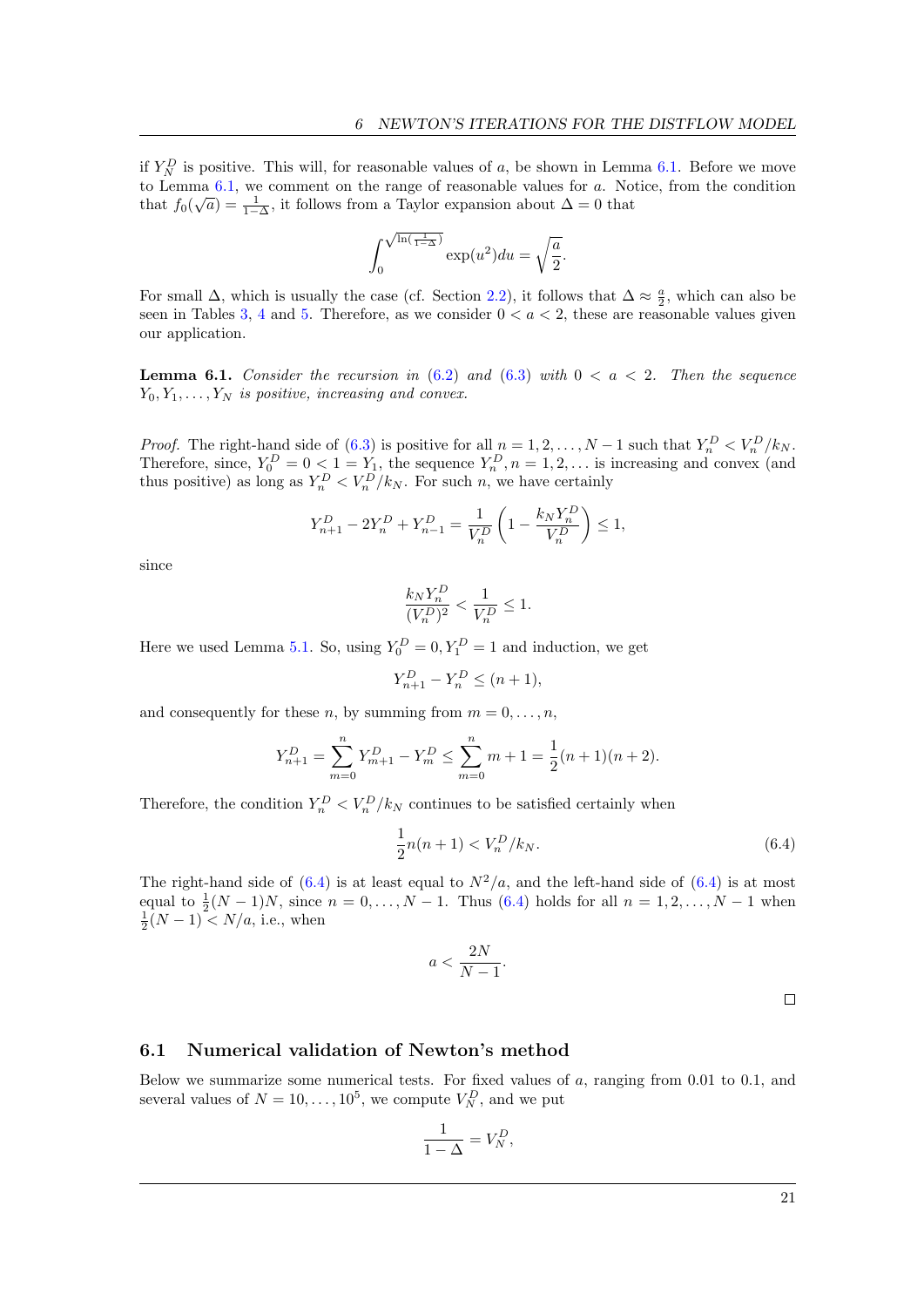<span id="page-22-1"></span>

| $a = 0.01$      |                       |                   |                   |                      |
|-----------------|-----------------------|-------------------|-------------------|----------------------|
| N               | $\overline{1-\Delta}$ | $a_0$             | $\overline{a}$    | $#Newton$ iterations |
| 10              | 1.005495062463669     | 0.011000182805825 | 0.009999999999999 | 3                    |
| 10 <sup>2</sup> | 1.005045760405502     | 0.010100001678824 | 0.009999999999995 | 3                    |
| $10^3$          | 1.005000834727210     | 0.010010000022962 | 0.010000000000980 | 3                    |
| 10 <sup>4</sup> | 1.004996342221457     | 0.010001000055592 | 0.009999999999841 | 8                    |
| $10^{5}$        | 1.004995909696177     | 0.010000133565834 | 0.009999999993546 | 9                    |

Table 3: Illustration of Newton scheme in the computation of the solution  $\bar{a}$  such that  $V^D_N = \frac{1}{1-\Delta}$ , for  $a = 0.01$ .

<span id="page-22-2"></span>

| $a = 0.05$      |                   |                   |                   |                      |
|-----------------|-------------------|-------------------|-------------------|----------------------|
| N               | $1-\Delta$        | $a_0$             | ā                 | $#Newton$ iterations |
| 10              | 1.027377786724925 | 0.055004518819866 | 0.049999999999998 | 3                    |
| $10^{2}$        | 1.025144992180518 | 0.050500041530882 | 0.050000000000026 | 3                    |
| $10^{3}$        | 1.024921824633206 | 0.050050000413244 | 0.049999999999354 | റ                    |
| 10 <sup>4</sup> | 1.024899508844976 | 0.050005000058683 | 0.049999999998112 | റ                    |
| $10^{5}$        | 1.024897282801763 | 0.050000511203957 | 0.050000000039374 |                      |

Table 4: Illustration of Newton scheme in the computation of the solution  $\bar{a}$  such that  $V_N^D = \frac{1}{1-\Delta}$ , for  $a = 0.05$ .

<span id="page-22-3"></span>

| $a = 0.1$       |                   |                   |                   |                      |
|-----------------|-------------------|-------------------|-------------------|----------------------|
| N               | $1-\Delta$        | $a_0$             | $\bar{a}$         | $#Newton$ iterations |
| 10              | 1.054517088899833 | 0.110017830743300 | 0.099999999999999 | 3                    |
| $10^{2}$        | 1.050084740193820 | 0.101000164022137 | 0.100000000000124 | 3                    |
| $10^3$          | 1.049641947170216 | 0.100100001626823 | 0.099999999999965 | 3                    |
| 10 <sup>4</sup> | 1.049597671662610 | 0.100010000152368 | 0.100000000003042 |                      |
| $10^{5}$        | 1.049593246696348 | 0.100001005329048 | 0.099999999991939 |                      |

Table 5: Illustration of Newton scheme in the computation of the solution  $\bar{a}$  such that  $V_N^D = \frac{1}{1-\Delta}$ , for  $a = 0.1$ .

and using the Newton scheme above we compute the solution  $\bar{a}$  such that  $V_N^D = \frac{1}{1-\Delta}$  with stopping criteria  $\frac{|a_{j+1}-a_j|}{a_j} < 10^{-10}$ .

It appears that the initialization  $a_0$  is already a good approximation for a as the differences between  $a_0$  and a for all situations are small. For example, the relative error of the initialization  $a_0$  with respect to the true value  $a = 0.01$  is 10% in the case of  $N = 10$  and decreases even further when N increases. Moreover, the number of iterations needed to converge to a final estimate  $\bar{a}$  is small.

# <span id="page-22-0"></span>Appendix A Equivalence for the Distflow model

In Section [2,](#page-4-0) we find the equivalence  $(2.16)$  between the voltages under the Distflow model at the root node and the node at the end of the line. To prove the equivalence in Proposition [2.1,](#page-9-0) we need Lemmas [2.1](#page-8-0) and [2.2.](#page-8-1)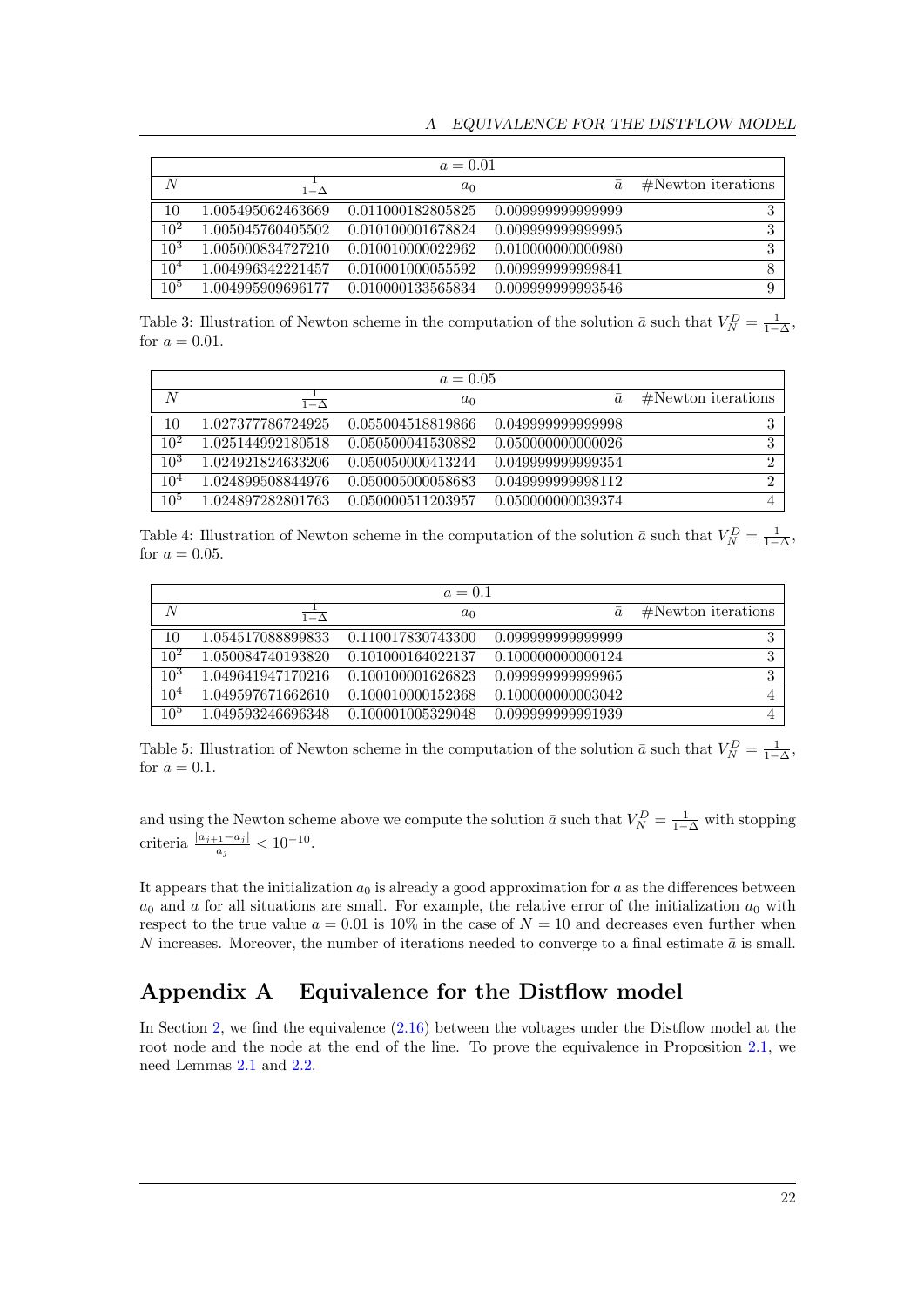### A.1 Proof of Lemma [2.1](#page-8-0)

Proof. Both identities follow from the initialization in [\(2.12\)](#page-7-8) and the definition of the sequence in  $(2.13).$  $(2.13).$ 

1. We have from  $(2.13)$  for  $j = 1, 2, ..., N - 1$ ,

<span id="page-23-0"></span>
$$
V_{j+1}{}^{D} - V_{j}{}^{D} = V_{j}{}^{D} - V_{j-1}{}^{D} + \frac{rp_{j}}{V_{j}{}^{D}}.
$$
\n(A.1)

We have from the identity in  $(A.1)$  by summation that

$$
V_{i+1}^{D} - V_{i}^{D} = (V_{1}^{D} - V_{0}^{D}) + \sum_{j=1}^{i} \frac{rp_{j}}{V_{j}^{D}}
$$
  
=  $\frac{rp_{0}}{V_{0}^{D}} + \sum_{j=1}^{i} \frac{rp_{j}}{V_{j}^{D}}$   
=  $\sum_{j=0}^{i} \frac{rp_{j}}{V_{j}^{D}}, \quad i = 0, ..., N - 1.$  (A.2)

2. We have from the identity in [\(A.2\)](#page-23-1) by summation that

$$
V_n^D - V_0^D = \sum_{i=0}^{n-1} \sum_{j=0}^i \frac{rp_j}{V_j^D}, \quad n = 0, \dots, N.
$$

Hence, with the initialization in  $(2.12)$  statement  $(2)$  follows immediately.

<span id="page-23-2"></span><span id="page-23-1"></span> $\Box$ 

### A.2 Proof of Lemma [2.2](#page-8-1)

*Proof.* This is true for  $j = 0$ , since  $\frac{dv_j}{dV_0 D} = \frac{dV_0 D}{dV_0 D}$  $\frac{dV_0}{dV_0} = 1$ . Suppose that there is some  $0 \le J \le n-1$ such that  $0 \leq \frac{dv_j}{dV_j}$  $\frac{dv_j}{dV_0 D} \le 1$  for all  $0 \le j \le J$ , then by Lemma [2.1](#page-8-0) and the definition of  $v_j$ ,

$$
\frac{dv_{J+1}}{dV_0^D} = \frac{d}{dV_0^D} \left( V_0^D + \sum_{i=0}^J \sum_{j=0}^i \frac{rp_j}{v_j(V_0^D)} \right)
$$
  
=  $1 - \sum_{i=0}^J \sum_{j=0}^i \frac{rp_j}{v_j^2(V_0^D)} \frac{dv_j}{dV_0^D}$   
=  $1 - \sum_{i=0}^J \sum_{j=0}^i \frac{rp_j}{(V_j^D)^2} \frac{dv_j}{dV_0^D}.$  (A.3)

First, we show that  $\frac{dv_{J+1}}{dV_0} \geq 0$ . Recall that we establish in Lemma [5.1](#page-16-1) that the sequence of voltages  $V_j^D$ ,  $j = 0, \ldots, N$  is an increasing sequence. This implies that  $-\frac{1}{V_0^D} \le -\frac{1}{V_j^D}$  for all  $j = 0, \ldots, N$ . Using the fact that  $-\frac{1}{V_0^D} \leq -\frac{1}{V_j^D}$  for all  $j = 0, \ldots, N$  and  $\frac{dv_j}{dV_0^D} \leq 1$  yields,

$$
\frac{dv_{J+1}}{dV_0^D} \ge 1 - \frac{1}{V_0^D} \sum_{i=0}^J \sum_{j=0}^i \frac{rp_j}{V_j^D}.
$$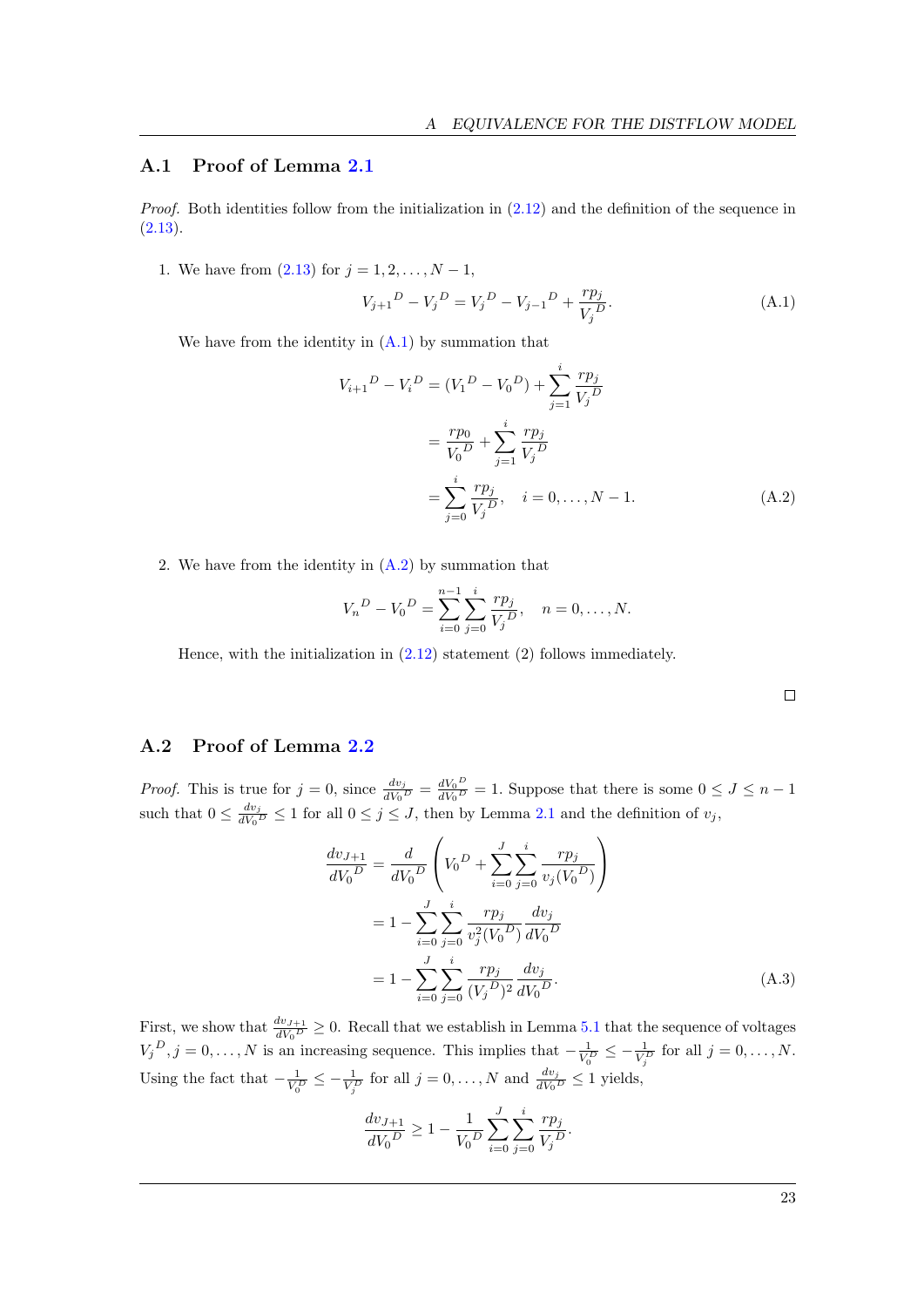By  $(2.15)$  in Lemma [2.1,](#page-8-0) we have consequently

$$
\frac{dv_{J+1}}{dV_0^D} \ge 1 - \frac{1}{V_0^D} (V_{J+1}^D - V_0^D)
$$

$$
= 2 - \frac{V_{J+1}^D}{V_0^D}.
$$

Combining the fact that the  $V_j^D$  is an increasing sequence and the assumption that  $V_N^D \leq 2V_0^D$ , gives the inequality  $-V_{J+1}{}^{D} \ge -2V_0{}^{D}$ . Hence,

$$
\frac{dv_{J+1}}{dV_0^D} \ge 0.
$$

Now, we show that  $\frac{dv_{J+1}}{dV_0}\leq 1$ . By the induction hypothesis, we have  $-\frac{dv_j}{dV_0}$  $\frac{dv_j}{dV_0^D} \leq 0$  for all  $j =$  $0, \ldots, N$ . Starting from Equation [A.3,](#page-23-2) we immediately get,

$$
\frac{dv_{J+1}}{dV_0^D} = 1 - \sum_{i=0}^{J} \sum_{j=0}^{i} \frac{rp_j}{(V_j^D)^2} \frac{dv_j}{dV_0^D} \le 1.
$$

### A.3 Proof of Proposition [2.1](#page-9-0)

Proof. In order to prove the implication from left to right, we take the negation of the right-hand side of  $(2.16)$  and show that this implies the negation of the left-hand side of  $(2.16)$ . Suppose  $v_N(V_0^{D}) > c$ . By Lemma [2.2,](#page-8-1)  $v_N$  is an increasing function in  $V_0^{D}$ , so  $c < v_N((1 - \Delta)c) \le v_N(x)$ for  $x \ge (1 - \Delta)c$ . Hence, there exists no  $x \ge (1 - \Delta)c$  such that  $v_N(x) = c$ .

For the other implication, we first observe that  $v<sub>N</sub>$  is a continuous function, because it is a composition of continuous functions itself. To prove the implication from the right-hand side of  $(2.16)$  to the left-hand side of  $(2.16)$ , we assume that at  $V_0^{D} = (1 - \Delta)c$ , we have  $v_N(V_0^{D}) \leq c$ . By Lemma [2.2,](#page-8-1) we know  $v_N((1 - \Delta)c) \leq c$ . Then, by the intermediate value theorem, we know that there exists  $(1 - \Delta)c \leq x \leq c$  such that  $v_N(x) = c$ .  $\Box$ 

### <span id="page-24-1"></span><span id="page-24-0"></span>Appendix B Stability result

### B.1 Finite network: model

Assume that we have an arbitrary network of queues such that individual instantaneous service rates may depend on the state of the entire system. The network state is represented as a set  $\mathbf{X}(t) = (X_i(t), i \in N)$  of the queue lengths  $X_i$  at the network nodes  $i \in N$  at time t. Arrivals into queue i occur according to a Poisson process with a constant rate  $\lambda_i$ , independent of all the other processes. The instantaneous service rate  $\mu_i$  of a node represents the intensity of the Poisson process modeling departures (service completions) of the node. In this case, the service rate allocation algorithm  $\psi(\mathbf{X}(t))$ , mapping a network state  $\mathbf{X}(t)$  into a set of instantaneous service rates  $\mu$ , is all that is needed to specify the service allocation algorithm.

For simplicity, in this section, we drop the dependence on time  $t$  from the notation and we assume that

$$
\psi(\boldsymbol{x}) \in \underset{\boldsymbol{\mu} \in \mathcal{C}}{\arg \max} \sum_{i} g(x_i) h(\mu_i), \tag{B.1}
$$

where the set  $\mathcal C$  is compact. We impose, in addition, the following conditions:

 $\Box$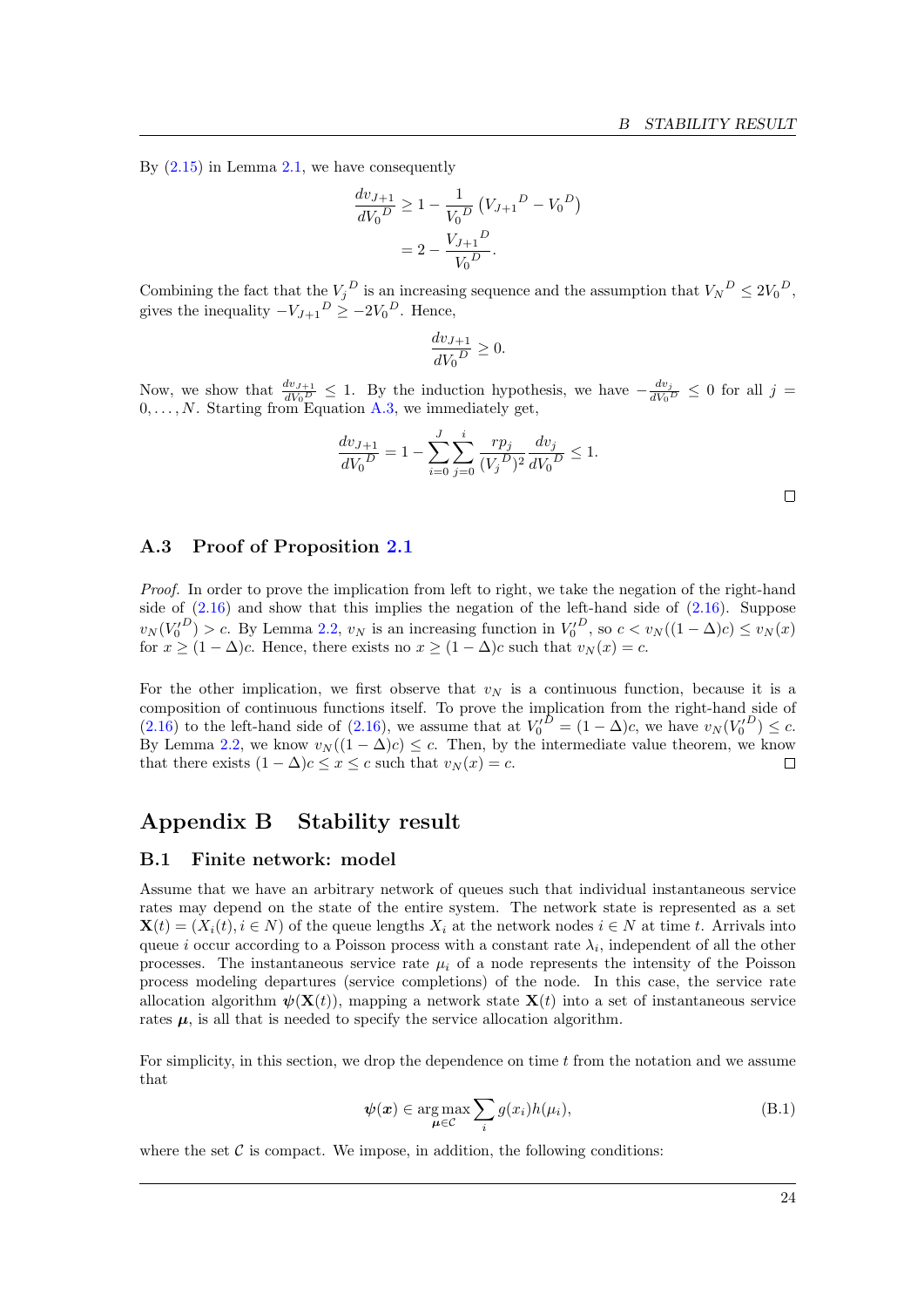- Condition (H): the function  $h : [0, \infty) \to \mathbb{R}$  is strictly increasing, differentiable and concave (both the cases  $\lim_{y\downarrow 0} h(y) = h(0) > -\infty$  and  $\lim_{y\downarrow 0} h(y) = -\infty$  are allowed); and
- Condition (G): the function  $g : \mathbb{Z}_+ \to [0, \infty)$  is strictly increasing and such that

<span id="page-25-1"></span>
$$
\frac{g(y)}{\Delta(y)} \to \infty \text{ as } y \to \infty,
$$
\n(B.2)

where  $\Delta(y) = g(y+1) - g(y)$ . Note that [\(B.2\)](#page-25-1) is equivalent to

<span id="page-25-3"></span><span id="page-25-2"></span>
$$
\frac{g(y+1)}{g(y)} \to 1, \text{ as } y \to \infty.
$$

We are going to assume that

there exists 
$$
\nu \in \mathcal{C}
$$
 such that  $\lambda < \nu$ . (B.3)

Note that stability condition  $(B.3)$  is equivalent to

there exists 
$$
\nu \in C_1
$$
 such that  $\lambda < \nu$ , (B.4)

where

$$
\mathcal{C}_1 = \{\boldsymbol{\nu} : \exists \boldsymbol{\mu} \in \mathcal{C} \text{ s.t. } \boldsymbol{\nu} \leq \boldsymbol{\mu}\}.
$$

Indeed, for the implication from [\(B.4\)](#page-25-3) to [\(B.3\)](#page-25-2), if there exists  $\nu \in C_1$  such that  $\lambda < \nu$ , then  $\lambda < \nu \leq \mu$  for  $\mu \in \mathcal{C}$ , so there exists  $\mu \in \mathcal{C}$  such that  $\lambda < \mu$ . For the implication from [\(B.3\)](#page-25-2) to [\(B.4\)](#page-25-3), assume there exists  $\nu \in \mathcal{C}$  such that  $\lambda < \nu = \nu$ , hence  $\nu \in \mathcal{C}_1$  such that  $\lambda < \nu$ .

Note that  $C_1$  is coordinate-convex by construction. Note also that if

$$
\sum_i g(x_i)h(\psi_i(\boldsymbol{x})) \ge \sum_i g(x_i)h(\mu_i)
$$

for all  $\mu \in \mathcal{C}$ , then

$$
\sum_i g(x_i)h(\psi_i(\boldsymbol{x})) \ge \sum_i g(x_i)h(\nu_i)
$$

for all  $\nu \in C_1$ , since the function h is strictly increasing and g is non-negative. Hence,

$$
\boldsymbol{\psi}(\boldsymbol{x}) \in \underset{\boldsymbol{\nu} \in \mathcal{C}_1}{\arg \max} \sum_i g(x_i) h(\nu_i).
$$

<span id="page-25-0"></span>Then, the rest of the proof of  $[15,$  Theorem 11] follows.

# Appendix C Convergence of  $\overline{V}_N^D(t)$  to  $V(t)$  as  $N \to \infty$

An important step in the proof of Theorem [3.2](#page-12-1) is the approximation of the voltage  $V_N^D$  by a continuous counterpart. In this section, we prove the convergence of a scaled version of the voltage  $V_N^D$ , i.e.  $\overline{V}_N^D(t)$ , as introduced in Equation [\(5.5\)](#page-18-6), to the continuous function  $V(t)$ , as introduced in Equation  $(5.4)$ , as the network size N grows to infinity (cf. Proposition [5.1\)](#page-18-4) and present its numerical validation.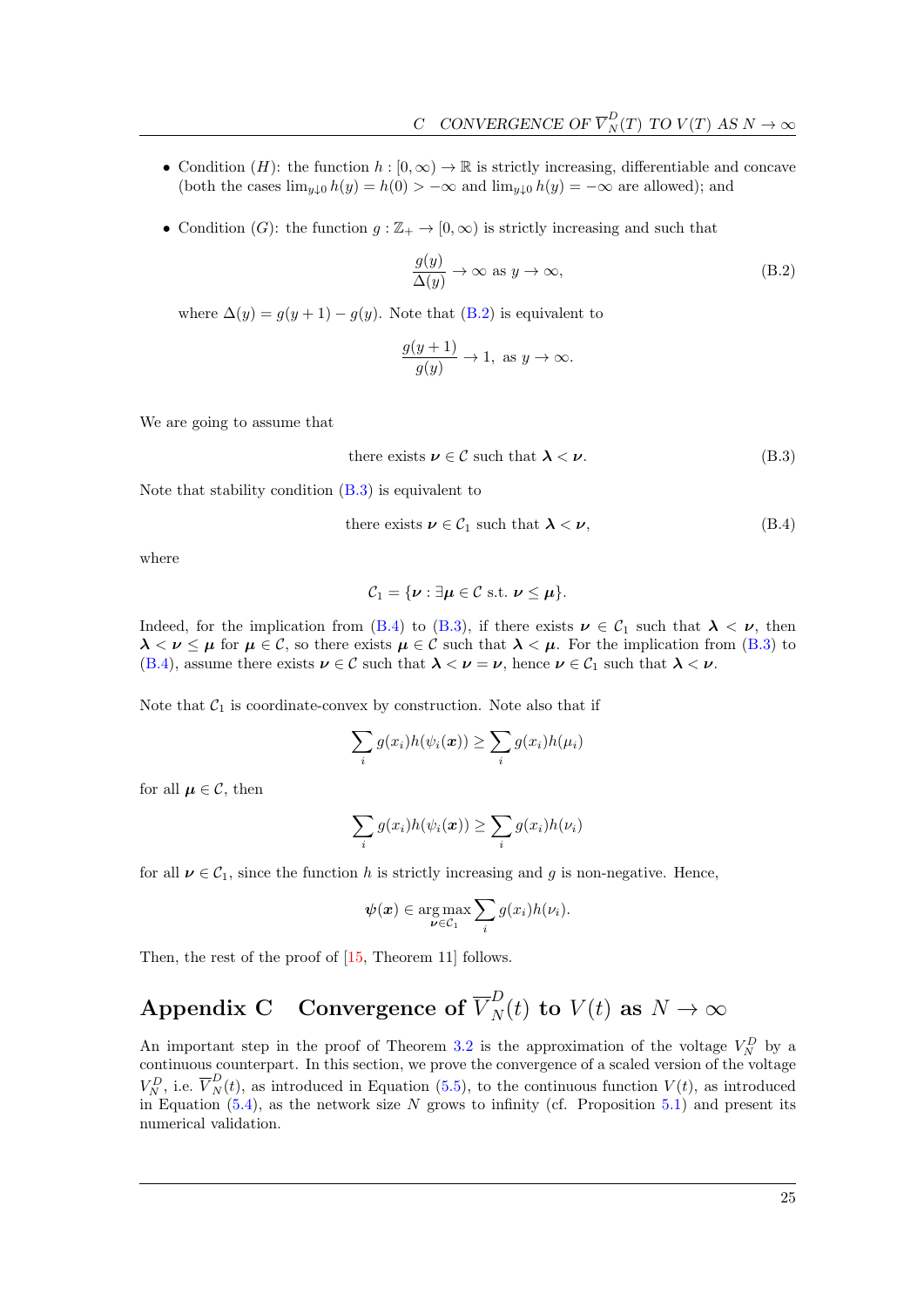### C.1 Proof of Proposition [5.1](#page-18-4)

The proof consists of several steps that we discussed globally in Section [5.3](#page-18-0) already, and for which we now present the details.

In Section [C.1.1,](#page-26-0) we rewrite the scaled version of the voltage  $\overline{V}_N^D(t)$ , in the same form as the continuous function  $V(t)$ . We show that the continuous extension  $V_N^D(t)$  (as in Equation [\(5.3\)](#page-18-1)) of the discrete voltages  $V_n^D$  is such that  $V_n^D = V_N^D(n)$  for all  $n = 0, 1, ..., N$ . Then, we scale the continuous extension  $V_N^D(t)$  by N, such that  $\overline{V}_N^D(t) = V_N^D(Nt)$  (as in Equation [\(5.5\)](#page-18-6)) and show that this scaled version  $\overline{V}_N^D(t)$  can be written as  $\overline{V}_N^D(t) = 1 + a \int_0^t \int_0^s \frac{1}{\overline{V}_s^D}$  $\frac{1}{\overline{V}_N^D(u)}du \, ds + R_N(t)$  (as in Equation  $(5.6)$ ).

Then, for convenience, we introduce the map  $H$  (cf. Definition [2\)](#page-29-0), that allows us to write,

<span id="page-26-1"></span>
$$
\overline{V}_{N}^{D}(t) - V(t) = \overline{R}_{N}(t) + (H\overline{V}_{N}^{D})(t) - (HV)(t).
$$
\n(C.1)

The goal is to show that the supremum over the interval  $[0, 1]$  of the absolute difference between  $\overline{V}_N^D(t)$  and  $V(t)$  goes to zero as the size of the network N goes to infinity. Having [\(C.1\)](#page-26-1) in mind, we consider the remainder term  $\overline{R}_N(t)$  and the term  $(H\overline{V}_N^D)(t) - (HV)(t)$  of the right-hand side of [\(C.1\)](#page-26-1) separately.

In Section [C.1.2,](#page-29-1) we show that this remainder term  $\overline{R}_N(t)$  vanishes as  $N \to \infty$  for every t in the interval  $[0, 1]$  and in Section [C.1.3,](#page-31-0) we show that the map  $H$  is a contractive mapping on the interval  $[0, h]$ , where  $h < 1$ . This means,

$$
\sup_{0\leq t\leq h}|(H\overline{V}_n^D)(t)-(HV)(t)|\leq \kappa(h)\sup_{0\leq t\leq h}|V(t)-\overline{V}_N^D(t)|
$$

for  $\kappa(h)$  < 1. Combining the results in Sections [C.1.2](#page-29-1) and [C.1.3,](#page-31-0) we then find that

$$
\sup_{0 \le t \le h} |\overline{V}_N^D(t) - V(t)| \to 0 \text{ as } N \to \infty.
$$

In Section [C.1.4,](#page-32-0) we show by induction that the convergence of the supremum of the absolute difference between  $\overline{V}_N^D(t)$  and  $V(t)$  on the interval  $[0,h]$  can be extended to the interval  $[0,1]$ , as desired in Proposition [5.1.](#page-18-4)

# <span id="page-26-0"></span>C.1.1 Derivation of  $\overline{V}_N^D(t)$  as in Equation [\(5.6\)](#page-18-2)

In this section, we first derive an expression for the voltages under the Distflow model as a double summation, instead of the voltages given by Equations [\(5.7\)](#page-19-4) and [\(5.8\)](#page-19-5). Then, we show, in Lemma [C.1,](#page-27-0) that the function  $V_N^D(t)$  (as in Equation [\(5.5\)](#page-18-6)) is a continuous extension of the discrete voltages  $V_n^D$ , using the alternative expression for the voltages from Lemma [2.1.](#page-8-0)

For convenience, we state the alternative expression for the voltages under the Distflow model from Lemma [2.1;](#page-8-0) i.e., for  $n = 0, \ldots, N$ ,

<span id="page-26-2"></span>
$$
V_n^D = 1 + k_N \sum_{i=0}^{n-1} \sum_{j=0}^i \frac{1}{V_j^D},\tag{C.2}
$$

with the convention  $\sum_{i=0}^{-1}$   $\cdot = 0$  and  $k_N = r\lambda_N^D$ . Again, observe that the alternative expression in [\(C.2\)](#page-26-2), is only defined for integer values. In the following lemma, we define a continuous extension of the alternative expression for the voltages under the Distflow model.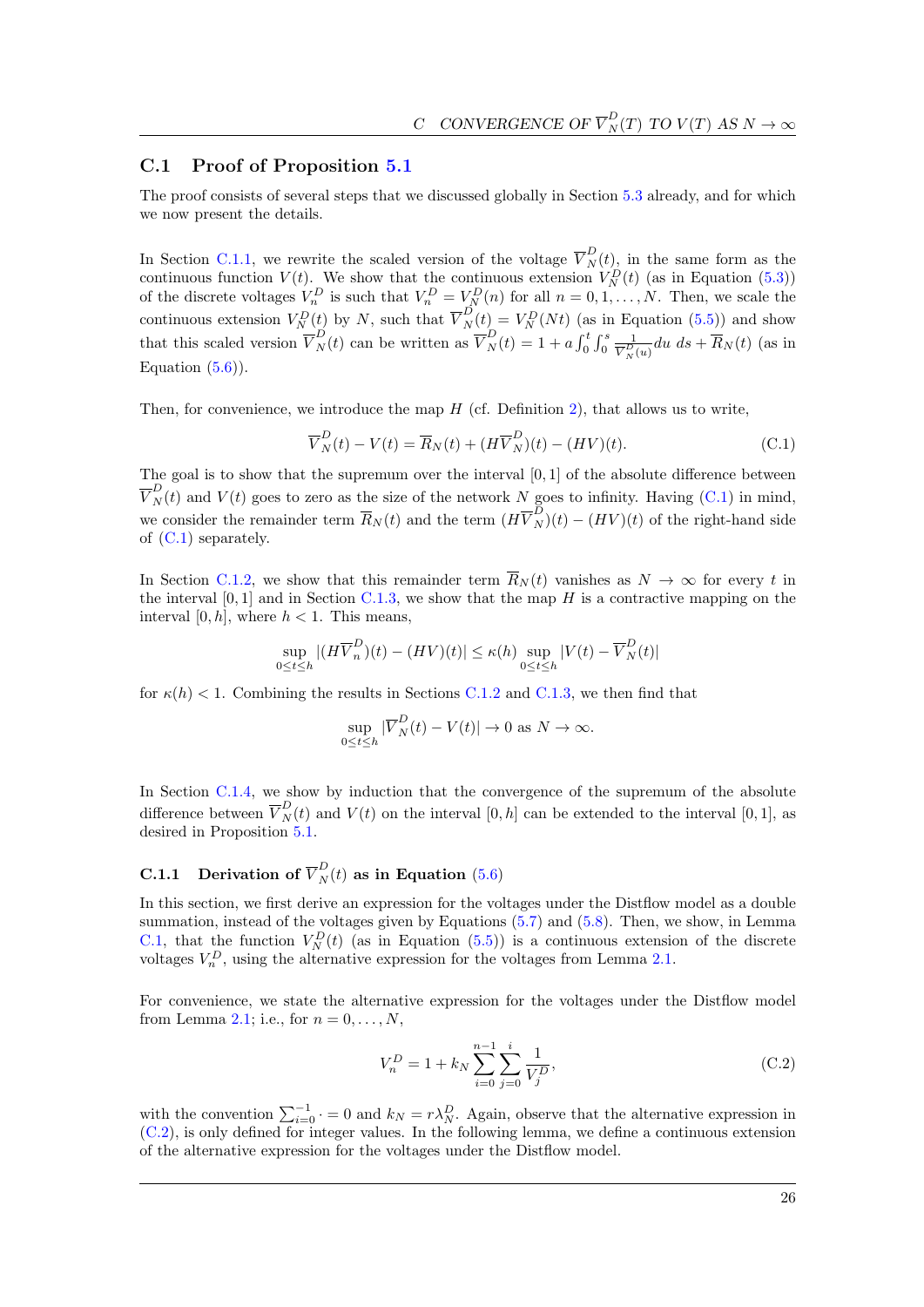<span id="page-27-0"></span>**Lemma C.1** (Continuous extension). The sequence  $V_n^D$ ,  $n = 0, 1, ..., N$  defined in [\(C.2\)](#page-26-2) can be represented by

$$
V_N^D(t) := 1 + k_N \int_0^{\lfloor t \rfloor} \int_0^{\lceil s \rceil} \frac{1}{V_N^D(u)} du \, ds, \ t \in [0, N]; \tag{C.3}
$$

*i.e., for all integer values*  $n = \lfloor t \rfloor, V_N^D(n) = V_n^D$ .

*Proof.* Let  $t \in [0, N]$ . Due to the definition of  $V_N^D(t)$  in [\(C.3\)](#page-27-1) we have

$$
V_N^D(t) = 1 + k_N \int_0^{\lfloor t \rfloor} \int_0^{\lceil s \rceil} \frac{1}{V_N^D(u)} du \, ds = V_N^D(\lfloor t \rfloor). \tag{C.4}
$$

Thus, for all integer values  $n = |t|$ , we have the equality

$$
V_N^D(n) = 1 + k_N \int_0^n \int_0^{\lceil s \rceil} \frac{1}{V_N^D(u)} du \, ds.
$$

We show  $V_N^D(n) = V_n^D$  for all  $n = 0, ..., N$  by strong induction. Note that, for  $n = 0$ , we have

<span id="page-27-4"></span><span id="page-27-2"></span><span id="page-27-1"></span>
$$
V_N^D(0) = 1 = V_0^D
$$

by definition. Now, assume that,

$$
V_N^D(n) = 1 + k_N \int_0^n \int_0^{\lceil s \rceil} \frac{1}{V_N^D(u)} du \, ds = V_n^D,
$$
\n(C.5)

for  $0 \le n \le m$ . Then, we need to show that  $V_N^D(m+1) = V_{m+1}^D$ . By definition and linearity of the integral, we have

$$
V_N^D(m+1) = 1 + k_N \int_0^{m+1} \int_0^{\lceil s \rceil} \frac{1}{V_N^D(u)} du \, ds
$$
  
=  $1 + k_N \int_0^m \int_0^{\lceil s \rceil} \frac{1}{V_N^D(u)} du \, ds + k_N \int_m^{m+1} \int_0^{\lceil s \rceil} \frac{1}{V_N^D(u)} du \, ds.$ 

By the induction hypothesis in  $(C.5)$ , we have

<span id="page-27-3"></span>
$$
V_N^D(m+1) = V_m^D + k_N \int_m^{m+1} \int_0^{\lceil s \rceil} \frac{1}{V_N^D(u)} du \, ds. \tag{C.6}
$$

For  $s \in [m, m + 1]$ , the inner integral in [\(C.6\)](#page-27-3) simplifies to

$$
\int_0^{m+1} \frac{1}{V_N^D(u)} du = \int_0^1 \frac{1}{V_N^D(u)} du + \int_1^2 \frac{1}{V_N^D(u)} du + \dots + \int_m^{m+1} \frac{1}{V_N^D(u)} du.
$$

Now, again by the induction hypothesis in  $(C.5)$  and  $(C.4)$ , we have

$$
\int_0^{m+1} \frac{1}{V_N^D(u)} du = \frac{1}{V_0^D} + \frac{1}{V_1^D} + \dots + \frac{1}{V_m^D} = \sum_{j=0}^m \frac{1}{V_j^D}.
$$
 (C.7)

Continuing from  $(C.6)$ , and using the result in  $(C.7)$ , leads to

<span id="page-27-5"></span>
$$
V_N^D(m+1) = V_m^D + k_N \int_m^{m+1} \sum_{j=0}^m \frac{1}{V_j^D} ds
$$
  
=  $V_m^D + k_N \sum_{j=0}^m \frac{1}{V_j^D}.$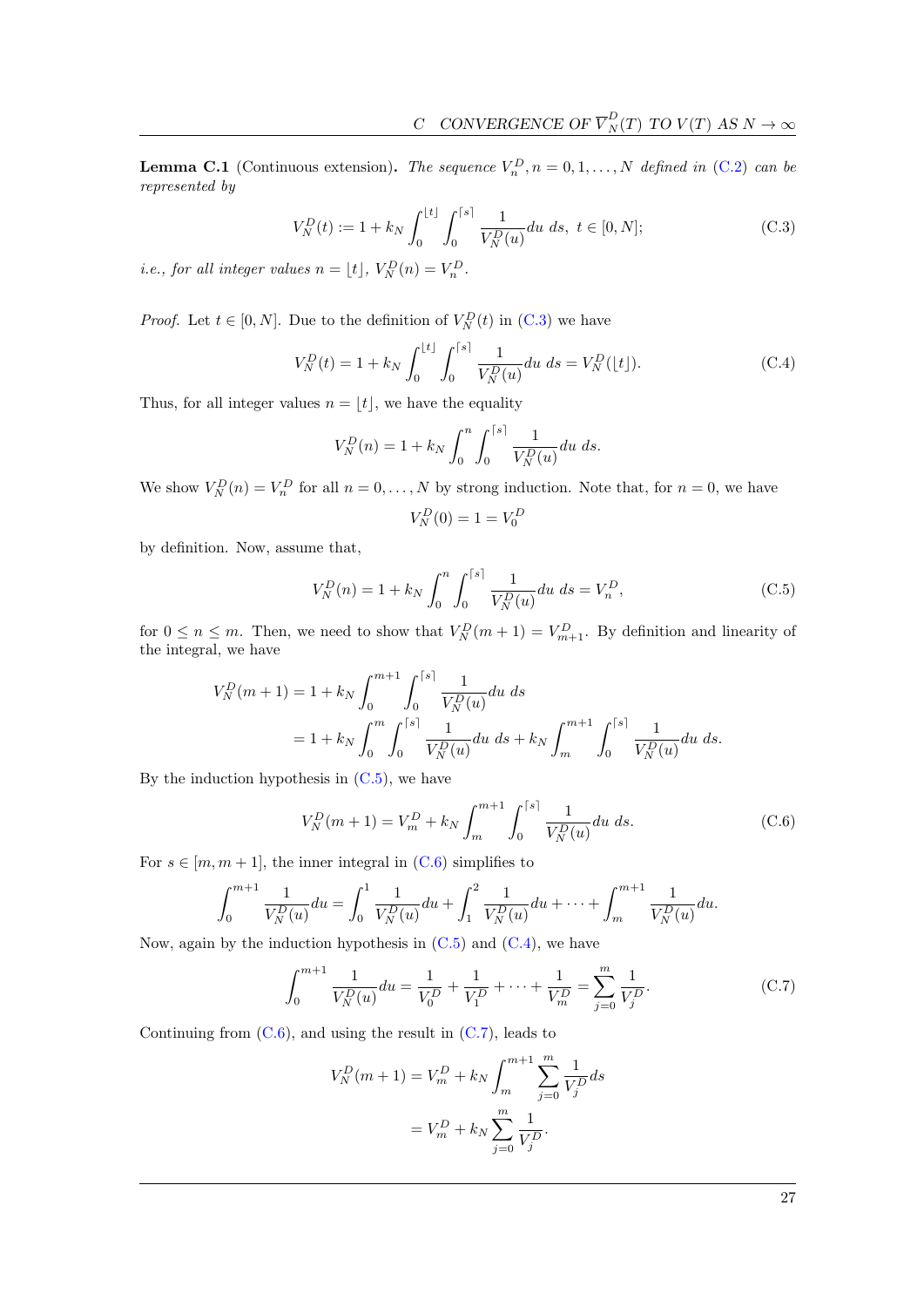Here, we recognize Equation [\(2.14\)](#page-8-3) from Lemma [2.1.](#page-8-0) Hence,

$$
V_N^D(m + 1) = V_{m+1}^D.
$$

This concludes the proof.

So far, we showed that the function  $V_N^D(t)$  is a continuous extension of the discrete voltages  $V_n^D$ . Now, we scale the continuous extension  $V_N^D(t)$ , by  $\overline{V}_N^D(t) = V_N^D(Nt)$  (cf. Definition [1\)](#page-18-7), into an integral equation that, as we show later, differs from the integral equation in [\(5.4\)](#page-18-3) by terms that vanish as  $N \to \infty$ . We have, for  $t \in [0,1]$  and  $k_N = \frac{a}{N^2}$ , that

$$
\overline{V}_{N}^{D}(t+\frac{1}{N}) = 1 + \frac{a}{N^{2}} \int_{0}^{\lfloor Nt \rfloor + 1} \int_{0}^{\lceil s \rceil} \frac{1}{V_{N}^{D}(u)} du \, ds
$$

$$
= 1 + \frac{a}{N^{2}} \int_{0}^{\lfloor Nt \rfloor + 1} \int_{0}^{\lceil s \rceil} \frac{1}{\overline{V}_{N}^{D}(\frac{u}{N})} du \, ds. \tag{C.8}
$$

Substituting  $s = Nx$  and  $u = Ny$  in the integral in [\(C.8\)](#page-28-0), we get

$$
\overline{V}_{N}^{D}(t+\frac{1}{N}) = 1 + \frac{a}{N^{2}} N^{2} \int_{0}^{\frac{\lfloor Nt \rfloor + 1}{N}} \int_{0}^{\frac{\lceil Nx \rceil}{N}} \frac{1}{\overline{V}_{N}^{D}(y)} dy dx
$$
\n
$$
= 1 + a \int_{0}^{t} \int_{0}^{\frac{\lceil Nx \rceil}{N}} \frac{1}{\overline{V}_{N}^{D}(y)} dy dx + a \int_{t}^{\frac{\lceil Nx \rceil + 1}{N}} \int_{0}^{\frac{\lceil Nx \rceil}{N}} \frac{1}{\overline{V}_{N}^{D}(y)} dy dx. \tag{C.9}
$$

Finally, we rewrite  $(C.9)$  as

$$
\overline{V}_{N}^{D}(t + \frac{1}{N}) = 1 + a \int_{0}^{t} \left( \int_{0}^{x} \frac{1}{\overline{V}_{N}^{D}(y)} dy + \int_{x}^{\frac{\lceil Nx \rceil}{N}} \frac{1}{\overline{V}_{N}^{D}(y)} dy \right) dx +
$$
  
+ 
$$
a \int_{t}^{\frac{\lceil Nt \rceil + 1}{N}} \int_{0}^{\frac{\lceil Nx \rceil}{N}} \frac{1}{\overline{V}_{N}^{D}(y)} dy dx
$$
  
= 
$$
1 + a \int_{0}^{t} \int_{0}^{x} \frac{1}{\overline{V}_{N}^{D}(y)} dy dx + \int_{0}^{t} \int_{x}^{\frac{\lceil Nx \rceil}{N}} \frac{1}{\overline{V}_{N}^{D}(y)} dy dx +
$$
  
+ 
$$
a \int_{t}^{\frac{\lceil Nt \rceil + 1}{N}} \int_{0}^{\frac{\lceil Nx \rceil}{N}} \frac{1}{\overline{V}_{N}^{D}(y)} dy dx
$$
  
= 
$$
1 + a \int_{0}^{t} \int_{0}^{x} \frac{1}{\overline{V}_{N}^{D}(y)} dy dx + R_{N}(t), \qquad (C.10)
$$

where

$$
R_N(t) := \int_0^t \int_x^{\frac{\lceil Nx \rceil}{N}} \frac{1}{\overline{V}_N^D(y)} dy \, dx + a \int_t^{\frac{\lceil Nt \rceil + 1}{N}} \int_0^{\frac{\lceil Nx \rceil}{N}} \frac{1}{\overline{V}_N^D(y)} dy \, dx. \tag{C.11}
$$

By adding  $\overline{V}_N^D(t)$  and subtracting  $\overline{V}_N^D(t + \frac{1}{N})$  on both sides of [\(C.10\)](#page-28-2), we get

$$
\overline{V}_{N}^{D}(t) = 1 + a \int_{0}^{t} \int_{0}^{x} \frac{1}{\overline{V}_{N}^{D}(y)} dy dx + \overline{V}_{N}^{D}(t) - \overline{V}_{N}^{D}(t + \frac{1}{N}) + R_{N}(t). \tag{C.12}
$$

Observe that the representation in  $(C.12)$  is equal to the one in  $(5.6)$ , as desired, if we define

<span id="page-28-5"></span><span id="page-28-4"></span><span id="page-28-3"></span><span id="page-28-2"></span>
$$
\overline{R}_N(t) := \overline{V}_N^D(t) - \overline{V}_N^D(t + \frac{1}{N}) + R_N(t).
$$
\n(C.13)

For convenience, we introduce an operator H. This is useful for the proofs in Section [C.1.3.](#page-31-0)

<span id="page-28-1"></span><span id="page-28-0"></span> $\Box$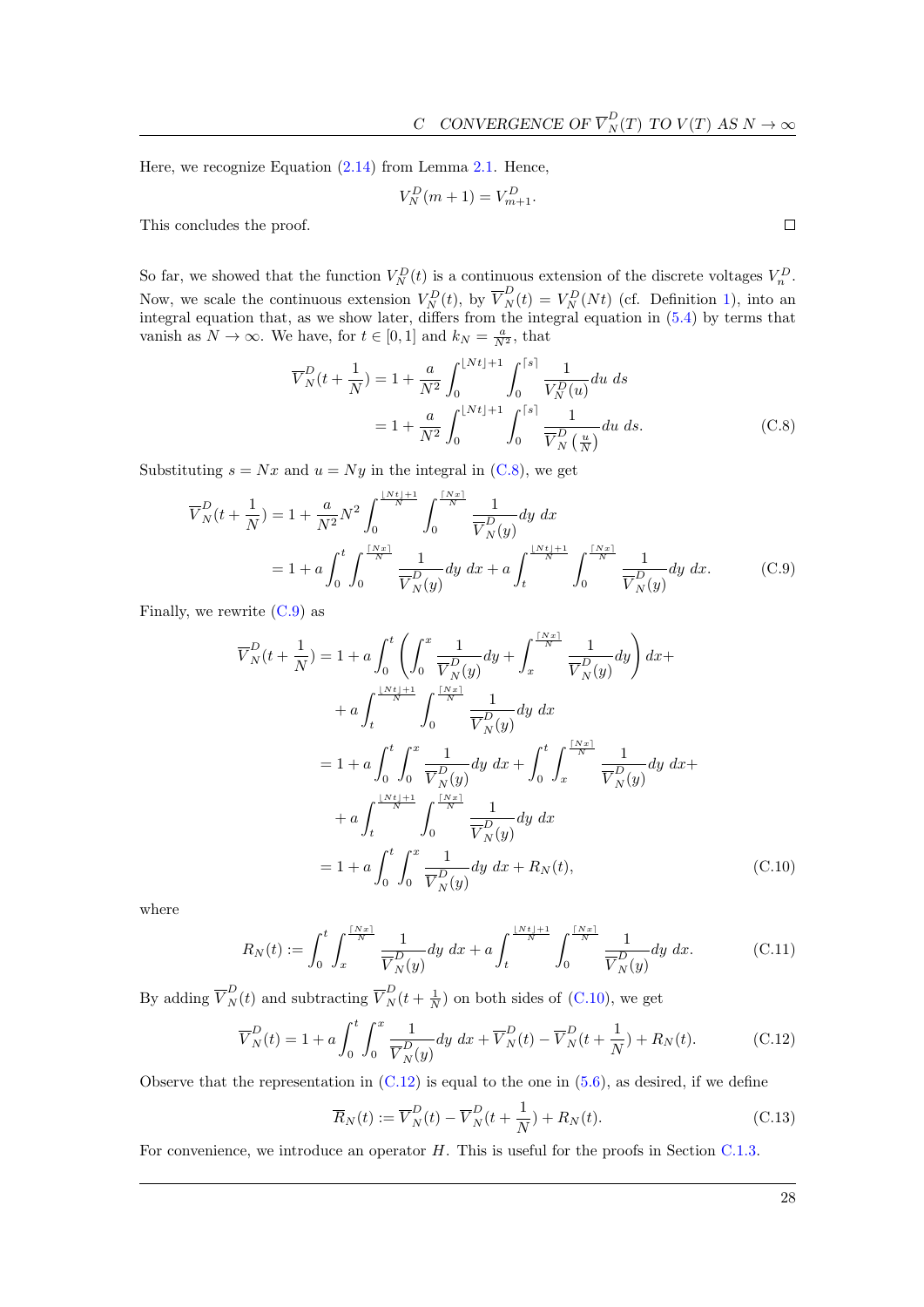<span id="page-29-0"></span>**Definition 2.** Let  $H : \mathbf{D}_{\geq 1}[0,1] \to \mathbf{D}_{\geq 1}[0,1]$  such that

$$
(Hf)(t) = 1 + a \int_0^t \int_0^s \frac{1}{f(u)} du \, ds, \ f \in \mathbf{D}_{\ge 1}[0,1].
$$

This allows us to write the difference between  $\overline{V}_N^D(t)$  and  $V(t)$  as,

$$
\overline{V}_{N}^{D}(t) - V(t) = \overline{R}_{N}(t) + (H\overline{V}_{N}^{D})(t) - (HV)(t).
$$

So far, we reached Equation [\(C.1\)](#page-26-1) and made all the necessary preparation work to consider the remainder term  $\overline{R}_N(t)$  and the term  $(H\overline{V}_N^D)(t) - (HV)(t)$  of the right-hand side of [\(C.1\)](#page-26-1) in the next two sections, separately.

#### <span id="page-29-1"></span>C.1.2 Convergence of supremum of remainder term to zero

In this section, we show that the remainder term  $\overline{R}_N(t)$  in [\(C.13\)](#page-28-4) vanishes as  $N \to \infty$ , i.e., we show convergence of  $\sup_{t\in[0,1]}|\overline{R}_N(t)|$  to zero as  $N\to\infty$ . Therefore, by [\(C.13\)](#page-28-4), we show the convergence of  $\sup_{t\in[0,1]}|\overline{V}_{N}^{D}(t)-\overline{V}_{N}^{D}(t+\frac{1}{N})|\to 0$  as  $N\to\infty$  in Lemma [C.2](#page-29-2) and  $\sup_{t\in[0,1]}|R_{N}(t)|\to 0$  as  $N \to \infty$  in Lemma [C.3.](#page-30-0) Then, as an immediate consequence of Lemmas [C.2](#page-29-2) and [C.3,](#page-30-0) we show  $\sup_{t\in[0,1]}|\overline{R}_N(t)|\to 0$  as  $N\to\infty$ .

We begin with the convergence of  $\sup_{t\in[0,1]}|\overline{V}_{N}^{D}(t)-\overline{V}_{N}^{D}(t+\frac{1}{N})|\to 0$  as  $N\to\infty$  in Lemma [C.2.](#page-29-2)

<span id="page-29-2"></span>**Lemma C.2.** Let  $\overline{V}_N^D(t)$  as defined in [\(5.6\)](#page-18-2), then

<span id="page-29-3"></span>
$$
\sup_{t \in [0,1]} \left| \overline{V}_{N}^{D}(t) - \overline{V}_{N}^{D}(t + \frac{1}{N}) \right| \to 0 \text{ as } N \to \infty.
$$

*Proof.* By definition of  $(5.6)$ , we have

$$
\overline{V}_{N}^{D}(t) - \overline{V}_{N}^{D}(t + \frac{1}{N}) = a \left( \int_{0}^{\frac{\lfloor Nt - 1 \rfloor + 1}{N}} \int_{0}^{\frac{\lceil Nx \rceil}{N}} \frac{1}{\overline{V}_{N}^{D}(y)} dy dx - - \int_{0}^{\frac{\lfloor Nt \rfloor + 1}{N}} \int_{0}^{\frac{\lceil Nx \rceil}{N}} \frac{1}{\overline{V}_{N}^{D}(y)} dy dx \right). \tag{C.14}
$$

However, [\(C.14\)](#page-29-3) simplifies to,

$$
\overline{V}_N^D(t) - \overline{V}_N^D(t + \frac{1}{N}) = a \left( - \int_{\frac{\lfloor Nt \rfloor}{N}}^{\frac{\lfloor Nt \rfloor + 1}{N}} \int_0^{\frac{\lceil Nx \rceil}{N}} \frac{1}{\overline{V}_N^D(y)} dy \, dx \right). \tag{C.15}
$$

In what follows, we bound the absolute value of the right-hand side of  $(C.15)$  in terms of  $N$ . Since  $\overline{V}_N^D(t) \in \mathbf{D}_{\geq 1}[0,1],$  we have, for all  $t \in [0,1]$  that  $\overline{V}_N^D(t) \geq 1$ . Applying this bound, yields,

<span id="page-29-4"></span>
$$
|\overline{V}_{N}^{D}(t) - \overline{V}_{N}^{D}(t + \frac{1}{N})| \le a \left( \int_{\frac{\lfloor Nt \rfloor}{N}}^{\frac{\lfloor Nt \rfloor + 1}{N}} \int_{0}^{\frac{\lceil Nx \rceil}{N}} 1 dy dx \right)
$$
  
=  $a \left( \int_{\frac{\lfloor Nt \rfloor}{N}}^{\frac{\lfloor Nt \rfloor + 1}{N}} \frac{\lfloor Nt \rfloor + 1}{N} dx \right).$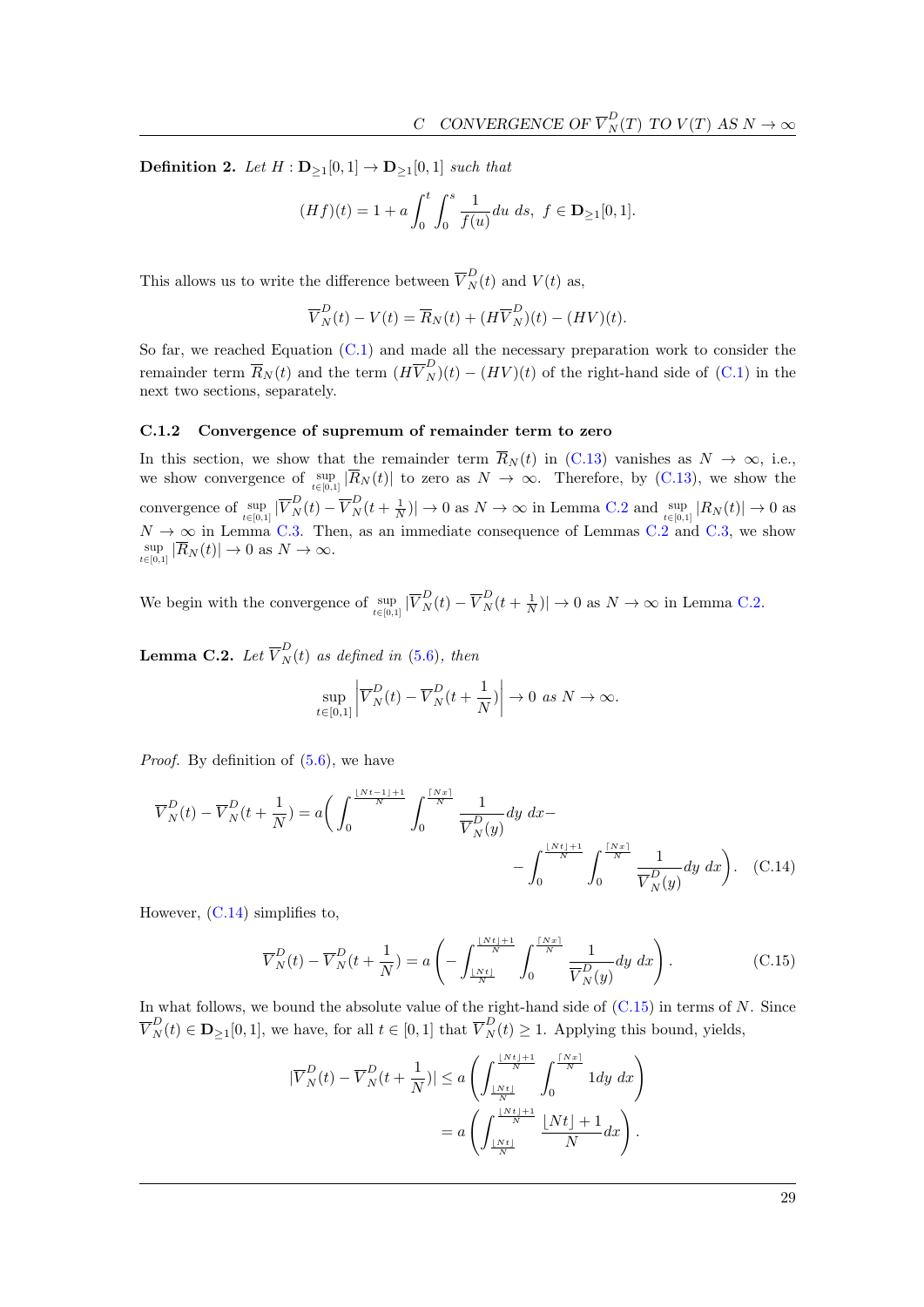Observe that,  $\frac{|Nt|+1}{N} - \frac{|Nt|}{N} = \frac{1}{N}$ . Thus, for  $t \in [0, 1]$ , we get

$$
|\overline{V}_N^D(t) - \overline{V}_N^D(t + \frac{1}{N})| \le a\left(\frac{N+1}{N^2}\right).
$$

As a consequence, we get the desired result,

$$
\sup_{t \in [0,1]} |\overline{V}_{N}^{D}(t) - \overline{V}_{N}^{D}(t + \frac{1}{N})| \to 0 \text{ as } N \to \infty.
$$

Now, it remains to be shown that  $\sup_{t\in[0,1]}|R_N(t)|\to 0$  as  $N\to\infty$ . This is done in Lemma [C.3.](#page-30-0)

<span id="page-30-0"></span>**Lemma C.3.** Let  $R_N(t)$  be defined as in [\(C.11\)](#page-28-5), then

$$
\sup_{t\in[0,1]}|R_N(t)|\to 0 \text{ as } N\to\infty.
$$

*Proof.* Since  $\overline{V}_N^D(t) \in \mathbf{D}_{\geq 1}[0,1]$ , we have, for all  $t \in [0,1]$  that  $\overline{V}_N^D(t) \geq 1$ , we get from  $(C.11)$ , that

$$
|R_N(t)| \le a \int_0^t \int_x^{\frac{\lceil Nx\rfloor}{N}} 1 dy \, dx + a \int_t^{\frac{\lceil Nx\rfloor}{N}} \int_0^{\frac{\lceil Nx\rfloor}{N}} 1 dy \, dx
$$
  
=  $a \int_0^t \int_x^{\frac{\lceil Nx\rfloor}{N}} 1 dy \, dx + a \int_t^{\frac{\lceil Nx\rfloor}{N}} \frac{\lceil Nx\rceil}{N} \, dx.$  (C.16)

Observe that, for the first integral in [\(C.16\)](#page-30-1), that  $\frac{Nx}{N} - x \le \frac{Nx+1}{N} - x = \frac{1}{N}$ , and for the second integral, that  $\frac{\lfloor Nt\rfloor+1}{N} - t \le \frac{Nt+1}{N} - t = \frac{1}{N}$ . Thus, for  $t \in [0, 1]$ ,

$$
|R_N(t)| \le a \int_0^t \frac{1}{N} dx + a \int_t^{\frac{\lfloor Nt \rfloor + 1}{n}} \frac{\lceil Nt \rceil}{N} dx
$$
  
=  $\frac{a}{N} + \frac{a}{N} = \frac{2a}{N}.$ 

Hence,

$$
\sup_{t\in[0,1]}|R_N(t)|\to 0 \text{ as } N\to\infty.
$$

<span id="page-30-1"></span> $\Box$ 

 $\Box$ 

The convergence of the supremum of the remainder term  $|\overline{R}_N(t)|$  follows immediately from Lemmas [C.2](#page-29-2) and [C.3](#page-30-0) and is summarized in the following corollary.

<span id="page-30-2"></span>Corollary C.1. Let  $\overline{R}_N(t)$  be defined as in [\(C.13\)](#page-28-4), then

$$
\sup_{t\in[0,1]}|\overline{R}_N(t)|\to 0 \text{ as } N\to\infty.
$$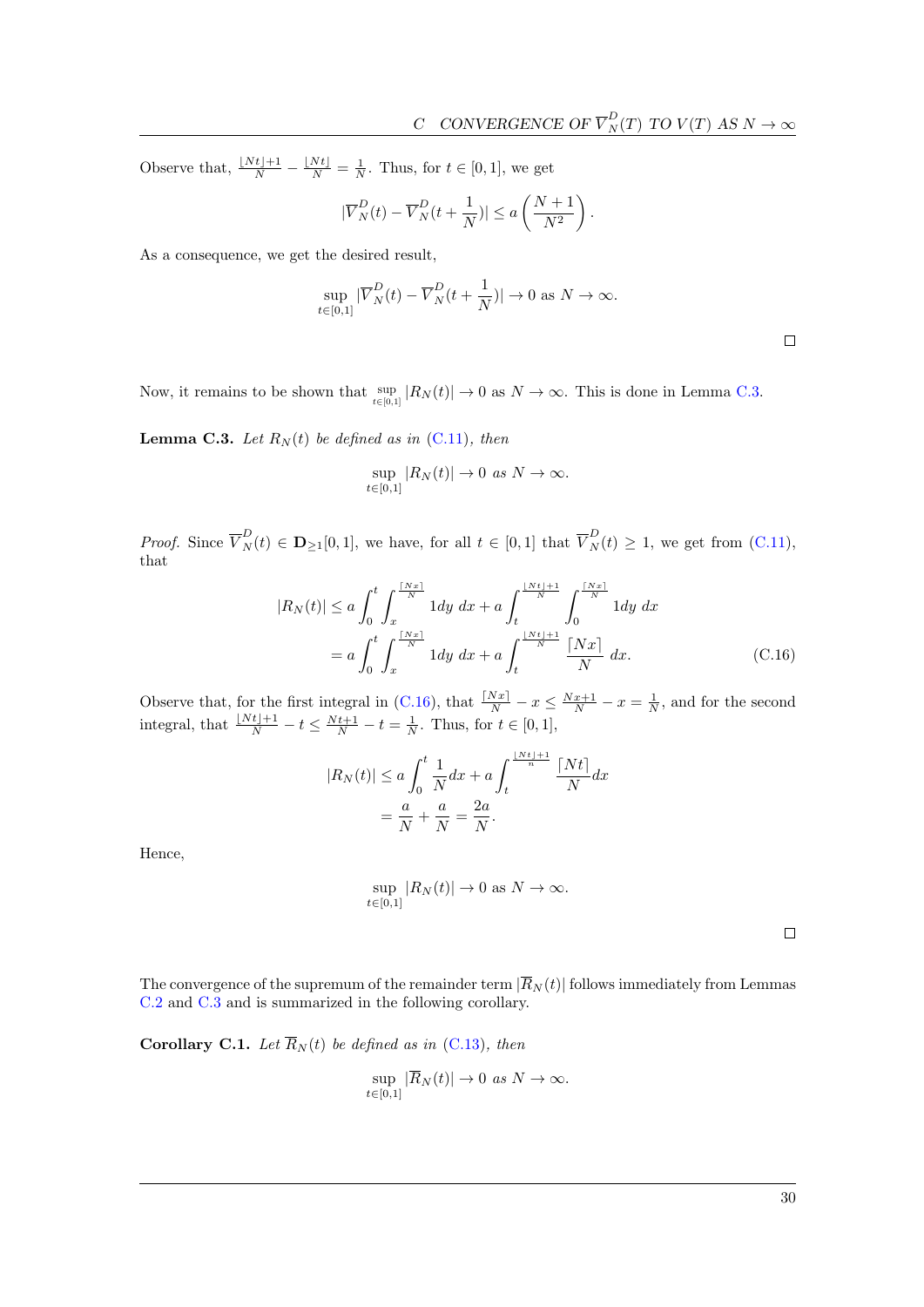### <span id="page-31-0"></span>C.1.3 Contractive property of map H

In this section, we show that  $H: \mathbf{D}_{\geq 1}[0, h] \to \mathbf{D}_{\geq 1}[0, h]$  is a contractive mapping for a suitably chosen  $h < 1$ . This allows us to show that  $\sup_{0 \le t \le h} |\overline{V}_{N}^{D}(t) - V(t)| \to 0$  as  $N \to \infty$ .

In Lemma [C.4,](#page-31-1) we show that H is a contraction on  $\mathbf{D}_{\geq 1}[0, h]$  for a suitably chosen  $h < 1$ .

<span id="page-31-1"></span>**Lemma C.4.** Let H as in Definition [2.](#page-29-0) There exists  $0 \leq h < 1$ , such that H is a contractive mapping on  $\mathbf{D}_{\geq 1}[0,h],$  i.e.,

$$
\sup_{0 \le t \le h} |(H\overline{V}_n^D)(t) - (HV)(t)| \le \kappa(h) \sup_{0 \le t \le h} |\overline{V}_N^D(t) - V(t)|
$$

with  $\kappa(h) < 1$ .

*Proof.* For  $0 \le t \le h$ , we have

$$
(H\overline{V}_N^D)(t) - (HV)(t) = a \int_0^t \int_0^x \frac{1}{\overline{V}_N^D(y)} - \frac{1}{V(y)} dy dx
$$

$$
= a \int_0^t \int_0^x \frac{V(y) - \overline{V}_N^D(y)}{\overline{V}_N^D(y) V(y)} dy dx
$$

Since  $\overline{V}_N^D(t) \in \mathbf{D}_{\geq 1}[0,1]$ , we have, for all  $t \in [0,1]$  that  $\overline{V}_N^D(t) \geq 1$ . Therefore we get,

$$
|(H\overline{V}_n^D)(t) - (HV)(t)| \le a \int_0^t \int_0^x |V(y) - \overline{V}_N^D(y)| dy dx.
$$

Furthermore, by definition of the supremum, we get

$$
\begin{aligned} |(H\overline{V}_n^D)(t) - (HV)(t)| &\le a \int_0^t \int_0^x \sup_{0 \le y \le h} |V(y) - \overline{V}_N^D(y)| dy \, dx \\ &= a \sup_{0 \le y \le h} |V(y) - \overline{V}_N^D(y)| \int_0^t \int_0^x 1 dy \, dx. \end{aligned}
$$

Thus, for  $0 \le t \le h$ ,

$$
|(H\overline{V}_n^D)(t) - (HV)(t)| \le \frac{ah^2}{2} \sup_{0 \le y \le h} |V(y) - \overline{V}_N^D(y)|.
$$

Hence,

$$
\sup_{0 \le t \le h} |(H\overline{V}_n^D)(t) - (HV)(t)| \le \kappa(h) \sup_{0 \le t \le h} |V(t) - \overline{V}_N^D(t)|
$$

where  $\kappa(h) = \frac{ah^2}{2}$ . If  $a > 2$ , take  $h < \sqrt{\frac{2}{a}}$ . Then  $\kappa(h) = \frac{ah^2}{2} < 1$ . Otherwise, if  $a \leq 2$ , then  $\kappa(h) = \frac{ah^2}{2} \le h^2 < 1$ , since  $h < 1$ .  $\Box$ 

From the proof of Lemma [C.4,](#page-31-1) it follows that the contraction property of the map  $H$  on the interval  $[0, h]$  depends on the size of  $a$ . We choose

<span id="page-31-2"></span>
$$
h < \begin{cases} \sqrt{\frac{2}{a}} & \text{if } a > 2, \\ 1 & \text{if } a \le 2. \end{cases} \tag{C.17}
$$

Recall from [\(5.9\)](#page-19-0) that  $a = \hat{r} \lambda_N^D N^2 \ge 0$ . Thus, for every  $a \ge 0$ , we choose a suitable h, according to  $(C.17)$ , such that H is a contraction on the interval  $[0, h]$ .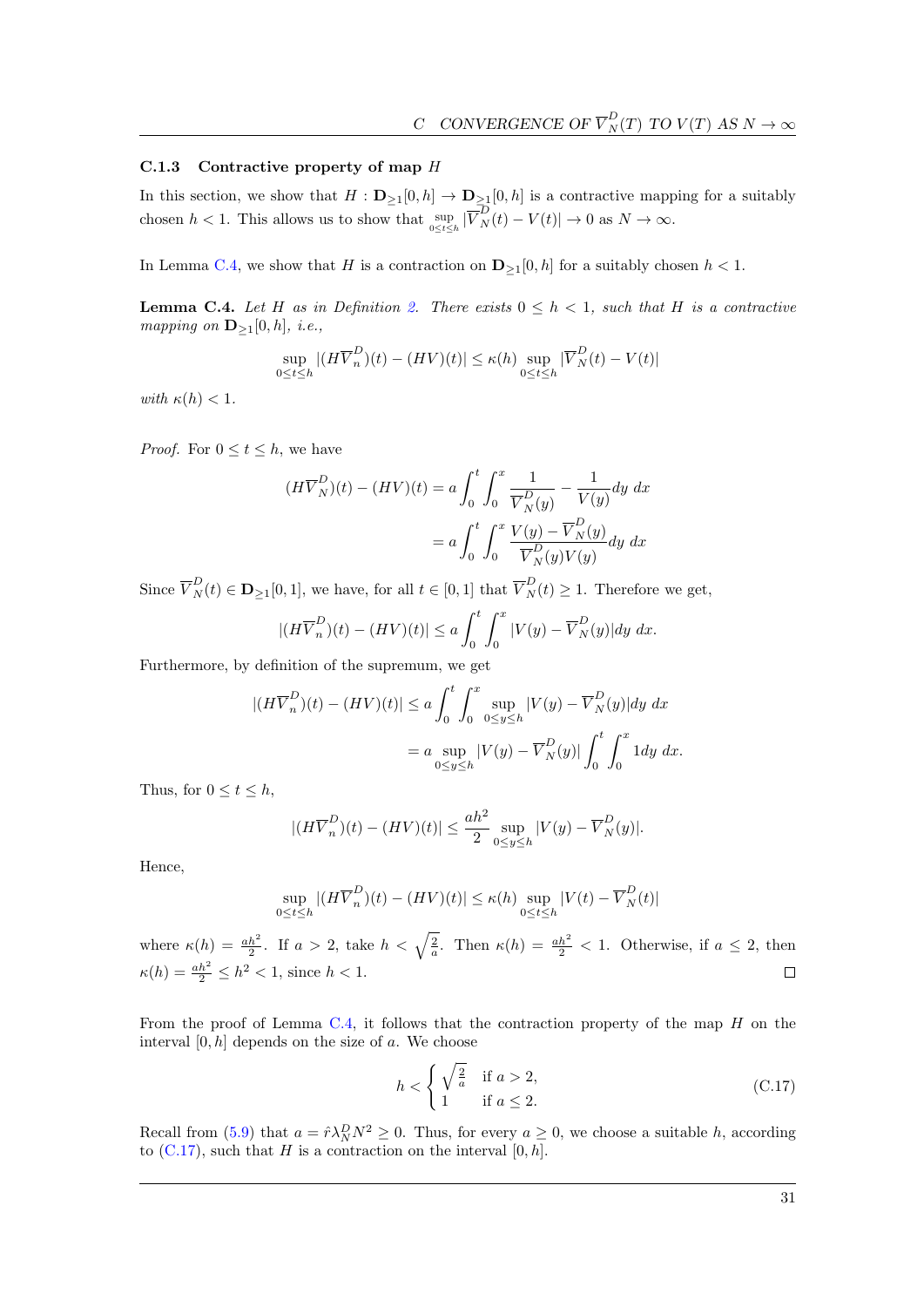<span id="page-32-0"></span>C.1.4 Convergence of supremum on different intervals of  $\overline{V}_N^D(t)$  to  $V(t)$ 

In Sections [C.1.2](#page-29-1) and [C.1.3,](#page-31-0) we showed that the remainder term  $\overline{R}_N(t)$  vanishes as  $N \to \infty$ for every t in the interval  $[0,1]$  and that the map H is a contractive mapping on the interval  $[0, h]$ , respectively. Using both results yields the convergence of  $\sup_{0 \le t \le h} |\overline{V}_{N}^{D}(t) - V(t)| \to 0$  as  $N \to \infty$  in Lemma [C.5.](#page-32-1) Then, we show, by induction, that  $\sup_{mk \leq t \leq (m+1)h} |\overline{V}_{N}^{D}(t) - V(t)| \to 0$  as  $N \to \infty$  for every  $m = 0, \ldots, M$  such that  $Mh = 1$  in Lemma [C.6.](#page-32-2) This allows us to show that  $\sup_{0 \le t \le 1} |\overline{V}_{N}^{D}(t) - V(t)| \to 0$  as  $N \to \infty$ , as desired in Proposition [5.1.](#page-18-4)

Using the contraction property as shown in Lemma [C.4,](#page-31-1) we show the convergence of  $\overline{V}_N^D(t)$  to  $V(t)$  in the supremum norm.

<span id="page-32-1"></span>**Lemma C.5.** Let h as in [\(C.17\)](#page-31-2) and  $\overline{V}_N^D(t)$  as defined in [\(5.6\)](#page-18-2) and  $V(t)$  as in [\(5.4\)](#page-18-3). Then we have,

$$
\sup_{0\leq t\leq h}|\overline{V}_{N}^{D}(t)-V(t)|\to 0, \text{ as } N\to\infty.
$$

*Proof.* By Equation  $(C.1)$  and the triangle inequality, we have

$$
\sup_{0 \le t \le h} |\overline{V}_{N}^{D}(t) - V(t)| = \sup_{0 \le t \le h} |\overline{R}_{N}(t) + (H\overline{V}_{N}^{D})(t) - (HV)(t)|
$$
  

$$
\le \sup_{0 \le t \le h} |\overline{R}_{N}(t)| + \sup_{0 \le t \le h} |(H\overline{V}_{N}^{D})(t) - (HV)(t)|.
$$
 (C.18)

Using Lemma  $C.4$  in the right-hand side of  $(C.18)$ , we get

$$
\sup_{0\leq t\leq h}|\overline{V}_{N}^{D}(t)-V(t)|\leq \sup_{0\leq t\leq h}|\overline{R}_{N}(t)|+\kappa(h)\sup_{0\leq t\leq h}|\overline{V}_{N}^{D}(t)-V(t)|.
$$

Rearranging terms yield,

$$
\sup_{0\leq t\leq h}|\overline{V}_{N}^{D}(t)-V(t)|\leq\frac{1}{1-\kappa(h)}\sup_{0\leq t\leq h}|\overline{R}_{N}(t)|.
$$

Remark that  $\sup_{0 \le t \le h} |\overline{R}_N(t)| \le \sup_{0 \le t \le 1} |\overline{R}_N(t)|$ . Hence, by Corollary [C.1,](#page-30-2)

$$
\sup_{0 \le t \le h} |\overline{V}_N^D(t) - V(t)| \to 0 \text{ as } N \to \infty.
$$

<span id="page-32-4"></span><span id="page-32-3"></span> $\Box$ 

Now, we are in position to prove that on every small interval  $[mh,(m+1)h]$  (where  $m=0,\ldots,M$ such that  $Mh = 1$ ) the supremum over  $t \in [mh, (m+1)h]$  of the absolute difference between  $\overline{V}_{N}^{D}(t)$ and  $V(t)$  goes to zero as  $N \to \infty$ .

<span id="page-32-2"></span>**Lemma C.6.** Let h as in [\(C.17\)](#page-31-2). For every  $0 \leq m \leq M$ , let  $t \in [mh, (m+1)h]$ . Then

$$
\sup_{mh \le t \le (m+1)h} |\overline{V}_N^D(t) - V(t)| \to 0, \text{ as } N \to \infty.
$$
 (C.19)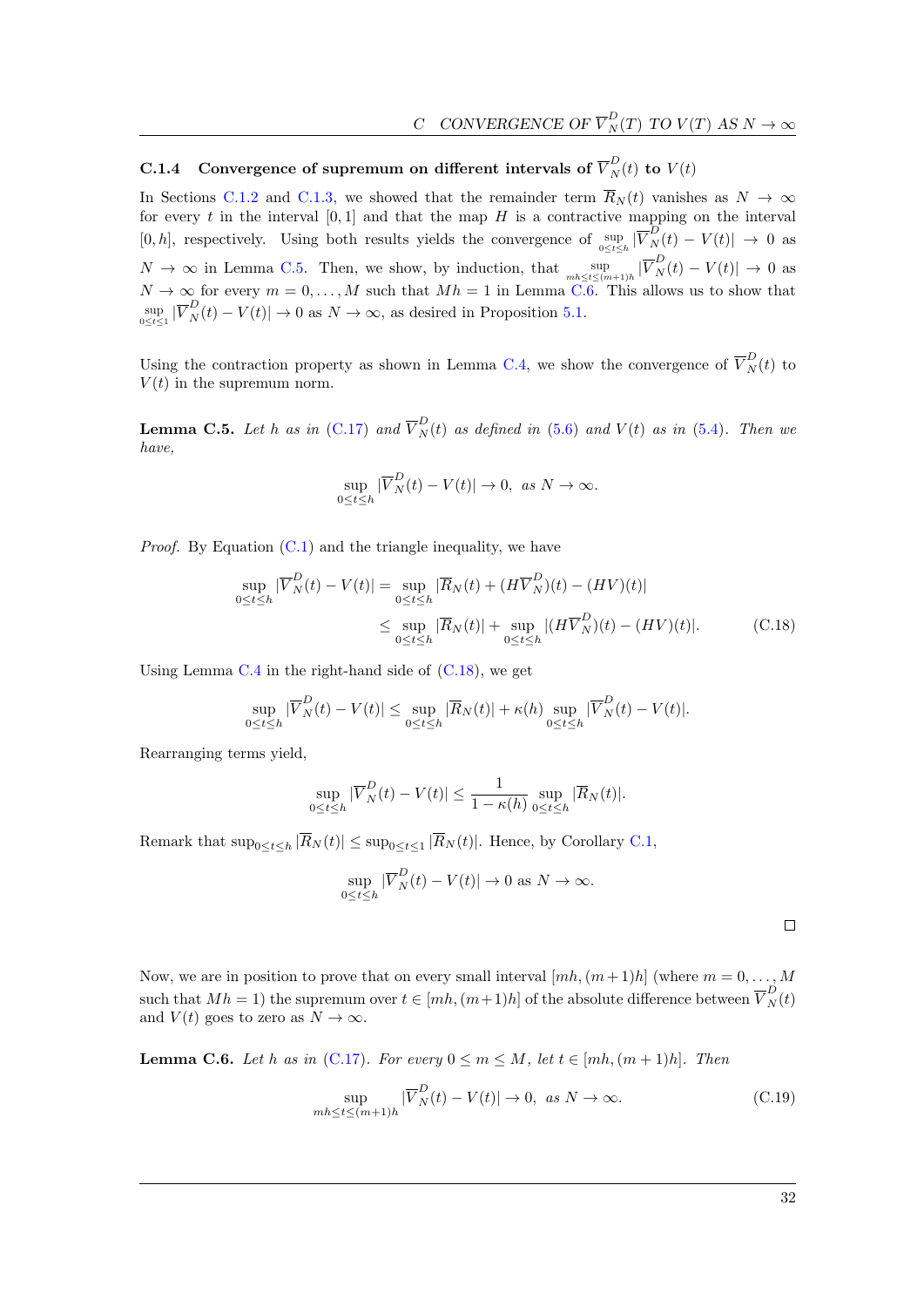*Proof.* We prove the statement in  $(C.19)$  by strong induction. By Lemma [C.5,](#page-32-1) the statement holds for  $m = 0$ ; i.e.,

$$
\sup_{0 \le t \le h} |\overline{V}_{N}^{D}(t) - V(t)| \to 0 \text{ as } N \to \infty.
$$

Suppose that the statement holds for  $0 \le t \le mh$ :

<span id="page-33-1"></span>
$$
\sup_{0 \le t \le mh} |\overline{V}_N^D(t) - V(t)| \to 0 \text{ as } N \to \infty.
$$
 (C.20)

Then, we need to show that for  $mh \le t \le (m+1)h$ , the statement in [\(C.19\)](#page-32-4) holds. Before we move on with expressions of the form  $\sup_{mh \leq t \leq (m+1)h} |\overline{V}_{N}^{D}(t) - V(t)|$ , we first try to bound the expression  $|\overline{V}_{N}^{D}(t) - V(t)|$  itself. By Equations [\(5.4\)](#page-18-3) and [\(5.3\)](#page-18-1), we have

$$
\overline{V}_{N}^{D}(t) - V(t) = a \int_{0}^{t} \int_{0}^{x} \frac{1}{\overline{V}_{N}^{D}(y)} - \frac{1}{V(y)} dy dx + \overline{R}_{N}(t)
$$
  

$$
= a \int_{0}^{mh} \int_{0}^{x} \frac{1}{\overline{V}_{N}^{D}(y)} - \frac{1}{V(y)} dy dx +
$$
  

$$
+ a \int_{mh}^{t} \int_{0}^{x} \frac{1}{\overline{V}_{N}^{D}(y)} - \frac{1}{V(y)} dy dx + \overline{R}_{N}(t),
$$

and since  $\overline{V}_N^D(t) \in \mathbf{D}_{\geq 1}[0,1]$ , we have, for all  $t \in [0,1]$  that  $\overline{V}_N^D(t) \geq 1$ . Therefore we get,

<span id="page-33-0"></span>
$$
|\overline{V}_{N}^{D}(t) - V(t)| = \le a \int_{0}^{mh} \int_{0}^{x} |V(y) - \overline{V}_{N}^{D}(y)| dy dx +
$$
  
+  $a \int_{mh}^{t} \int_{0}^{x} |V(y) - \overline{V}_{N}^{D}(y)| dy dx + |\overline{R}_{N}(t)|.$  (C.21)

In what follows, we find for each term in [\(C.21\)](#page-33-0) an upper bound in either terms of  $\sup_{0\leq t\leq mh}|\overline{V}_{N}^{D}$  $V(t)$  or  $\sup_{mh \leq t \leq (m+1)h} |\overline{V}_{N}^{D}(t) - V(t)|$  or terms that vanish as  $N \to \infty$ . Then, by rearranging terms and using the induction step in  $(C.20)$ , we find that the statement in  $(C.19)$  holds.

Consider the first term on the right-hand side of [\(C.21\)](#page-33-0). By definition of the supremum, we get

$$
a \int_0^{mh} \int_0^x |V(y) - \overline{V}_N^D(y)| dy dx \le a \int_0^{mh} \int_0^x \sup_{0 \le y \le mh} |V(y) - \overline{V}_N^D(y)| dy dx
$$
  
= 
$$
\frac{a(mh)^2}{2} \sup_{0 \le y \le mh} |V(y) - \overline{V}_N^D(y)|.
$$

Now, consider the second term on the right-hand side of [\(C.21\)](#page-33-0). This integral can be bounded as follows;

$$
a \int_{mh}^{t} \int_{0}^{x} |V(y) - \overline{V}_{N}^{D}(y)| dy dx = a \int_{mh}^{t} \int_{0}^{mh} |V(y) - \overline{V}_{N}^{D}(y)| dy dx
$$
  
+ 
$$
a \int_{mh}^{t} \int_{mh}^{x} |V(y) - \overline{V}_{N}^{D}(y)| dy dx
$$
  

$$
\leq ah(mh) \sup_{0 \leq y \leq mh} |V(y) - \overline{V}_{N}^{D}(y)|
$$
  
+ 
$$
\frac{ah^{2}}{2} \sup_{mh \leq y \leq (m+1)h} |V(y) - \overline{V}_{N}^{D}(y)|
$$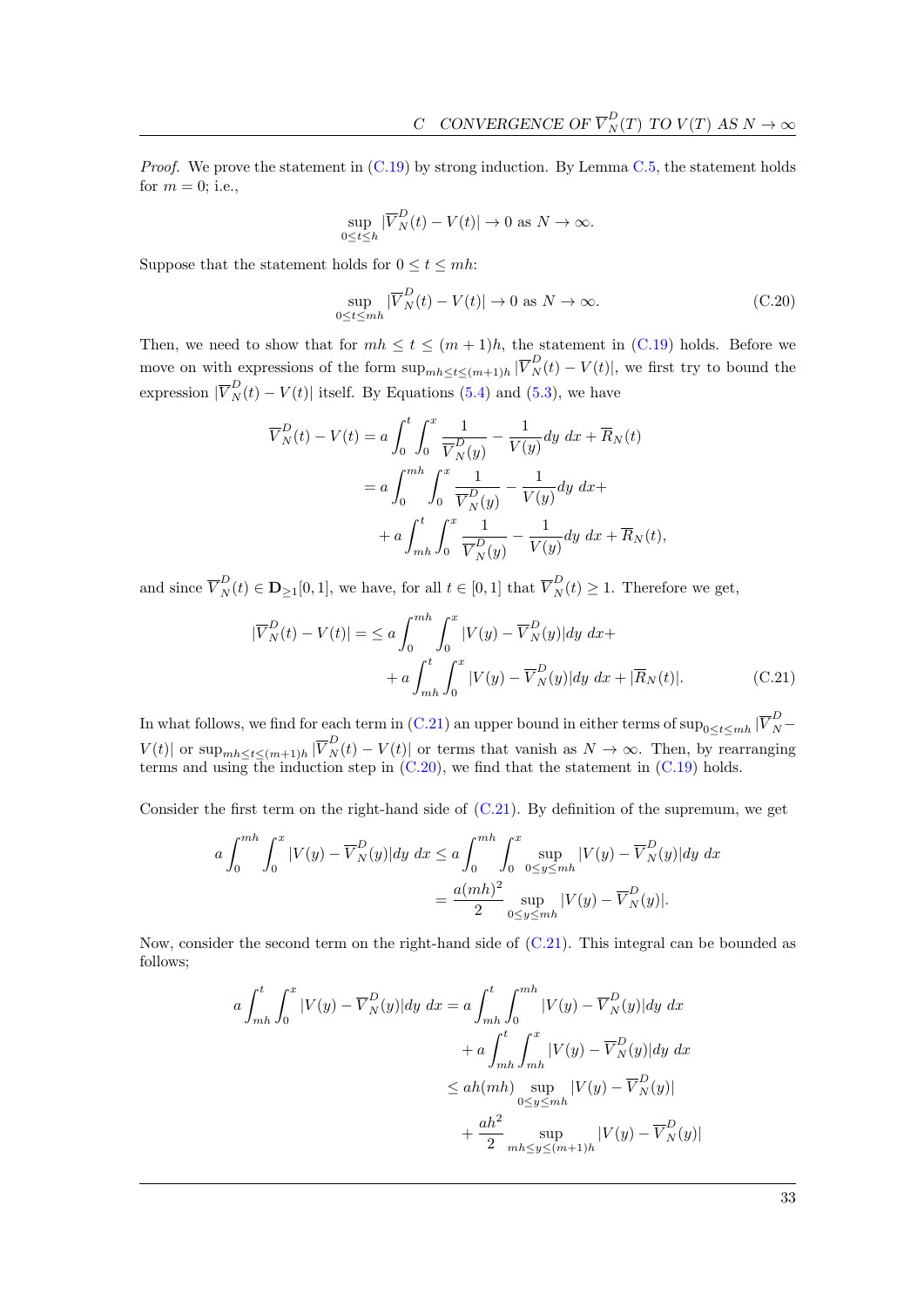Finally, the third term on the right-hand side of [\(C.21\)](#page-33-0) is the remainder term  $|\overline{R}_N(t)|$ . Continuing from [\(C.21\)](#page-33-0) and taking the supremum over the interval  $m \le t \le (m+1)h$  of  $|\overline{V}_N^D(t) - V(t)|$  on the left-hand side, yields,

$$
\sup_{mh \le t \le (m+1)h} |\overline{V}_{N}^{D}(t) - V(t)| \le \frac{a(mh)^{2}}{2} \sup_{0 \le y \le mh} |V(y) - \overline{V}_{N}^{D}(y)| +
$$
  
+ 
$$
+ amh^{2} \sup_{0 \le y \le mh} |V(y) - \overline{V}_{N}^{D}(y)| + \frac{ah^{2}}{2} \sup_{mh \le y \le (m+1)h} |V(y) - \overline{V}_{N}^{D}(y)| + |\overline{R}_{N}(t)|
$$

Simplifying and rearranging terms yields,

$$
\sup_{mh \le t \le (m+1)h} |\overline{V}_{N}^{D}(t) - V(t)| \le \frac{1}{1 - \frac{1}{2}ah^2} \left( amh^2 \left( \frac{m}{2} + 1 \right) \sup_{0 \le y \le mh} |V(y) - \overline{V}_{N}^{D}(y)| + \right. \\ \left. + |\overline{R}_{N}(t)| \right)
$$

Remark that  $\sup_{mh \leq t \leq (m+1)h} |\overline{R}_N(t)| \leq \sup_{0 \leq t \leq 1} |\overline{R}_N(t)|$ . Hence, by Corollary [C.1](#page-30-2) and from the induction hypothesis that  $\sup_{0 \le t \le mh} |\overline{V}_{N}^{D}(t) - V(t)| \to 0$  as  $N \to \infty$ , it follows that

$$
\sup_{mh \le t \le (m+1)h} |\overline{V}_N^D(t) - V(t)| \to 0 \text{ as } N \to \infty.
$$

Now, we have all the ingredients to prove Theorem [5.1.](#page-18-4)

*Proof of Proposition [5.1.](#page-18-4)* Let  $t \in [0,1]$  and  $\overline{V}_N^D(t)$  as defined in [\(5.6\)](#page-18-2) and  $V(t)$  as in [\(5.4\)](#page-18-3). Furthermore, let h as in  $(C.17)$  and consider the partition  $\{[0, h], [h, 2h], \ldots, [(M-1)h, Mh]\}$  of the interval [0, 1]. Then,

$$
\sup_{0 \le t \le 1} |\overline{V}_{N}^{D}(t) - V(t)| \le \sup_{0 \le t \le h} |\overline{V}_{N}^{D}(t) - V(t)| + \n+ \sup_{h \le t \le 2h} |\overline{V}_{N}^{D}(t) - V(t)| + \dots + \sup_{(M-1)h \le t \le Mh} |\overline{V}_{N}^{D}(t) - V(t)|.
$$

By Lemma [C.6,](#page-32-2) we have for the supremum over each interval  $[mh,(m+1)h]$ , for  $m = 0, \ldots, M-1$ , of the absolute difference of  $\overline{V}_N^D(t)$  and  $V(t)$  that it converges to zero as  $N \to \infty$ . Hence,

$$
\sup_{0\leq t\leq 1}|\overline{V}_{N}^{D}(t)-V(t)|\to 0 \text{ as } N\to\infty.
$$

 $\Box$ 

 $\Box$ 

### C.2 Numerical validation of convergence in Proposition [5.1](#page-18-4)

We validate the convergence established in Theorem [5.1.](#page-18-4) We run the recursion  $V_n^D$ ,  $n = 0, \ldots, N$ until node N and evaluate the approximation  $V(t)$  in the point  $t = 1$  for different values of the parameter a. The results obtained via the approximation are compared with the recursion values, i.e., we compare  $V(1)$  (computed via  $(5.12)$  where the function  $f_0$  is defined in Lemma [D.1\)](#page-35-1) with  $V_N^D$  for different values of a. For each value of a, we compute  $V(1)$  and  $V_N^D$  for several values of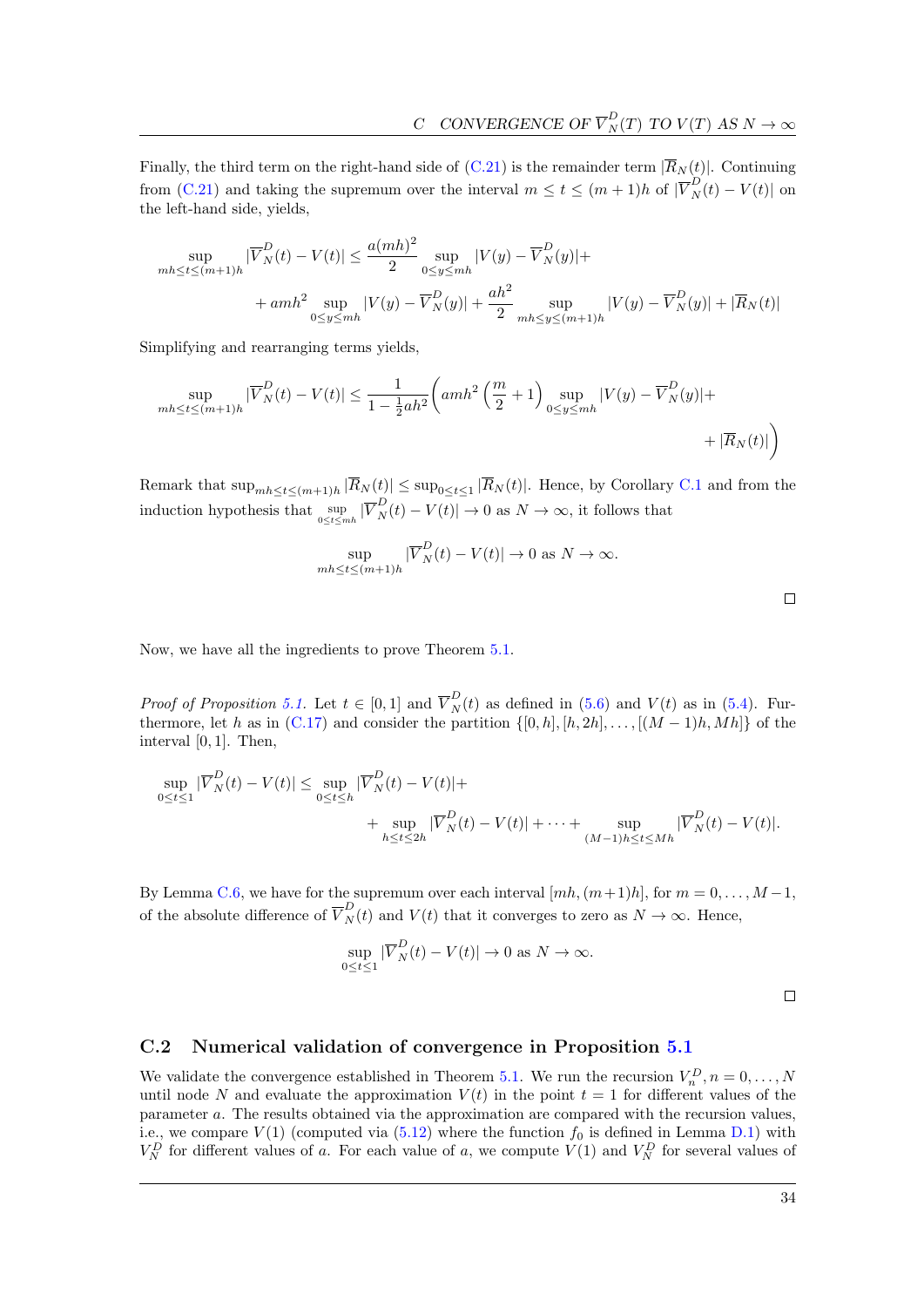<span id="page-35-2"></span>

<span id="page-35-3"></span>Figure 3: Recursion values  $V_N^D$  (blue solid circles) and approximation  $V(1)$  (red solid line), for  $a = 0.05$ .

| $a = 0.05$      |            |            |                |                         |
|-----------------|------------|------------|----------------|-------------------------|
| N               | $V^D_N$    | V(1)       | $ V(1)-V_N^D $ | $ V(1)-V_N^D $<br>$V^D$ |
| 10              | 1.02737778 | 1.02489702 | 0.00248075     | 0.00241464              |
| 10 <sup>2</sup> | 1.02514499 | 1.02489702 | 0.00024188     | 0.00297667              |
| $10^{3}$        | 1.02492182 | 1.02489702 | 0.00002419     | 0.00029824              |
| 10 <sup>4</sup> | 1.02489950 | 1.02489702 | 0.00000241     | 0.00002983              |
| $10^{5}$        | 1.02489728 | 1.02489702 | 0.00000024     | 0.00000298              |

Table 6: Absolute and relative error of different values of N for  $a = 0.05$ .

N, ranging from 10 to  $10^4$ . One example of  $V(1)$  and  $V_N^D$ , where  $a = 0.05$  is shown in Figure [3](#page-35-2) and Table [6.](#page-35-3) In the case that N is small, e.g.  $N = 10$ , the absolute and relative error are only  $\approx 0.2\%.$ 

One can see from Figure [3](#page-35-2) that, as N gets bigger,  $V_N^D$  decreases to  $V(1)$ . Thus, the approximation  $V(1)$  offers a close approximation of the voltage  $V_N^D$  under the Distflow model, especially for large N. The errors are bigger for small N.

# <span id="page-35-0"></span>Appendix D Integral equation

<span id="page-35-1"></span>**Lemma D.1.** For  $t \geq 0, k > 0, y > 0, w \geq 0$ , the nonlinear differential equation

<span id="page-35-4"></span>
$$
f''(t) = \frac{k}{f(t)}
$$

with initial conditions  $f(0) = y$  and  $f'(0) = w$  has the exact solution  $f(t) = \gamma f_0(\alpha + \beta t)$ . Here,  $f_0$  is given by

$$
f_0(x) = \exp(U^2(x)), \quad \text{for } x \ge 0,
$$

where  $U(x)$ , for  $x > 0$ , is given by

$$
\int_0^{U(x)} \exp(u^2) \, du = \frac{x}{\sqrt{2}},\tag{D.1}
$$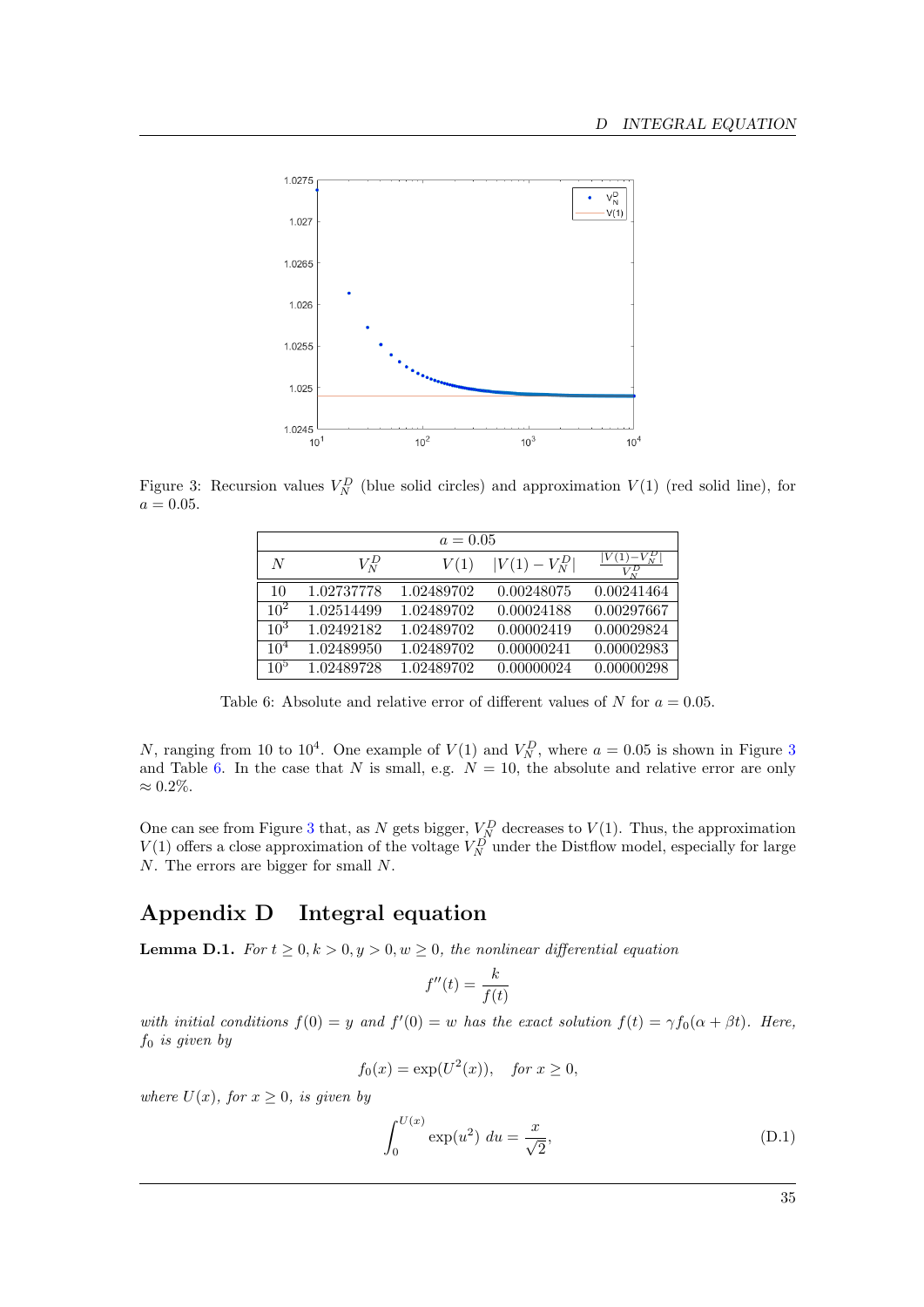and

$$
\alpha = \sqrt{2} \int_0^{\frac{w}{\sqrt{2k}}} \exp(u^2) du,
$$

$$
\beta = \frac{\sqrt{k}}{y} \exp\left(\frac{w^2}{2k}\right),
$$

$$
\gamma = y \exp\left(\frac{-w^2}{2k}\right).
$$

Proof of Lemma [D.1.](#page-35-4) From the differential equation

<span id="page-36-4"></span><span id="page-36-0"></span>
$$
f''(t) = 1/f(t), \ t \ge 0 \tag{D.2}
$$

we get

$$
f'(u)f''(u) = f'(u)/f(u), \ 0 \le u \le t.
$$
 (D.3)

Integrating Equation [\(D.3\)](#page-36-0) over u from 0 to t using  $f(0) = 1, f'(0) = 0$  we get

$$
\int_0^t f'(u)f''(u)du = \frac{1}{2}(f'(t))^2 = \int_0^t \frac{kf'(u)}{f(u)} = \ln(f(t)).
$$

Hence, for  $t > 0$ ,

<span id="page-36-2"></span><span id="page-36-1"></span>
$$
\frac{f'(t)}{(2\ln(f(t)))^{\frac{1}{2}}} = 1.
$$
\n(D.4)

Integrating  $f'(u)/(2\ln(f(t)))^{\frac{1}{2}} = 1$  from  $u = 0$  to  $u = t$ , while substituting  $s = f(u) \in [1, f(t)]$ , we get

$$
\int_{1}^{f(t)} \frac{1}{(2\ln(s))^{\frac{1}{2}}} ds = t.
$$
\n(D.5)

Substituting  $v = (\ln(s))^{\frac{1}{2}}$ ,  $s = \exp(v^2)$ ,  $ds = 2v \exp(v^2)dv$  in the integral [\(D.5\)](#page-36-1), we get

$$
\int_0^{(\ln(f(t))^{\frac{1}{2}})} \frac{2v \exp(v^2)}{\sqrt{2}v} dv = t,
$$

i.e.,

$$
\int_0^{(\ln(f(t))^{\frac{1}{2}})} \exp(v^2) dv = t/\sqrt{2}.
$$

Hence, when we define  $U(t)$  by

$$
\int_0^{U(t)} \exp(v^2) dv = t/\sqrt{2},
$$
\n(D.6)

we have

$$
(\ln(f(t))^{\frac{1}{2}} = U(t), \text{i.e., } f(t) = \exp(U^2(t)).
$$
\n(D.7)

Observe that from [\(D.4\)](#page-36-2) and [\(D.7\)](#page-36-3) we get,

$$
f'(t) = \sqrt{2}U(t), t \ge 0.
$$
 (D.8)

<span id="page-36-6"></span><span id="page-36-5"></span><span id="page-36-3"></span>36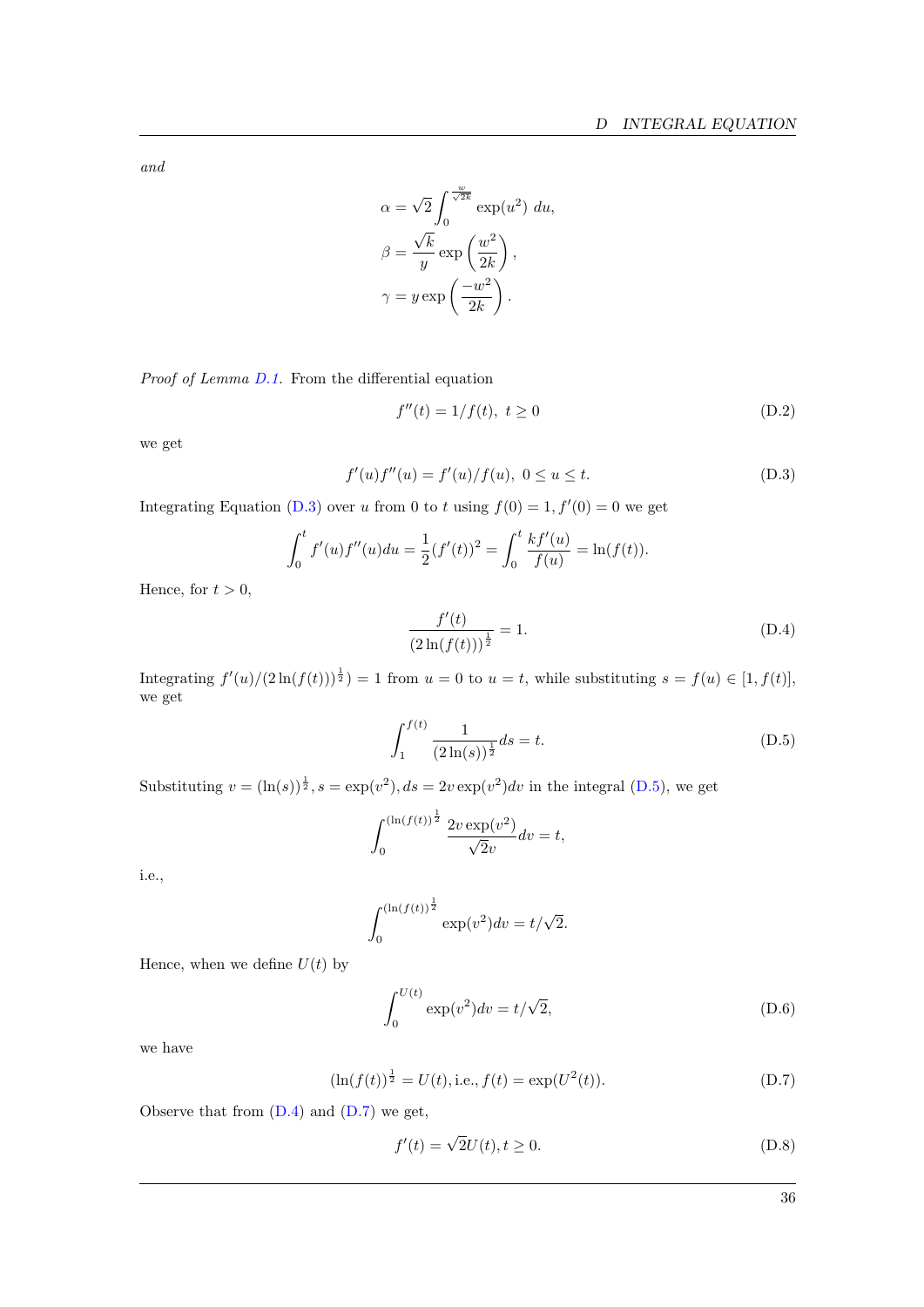We denote in the sequel the solution of  $f''(t) = 1/f(t), t \ge 0$ , with  $f(0) = 1, f'(0) = 0$  by  $f_0(t)$ . Next, for given  $w \ge 0$  and  $y, k > 0$  we consider the following initial value problem:

$$
f''(t) = \frac{k}{f(t)} \text{ for } t \ge 0; f(0) = y \text{ and } f'(0) = w.
$$
 (D.9)

We find unique, explicit and positive values  $\gamma$ ,  $\alpha$  and  $\beta$  such that

<span id="page-37-2"></span><span id="page-37-1"></span>
$$
f(t) = \gamma f_0(\alpha + \beta t) \text{ for } t \ge 0.
$$
 (D.10)

The function  $f(t)$  in [\(D.10\)](#page-37-1) fulfills the conditions in [\(D.9\)](#page-37-2),

$$
\begin{cases}\nf''(t) = \beta^2 \gamma^2 f_0''(\alpha + \beta t) f_0(\alpha + \beta t) \stackrel{\text{(D.2)}}{=} \beta^2 \gamma^2 = k, \\
f(0) = \gamma f_0(\alpha) = y, \\
f'(0) = \beta \gamma f_0'(\alpha) = w,\n\end{cases}
$$

i.e., if and only if

$$
\begin{cases} \gamma \beta = \sqrt{k}, \\ \gamma f_0(\alpha) = y, \\ f_0'(\alpha) = \frac{w}{\sqrt{k}}. \end{cases}
$$

From  $f'_0(\alpha) = \frac{w}{\sqrt{2k}}$  we get  $U(\alpha) = \frac{w}{\sqrt{2k}}$  by [\(D.8\)](#page-36-5), and w, from [\(D.6\)](#page-36-6), we find

$$
\int_0^{\frac{w}{\sqrt{2k}}} \exp(u^2) du = \frac{\alpha}{\sqrt{2}}
$$

Hence, subsequently we get

$$
\alpha = \sqrt{2} \int_0^{\frac{w}{\sqrt{2k}}} \exp(u^2) du,
$$
  

$$
\gamma = \frac{y}{f_0(\alpha)} = \frac{y}{\exp(U(\alpha)^2)} = \frac{y}{\exp(\frac{w^2}{2k})},
$$
  

$$
\beta = \frac{\sqrt{k}}{\frac{y}{\exp(\frac{w^2}{2k})}} = \frac{\sqrt{k}}{y} \exp(\frac{w^2}{2k}).
$$

.

 $\Box$ 

Notice that we do not find an elementary closed-form solution of the function  $f$ , since  $f$  is given in terms of  $U(x)$ . The function  $U(x)$ , for  $x \ge 0$ , is given by Equation [\(D.1\)](#page-35-4). The left-hand side of [\(D.1\)](#page-35-4) is equal to  $\frac{1}{2}\sqrt{\pi}$ erfi $(U(x))$  where erfi(z) is the imaginary error function.

# <span id="page-37-0"></span>Appendix E Comparison of stability regions

The critical arrival rates for the Distflow and the Linearized Distflow models are given in [\(3.2\)](#page-12-1) and [\(3.3\)](#page-13-4), respectively. To compare these critical rates, we use [\(3.4\)](#page-13-2) and show that  $P(\Delta)$  is a strictly decreasing function.

Proof. We let

$$
P(\Delta) = 2Q^2(\Delta),
$$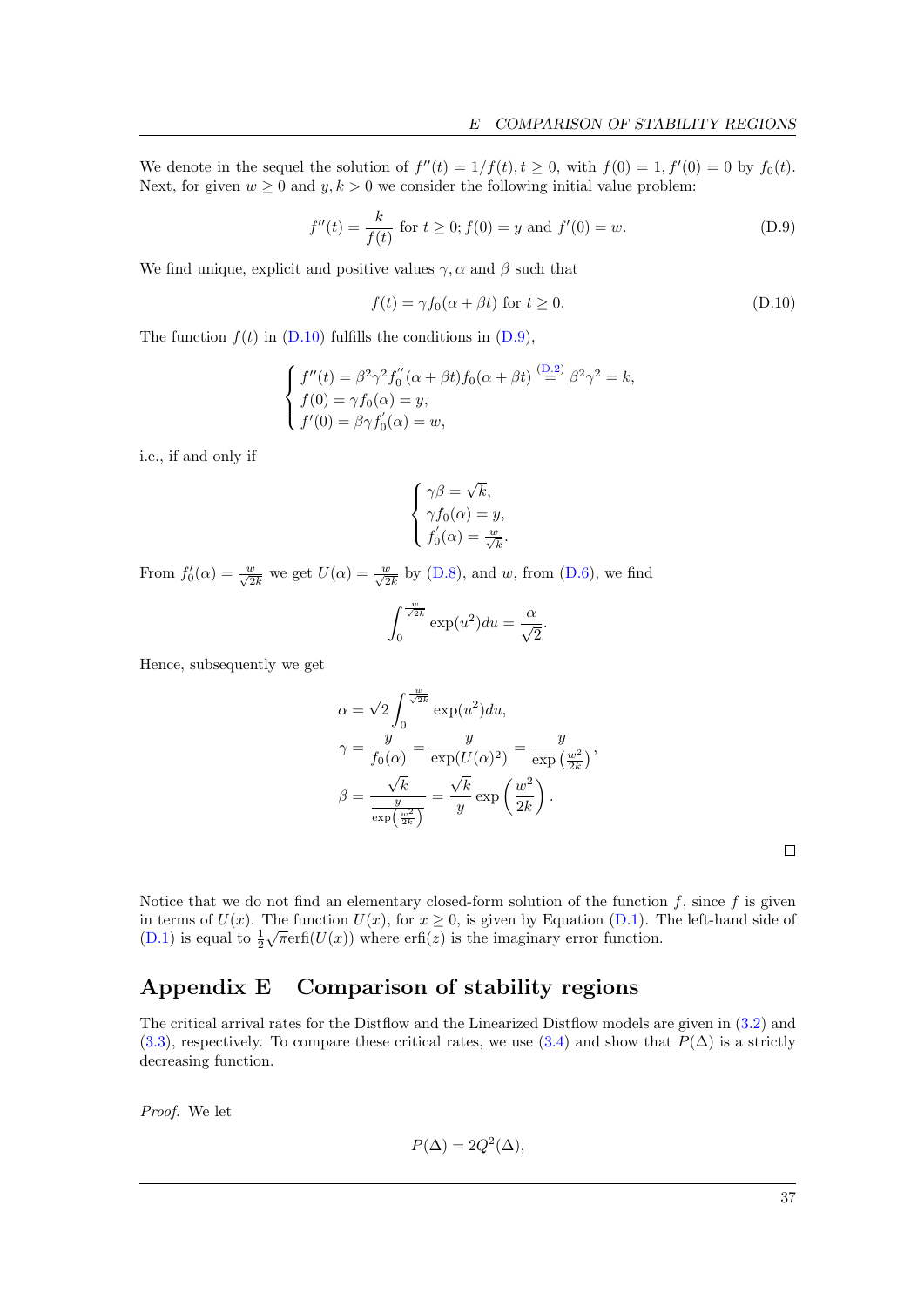where

$$
Q(\Delta) := \frac{1 - \Delta}{\sqrt{1 - (1 - \Delta)^2}} \int_0^{\sqrt{\ln\left(\frac{1}{1 - \Delta}\right)}} \exp(u^2) du, \ 0 < \Delta \le \frac{1}{2}.
$$

Set  $y = \sqrt{\ln\left(\frac{1}{1-\Delta}\right)} \in [0,\infty)$ . Then,  $Q(\Delta) = \frac{\exp(-y^2)}{\sqrt{2\pi}}$  $\sqrt{1 - \exp(-2y^2)}$  $\int^y$ 0  $\exp(u^2)du = \frac{1}{\sqrt{1-u^2}}$  $\sqrt{\exp(2y^2)-1}$  $\int^y$ 0  $\exp(u^2)du =: H(y).$ 

Since y is a strictly increasing function of  $\Delta \in [0, \frac{1}{2}]$ , it is sufficient to show that  $H(y)$  is a strictly decreasing function of y. We compute

$$
H'(y) = (\exp(2y^2) - 1)^{-\frac{1}{2}} \left( -\frac{2y \exp(2y^2)}{\exp(2y^2) - 1} \int_0^y \exp(u^2) du + \exp(y^2) \right).
$$

Therefore,

$$
H'(y) < 0 \iff \int_0^y \exp(u^2) > \frac{\exp(y^2)}{\frac{2y \exp(2y^2)}{\exp(2y^2) - 1}} = \frac{\sinh(y^2)}{y}.
$$

We have,

$$
\int_0^y \exp(u^2) du \Big|_{y=0} = 0 = \frac{\sinh(y^2)}{y} \Big|_{y=0},
$$

so it is enough to show that

$$
\frac{d}{dy}\left(\int_0^y \exp(u^2) du\right) = \exp(y^2) > \frac{d}{dy}\left(\frac{\sinh(y^2)}{y}\right), \ y > 0.
$$

We compute

$$
\frac{d}{dy}\left(\frac{\sinh(y^2)}{y}\right) = \frac{2y\cosh(y^2)y - \sinh(y^2)}{y^2}
$$

$$
= 2\cosh(y^2) - \frac{\sinh(y^2)}{y^2} = \exp(y^2) + \exp(-y^2) - \frac{\sinh(y^2)}{y^2},
$$

and so, it is sufficient to show

$$
\exp(-y^2) - \frac{\sinh(y^2)}{y^2} < 0, y > 0.
$$

We have,

$$
\exp(-y^2) - \frac{\sinh(y^2)}{y^2} = -\exp(-y^2)\frac{\exp(2y^2) - 1 - 2y^2}{2y^2} < 0,
$$

since  $\exp(t) - 1 - t > 0$  for  $t > 0$ . Furthermore,  $P(0) = 1$  since  $H(y) \rightarrow \frac{1}{t}$  $\overline{z}$  as  $y \to 0$  and  $P(\frac{1}{2}) = \frac{\pi}{6} \text{erfi} \left( \sqrt{\ln(2)} \right)^2 \approx 0.77.$ 

# <span id="page-38-0"></span>Appendix F Notation

•  $N:$  number of charging stations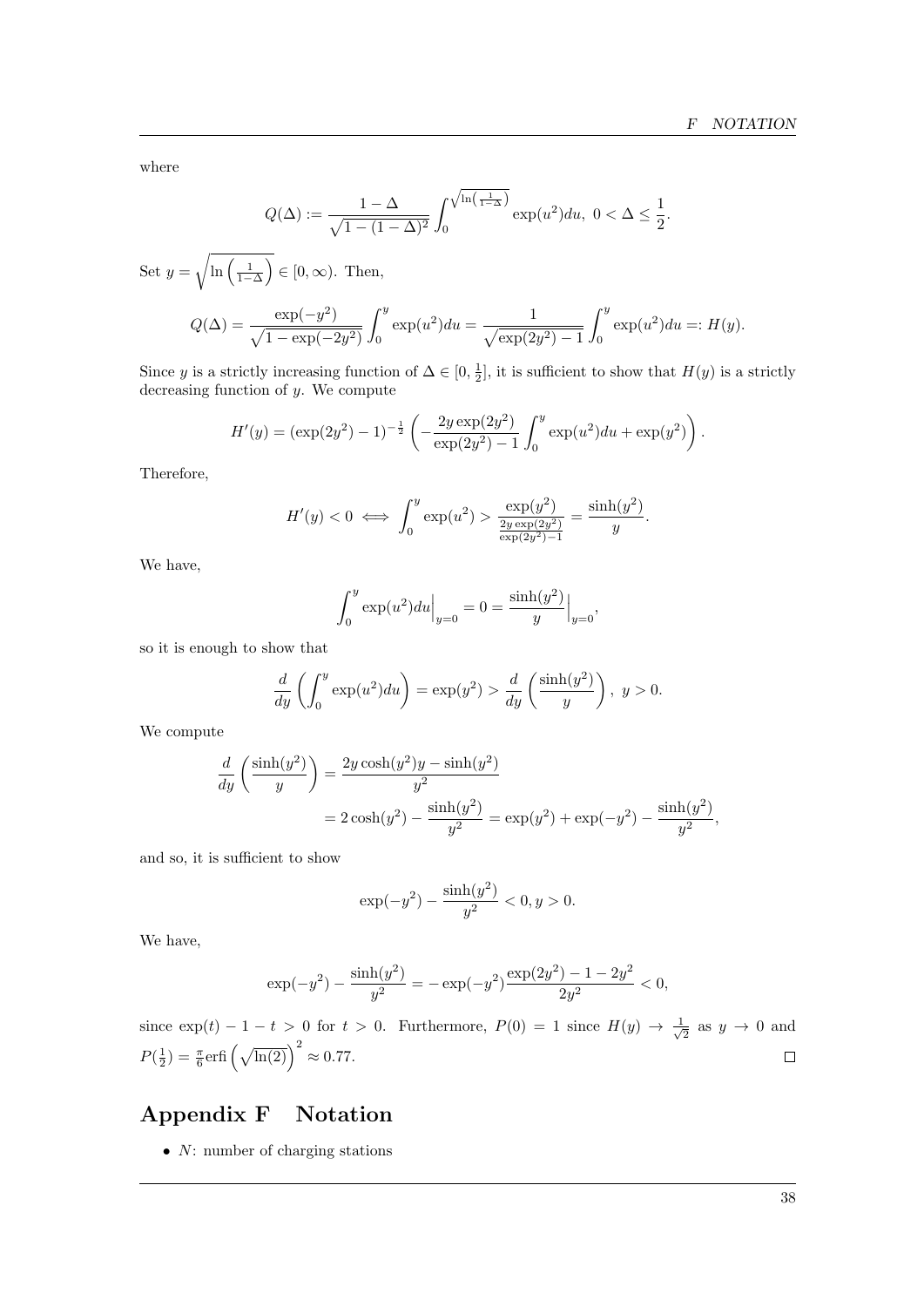- $\lambda$ : arrival rate of EVs at each charging station
- $\lambda = (\lambda, \ldots, \lambda)$ : the arrival rate at each charging station
- $\lambda_c$ : critical arrival rate for EVs
- $\lambda_c^D$ : critical arrival rate under the Distflow model
- $\lambda_c^L$ : critical arrival rate under the Linearized Distflow model
- $\mathbf{X}(t) = (X_1(t), \ldots, X_N(t))$ : the number of EVs at each charging station at time t
- $\mathbf{p} = (p_1(t), \ldots, p_N(t))$ : the power allocated to each charging station at time t
- $q(\cdot), h(\cdot)$ : auxiliary functions to define utility-maximizing mechanism
- $\bullet$  C: N-dimensional vector space that contains the distribution network constraints
- $\mathcal{G} = (\mathcal{I}, \mathcal{E})$ : directed graph
- $\mathcal{I}:$  set of nodes
- $\mathcal{E}:$  set of edges
- $\epsilon_{ij}$ : edge
- *z*: impedance on edge
- $r:$  resistance on edge
- $\bullet$  x: reactance on edge.
- $\tilde{V}_j$ : real voltage at node  $j \in \mathcal{I}$
- $\tilde{V}_j^L$ : real voltage at node  $j \in \mathcal{I}$  under Linearized Distflow model
- $\tilde{V}_j^D$ : real voltage at node  $j \in \mathcal{I}$  under Distflow model
- $W_{ij}$ : transformed voltage; product of real voltage at node  $i, j \in \mathcal{I}$  (after relabeling)
- $W_{ij}^L$ : transformed voltage; product of real voltage at node  $i, j \in \mathcal{I}$  under Linearized Distflow model (after relabeling)
- $W_{ij}^D$ : transformed voltage; product of real voltage at node  $i, j \in \mathcal{I}$  under Distflow model (after relabeling)
- $\tilde{s}_i$ : complex power consumption at node  $i \in \mathcal{I}$
- $\tilde{p}_i$ : active power consumption at node  $i \in \mathcal{I}$
- $\tilde{q}_i$ : reactive power consumption at node  $i \in \mathcal{I}$
- $I_{ij}$ : complex current on edge  $\epsilon_{ij} \in \mathcal{E}$
- $\tilde{S}_{ij}$ : complex power flowing over edge  $\epsilon_{ij} \in \mathcal{E}$
- $\tilde{P}_{ij}$ : active power flowing over edge  $\epsilon_{ij} \in \mathcal{E}$
- $\tilde{Q}_{ij}$ : reactive power flowing over edge  $\epsilon_{ij} \in \mathcal{E}$
- ∆: bound on the maximal voltage drop
- $k_N$ : product of r and arrival rate  $\lambda_c^D$ .

### References

- <span id="page-39-0"></span>[1] Aveklouris, A., Vlasiou, M., and Zwart, B. (2019). A stochastic resource-sharing network for electric vehicle charging. IEEE Transactions on Control of Network Systems, 6(3):1050–1061.
- <span id="page-39-1"></span>[2] Baran, M. E. and Wu, F. F. (1989a). Optimal capacitor placement on radial distribution